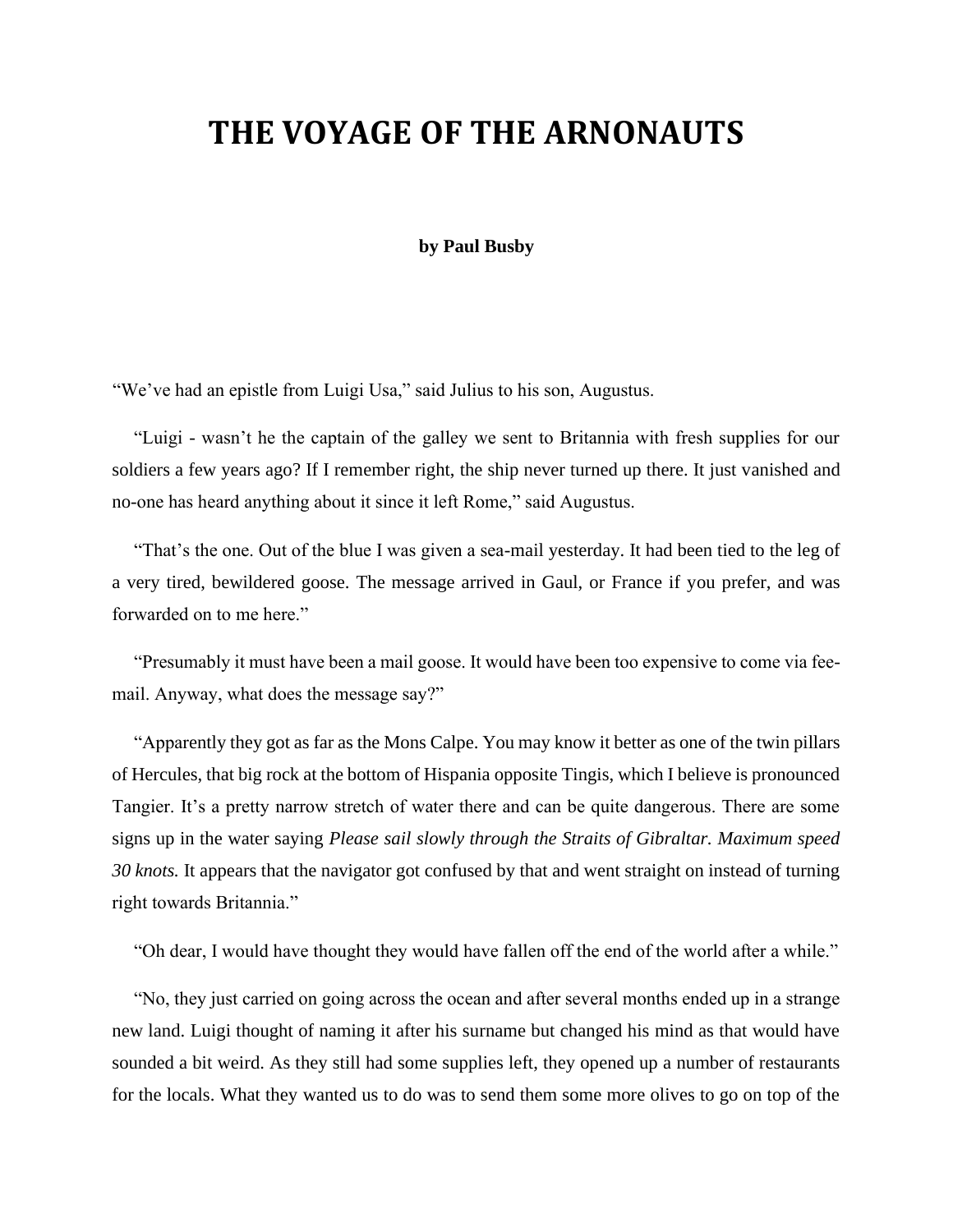pizzas."

"That shouldn't be too hard to do…"

"You're wrong there. All of our boats are currently in use and if there were any available, I wouldn't want to waste any in sending them off to somewhere they may not even be able to find. We'll delegate that to somewhere else to deal with. There's too much going on in Rome, and while Calpurnia, my wife, is at the hairdressers I need to attend to an affair in Egypt."

It fell upon Florence, or to be more accurate Florentia, to undertake the task of locating Luigi and his crew. Julius had chosen Florence as he himself had founded the city only a short time beforehand as it seemed a good place to settle some military veterans. But knowing how to wage war is not the same as knowing how to build a large galley. The ship had to carry a lot of cargo, but the city had no experience of building such big ships, unlike the ports on the west coast. Granted, Florence was located on a river, the Arno, but river flow could be erratic and sometimes be reduced to not more than a dribble. What was needed was some expertise.

Luckily for them a very enterprising person lived in the general area. He had no experience of shipbuilding, but he could turn his hand to virtually anything. He had one vice though – he loved his wine. His name was Leonardo da Vini. This was not deemed a problem, however, as there is a saying in Latin, *In Vino Veritas* – In Wine there is Truth. Truth, that is knowledge, is what was needed in order to build a boat.

Leonardo was keen to help out. He suggested he knew ways in which the boat could fly or even go underwater. But these were not deemed practical ideas as airline pilots and submarine captains were in short supply at that time. What was plentiful, though, was an abundance of wood from the forests nearby. Planks sawn from the trees were laid out on the ground in a clearing in the woods and assembled together to form the hull. It was thought that there was no need for a keel, which would just get in the way when it was being built, and no-one knew what one was for anyway.

The galley gradually took shape. There would be only one row of oarsmen on each side - making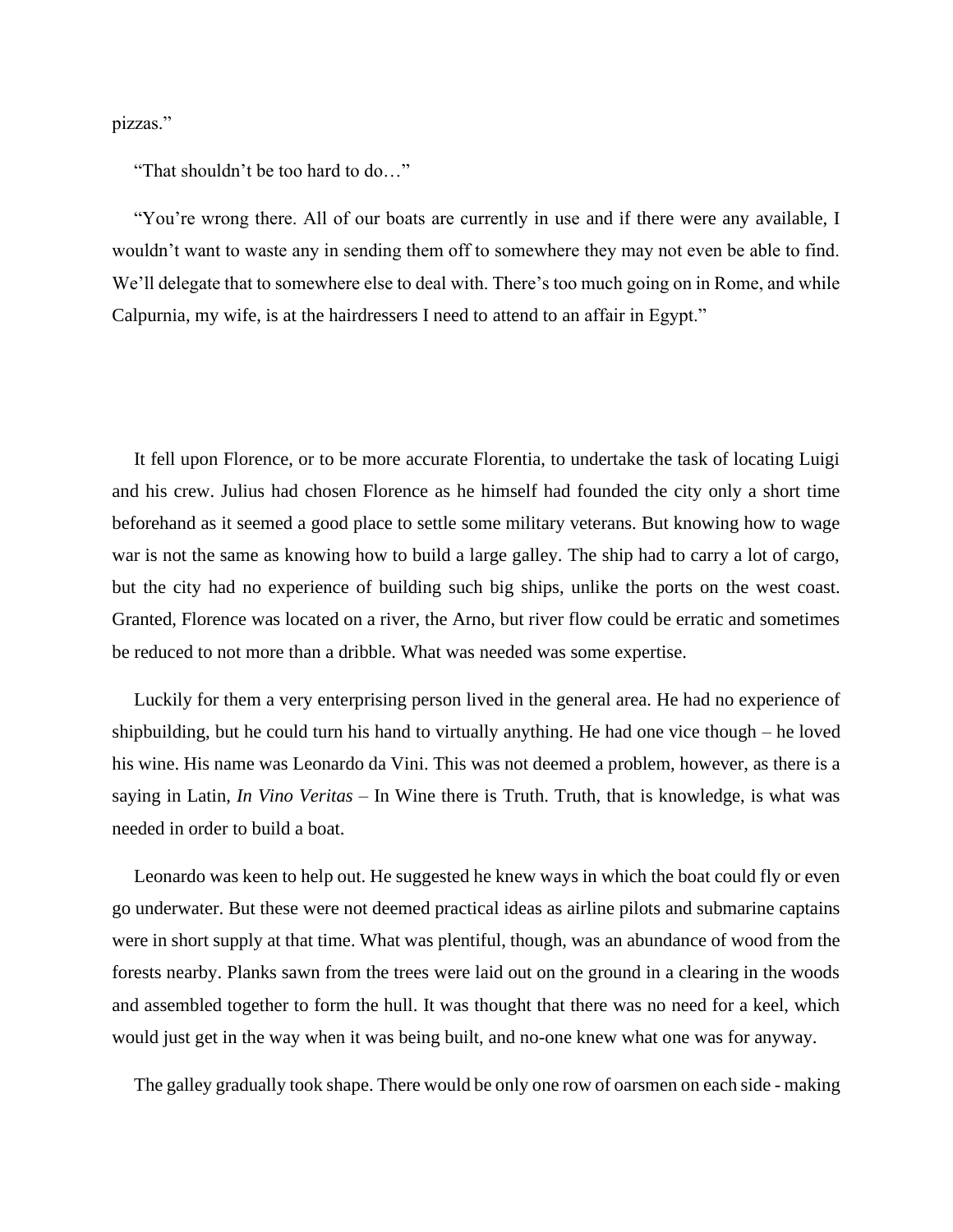it a monoreme in technical terms - a raised section at the rear with a covered cabin and two sails – a large mainsail and a smaller triangular foresail. Extending in front of the bow was a corvus - a thick plank which could be used as a ladder to disembark from. The ship could accommodate two hundred people plus a large cargo area running down the centre between the oarsmen seated on opposite sides.

When finished it was declared a veritable work of art. The only problem was that it was nowhere near the river. With a lot of effort, it was put on the top of an immense chariot and a line of fifty horses were attached to pull it along. This did not prove very easy, particularly in going around corners and across uneven terrain crossing various streams. The horses got very fed up with it and after a gruelling few hours refused to budge. Another solution had to be found.

Leonardo came up with the way forward. Holes could be cut in the hull in front of where the oarsmen sat. If everyone sat inside and put their legs through these holes and lifted together, they could carry it between them. It would be possible then to walk it to the river. Once on water, wooden hatches could cover up the holes and it should float.

It was quite a job finding enough strong young men in the area to man the boat, but when they were told about the free pizzas they would get when they had completed their journey, enough volunteers came forward to act as crew.

When the galley reached Florence, the cargo was loaded on board. An enormous quantity of amphorae, containing wine, cereals, tomatoes and what-have-you were stored. A couple of cows were tethered to a post in the stern to provide fresh milk. And a number of free-range chickens were let loose to supply the crew with fresh eggs.

The ship was launched officially by the local magistrate amongst great celebrations and lettingoff of several large Roman candles. The galley was named the Arnonaut after the river, and the crew, under their captain, Silvio, became known as the Arnonauts. Leonardo bade his farewells to everyone and then Silvio cast off the painter – the mooring rope.

The river, however, was at its lowest ebb. It took a few days before the waters rose enough for the ship to float and begin its journey down to the coast. At Marina di Pisa it entered the Mediterranean or the Mare Nostrum (our sea) as the Romans called it. The sails were set and the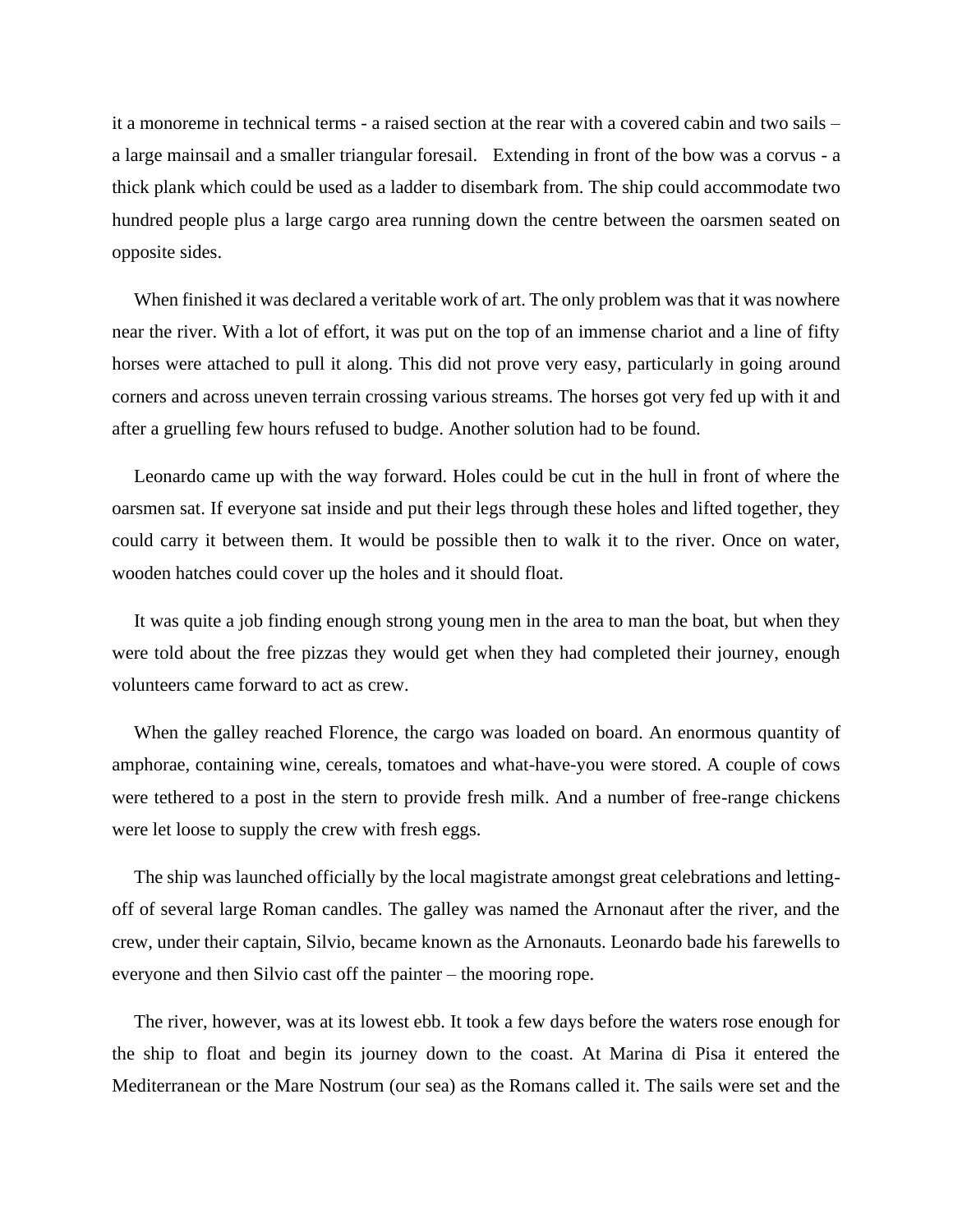crew started rowing in earnest.

There were no navigational aids at the time and to gauge where they were, they kept close to the shore and ticked off the landmarks they passed on their journey planner. Etruria (North Western Italy), Massilia (the south of France) and Tarraco (North Eastern Spain) came first. From Tarraco they edged closer to the Baleares where they could see young people from Britannia enjoying the delights of Ibiza (and each other). In Minorca they observed the local inhabitants of Ibiza who had fled there. The last landmark was Saguntum (South Eastern Spain) before they reached Mons Calpe (Gibraltar) where they stocked up on more provisions and stayed overnight to give the rowers a chance to rest their arms and to visit Hercules' Pillar and other pubs. Some may have also visited the local oar-houses to inspect their wares.

The moment the galley left the calmer waters of the Mediterranean and entered the Atlantic there was literally a sea-change.

In spite of the cargo acting as ballast down the centre, the ship became very unsteady. Whenever a big wave made it tilt alarmingly to one side, the captain ordered everyone to run to the other side to act as a counterbalance. This involved stepping over, around or on top of the collection of amphorae and other items, including fellow members of the crew. This went on a long time and took people's minds off other matters.

When the sea calmed down a lot, a pressing issue came to the attention of the captain. One of the rowers was getting agitated and finally shouted out: "I need to use the bathroom." (He had come from a very refined family which frowned upon vulgar words.) There were no toilets on the boat as it was assumed that it would be ok if people just stood on the sides and let forth. But with everyone now required to row hard, they were forbidden to leave their seats, even sleeping in them at night.

"Can you piddle as you paddle?" Captain Silvio asked.

The seaman looked very embarrassed and said he could try.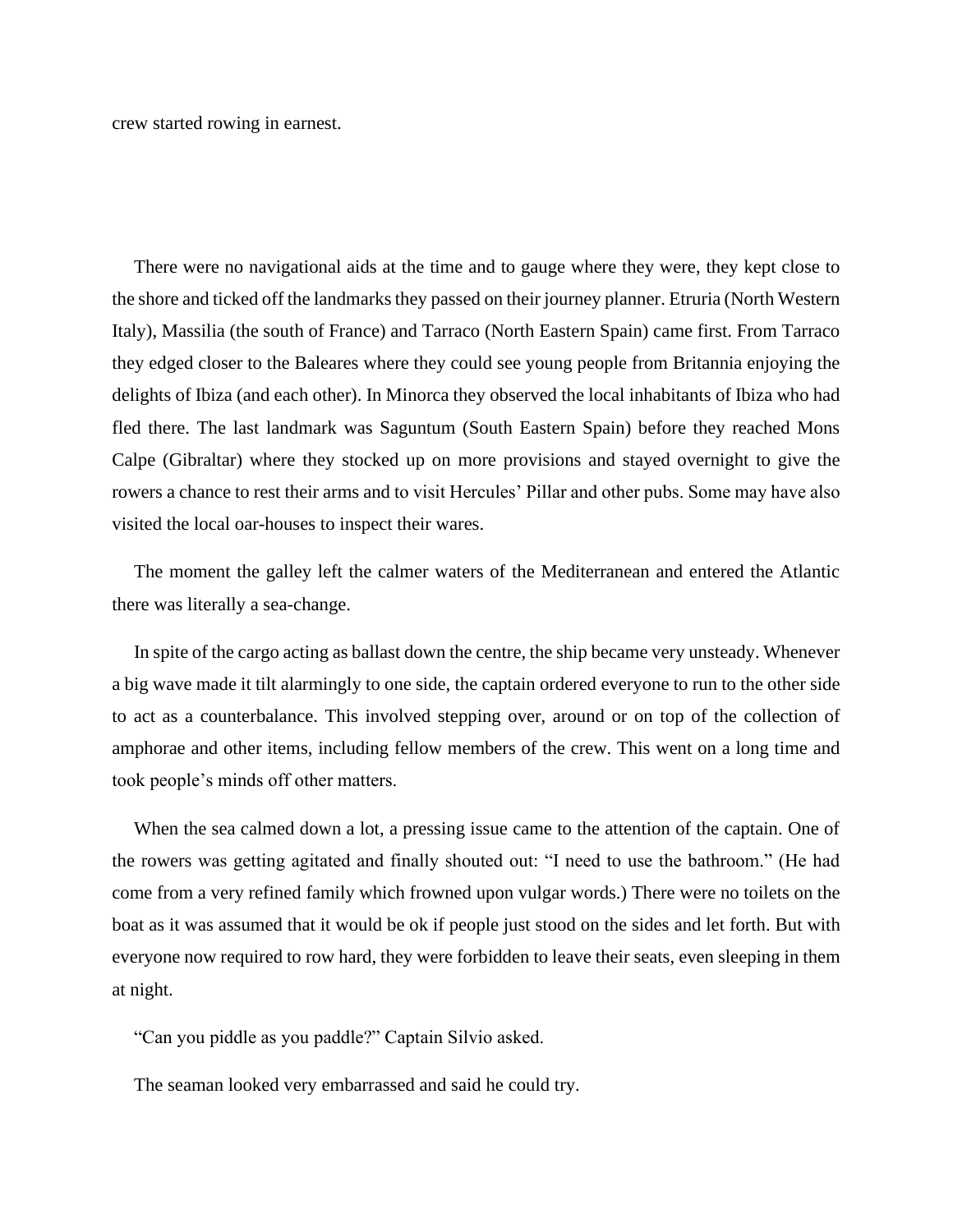"Then open up the hatch under your feet," he was instructed.

Rather more water flowed into the boat than flowed out. This was followed by other rowers following suit. Soon the water-level was rising alarmingly.

"Close all the hatches immediately!" commanded Silvio with some distressing results. For the next few hours everyone had to bail out as the ship was very low in the water.

"In future, we will have a rota. As there are a lot of us on board, that could mean a wait of up to six hours for each one of you. The alternative is to use one of the amphorae containing wine, but you must drink all of the contents before you can use it for that other purpose." That idea went down well.

It was getting near to dinner-time when things had returned to normal. The chef hit a gong and the crew took it in turns to line up in the cabin at the stern to be served. The wind had picked up and was blowing hard into the sails so for the time being there was no need for any rowing. The poor hens, who were all aware that they were landlubbers at heart, had been affected by the rough seas and all laid scrambled eggs. These were cooked by the chef using a device that Leonardo had rigged up – a wind-turbinus which produced electricitus to power a microwavus stovus. The scrambled eggs were washed down by copious amounts of wine from the amphorae which the crew took with them after they had eaten.

The strong winds lasted for several days and enabled the rowers to catch up with their laundry and to socialise over some wine. Meals were quite varied. No-one wanted the ready supply of milk, so the chef tried his hand at making cheese, which rather resembled Parmesan. He originated from Bologna, north of Florence, where he was well-known for his meat dishes. On the galley, he had been eyeing up the cows and when one of them died, he seized the chance to make, what others called, his Bolognese. It went down well with the crew members, especially when the Parmesan was sprinkled over it, although it was felt there was something missing.

Some days later, the rain started and poured down in buckets. There was no shelter for the crew – back in Florence they were used to sunshine for most of the year, so no-one thought it necessary to install anything to shelter under on the ship. The captain had a think about this and addressed his men: "You can either let the ship carry on sailing at a fast rate, in which case you will get very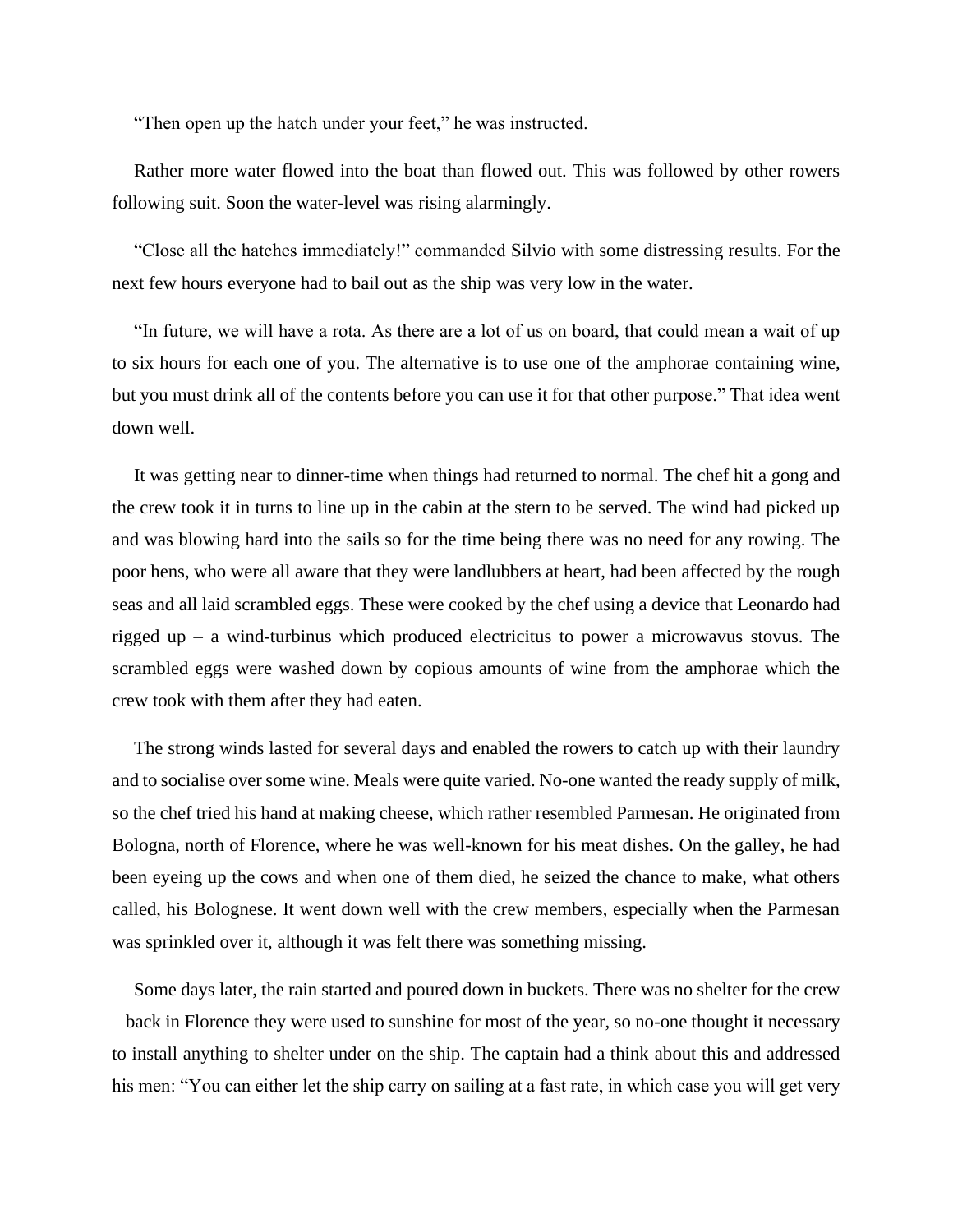wet. Or you can shelter under the sail but have to row like fury to make up for the lack of the sail."

The crew decided they would prefer to stay dry which meant taking down the mainsail from the mast and draping it over them. This was not easily done on a swaying ship, and when they held it up above them all the water that had accumulated in it flowed down over them. It also interfered with their attempts to row at the same time. In desperation, they decided en masse to put the sail up again, which proved even more difficult than taking it down. As soon as this was accomplished, they all ran to the only place on the ship which had a roof – the cafeteria cum kitchen in the stern. This nearly made the ship upend, but by moving the one remaining cow and all the hens to the bows, it remained upright.

It was too early for a meal, so they waited patiently for the cabaret show to begin. The first act was the chef who gave a talk on Bologna, which did not go down well with the rest of the crew from Florence. Then Captain Silvio, who had once aspired to be a politician, read extracts from his diary and sang a song about leading a moral life, which he had written himself. By this time, the crew were more than ready to go back to their stations and row the boat again.

The rain eased off soon afterwards and the wind dropped. Some of the men used their oars to strike out at any passing fish. This was a welcome change to the normal diet. Their attempts to land a whale were not so successful though, and the whale managed to escape with just a bad headache. In revenge it blew a shower of water out of its blow-hole which soaked the men. "Mobus Dickus!" they shouted, which is a Latin curse which means: 'May your genitals be mobed'. Anyone who has had this misfortune knows it is not a joke.

Weeks passed by with a mix of stormy and mild weather until one day the galley ground to an abrupt halt. The captain put an oar over the side and ascertained that the ship had got lodged on a sandbank. No amount of rowing would shift the vessel. He therefore ordered the men to open their hatches, insert their legs in the holes and run. This only served to fill most of the boat with water which required a lot of bailing out again. Seeing this did not work, he told his men to shut the hatches and commanded most of the crew to jump overboard and push the ship. Some of them got stuck in the sand and needed rescuing, but this move did succeed in getting the ship afloat again and it rapidly drifted off, causing the men to swim after it... if they could. Those who couldn't quickly learned how to swim, there and then.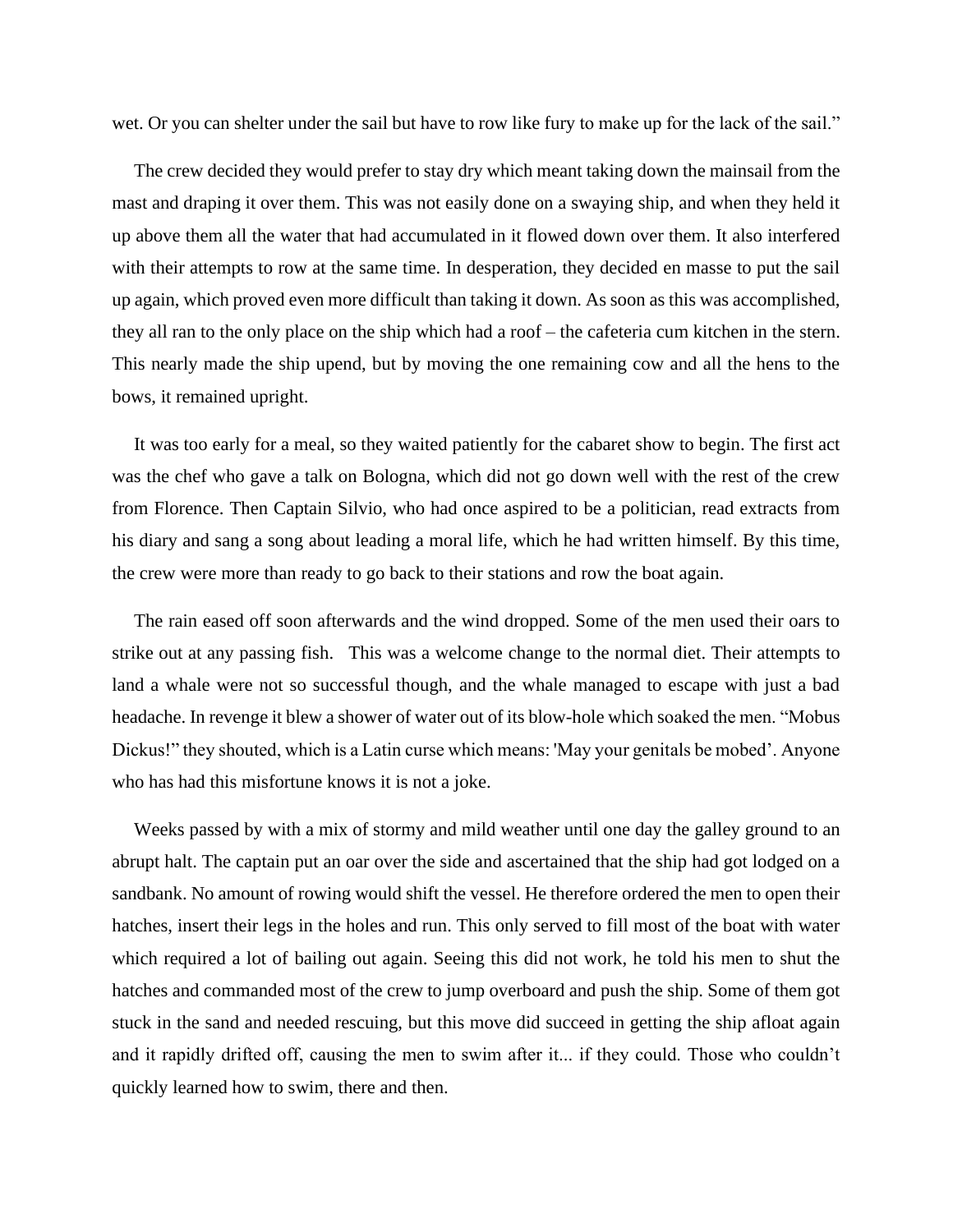After this event it was only a short time before they spotted land ahead. A big colourful sign could be seen from a distance which read: *Luigi's Pizza Parlour*. Could this be the place we've been looking for, wondered the men. We might just as well have stayed at home and gone to *Domingo's Pizzeria* in Florence. Nevertheless, they carried on their journey and tied up the ship and then made their way to Luigi's restaurant. It had all mod cons: a toilet, a coat-room and a colosseum at the back.

Luigi and his men were delighted to meet them. "All the locals love my pizzas," he said. "What they have been used to eating is some bird called a turkey with some strange vegetables they call potatoes and sweetcorn. They were simply dying for something else to eat. By the way, did you get my message?"

"Not personally, but Jules told me about it," replied Silvio, who had friends in high places.

"And have you brought the olives I asked for?"

"Oh, damn it! I knew there was something we'd forgotten. But never mind, we've brought lots of other things: wine, tomatoes, wheat, cheese, some chickens and a cow."

"That's all very well, but what I really wanted was some olives. What could I possibly do with some chickens and a cow – open a hamburgerus jointus? No, I'm an Italian, which is what they call me around here. I need olives. Can you go back and fetch some?"

Silvio said they certainly could not, and if they were not wanted there, they would go elsewhere. With that he marched his men back to the galley and they immediately left. They followed the coastline for a few miles and then pulled into shore again where they unloaded the remainder of the cargo. The next day they started building their own restaurant – *Silvio's Burgerus Jointus*, but not before Silvio had captured a goose and tied a message around its leg: *Veni, Vidi – Mitte Nos Tauri,* which translates as 'I came, I saw – Please send us a bull'. Hopefully, Julius would get the message before the restaurant was due to open as the cow was looking decidedly worried and was getting quite lonely.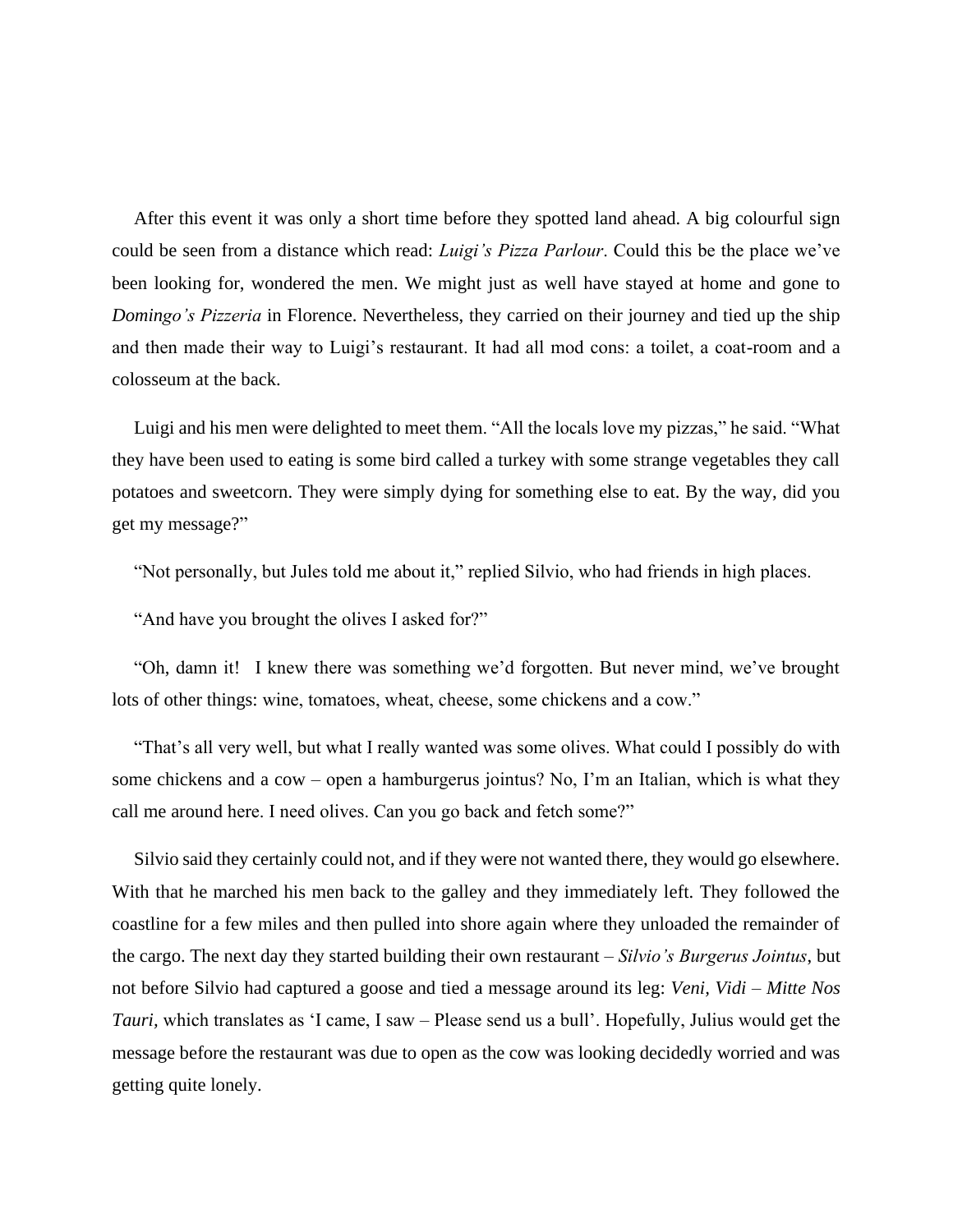"We'll start with milk-shakes and chicken-burgers and work our way up to hamburgers after the bull arrives. Now let's give thanks we've arrived here safely and try some of that turkey stuff or it will be Christmas and there won't be any left," said Silvio.

And that is the real story of how Italian restaurants and fast food joints originated in America. It's all thanks to a goose who got lost and a man called Julius, who is best known, perhaps, for inventing the Caesar Salad. I wonder whatever happened to him.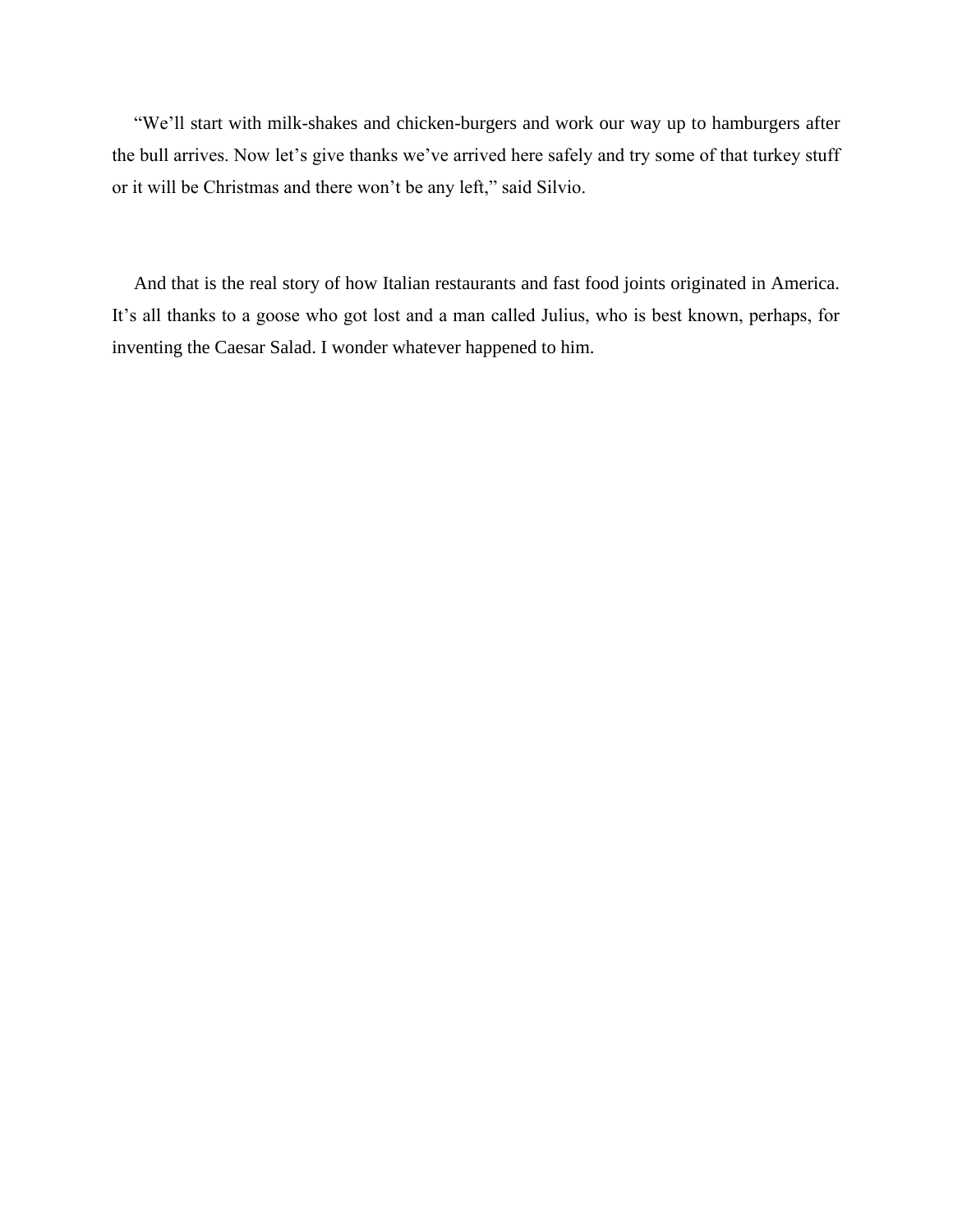# **STOP BADGERING ME - OK, YOU CAN START NOW**

OK, if you really insist, I will tell you about when I first met Mrs Badger and her family. But first, here's a little background information.

I was born prematurely and as a result I never did grow much. I was like the dwarf of dwarfs. Sure, being very tiny has its disadvantages. You have to have tiny-sized clothes and furniture, and waiting to get served in a shop is a nightmare as the shop assistants can't see you over the counter. Yet in some ways it does have its advantages. You can get into tiny spaces that others can't fit into, which is how I got my job mending washing machines – from the inside. But that's another matter.

Anyway, I've always enjoyed country walks where I can get away from the hurly-burly of modern life. Can you imagine just how frightening it is, walking along a busy road, if you are only two foot high. The cars are like huge monsters to me and when their tyres go in a puddle and it splashes up, it nearly drowns me. That is why I try to stick to footpaths in the countryside wherever I can.

I was having a pleasant stroll down one such footpath in the late evening last August. It runs alongside a little wood on a hillside. In one area there are lots of holes on the sloping ground beneath the trees, which I had to be very careful about.

I was skirting around a particularly big hole when I heard someone call out to me. I turned around and saw it was a badger. Normally, a badger would steer clear of human beings, but it might have been because of my small stature or my aftershave (the same one that many brocksingers use) that the badger sensed that I was harmless enough to approach. Fortunately, badgers have poor vision. Otherwise it would have thought differently.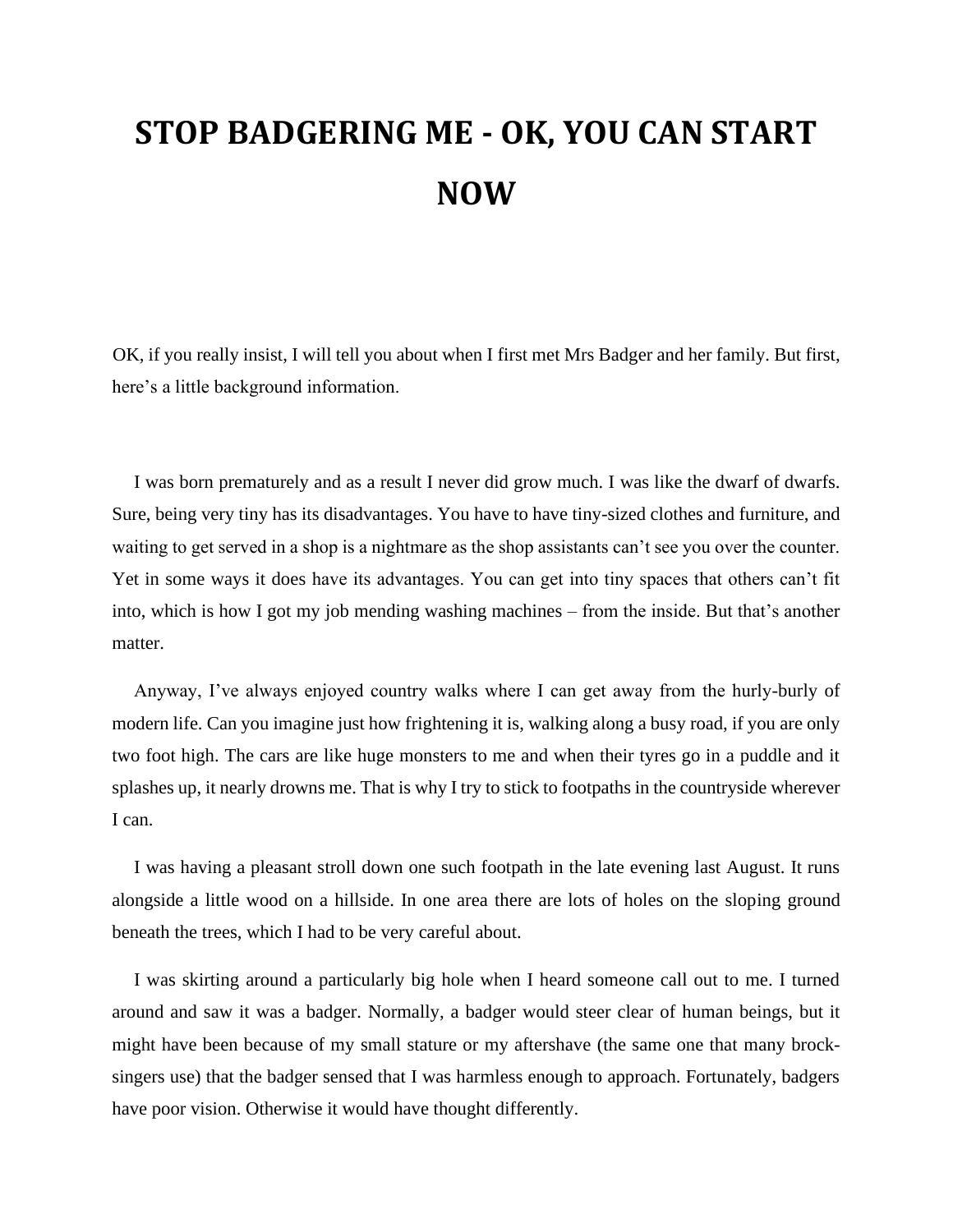"Hello," the voice said. "Would you like to come in and have a look round?"

"That's very kind of you," I replied.

"You may not be used to being invited in by a female," she said. "But have no fears. I am a married woman with many children and I wouldn't think of taking advantage of you."

With that she motioned me to follow her down the hole. It turned out to be quite a long tunnel with various other tunnels leading off on both sides in places. In one of them, a much smaller one than the one we were in, I could see a number of cubs, some of them curled up in a ball and others lying nose to tail.

"This is my new brood," she announced proudly. "They are keeping nice and warm in there. They are coming up for two months old, and anytime now they will want to have a look around outside. My other children are all out at the moment."

"How many cubs have you got?" I enquired.

"Well, there's four here. Last year I had three, and the year before that I had five. All of them are now in full time work – foraging. Come along and I'll introduce you to my mother and my other relatives. "

We went further along the tunnel and arrived at a bigger chamber where a few older badgers were lying down on their freshly-made beds, having a chin-wag and munching on some chocolatecoloured insects.

"You will excuse us," said one of the elderly badgers. "We've just been doing some springcleaning, although we don't wait till spring to do it, but do it every few days and change over bedrooms to let them air out. You may have passed the ones we've vacated on your way here. There are a lot more down this tunnel – more than we actually need in fact, but there are a lot of us here - twenty at the last count. Nice of my daughter to invite you in."

I felt I ought to shake hands, but felt better of it. It was only then that it struck me that I had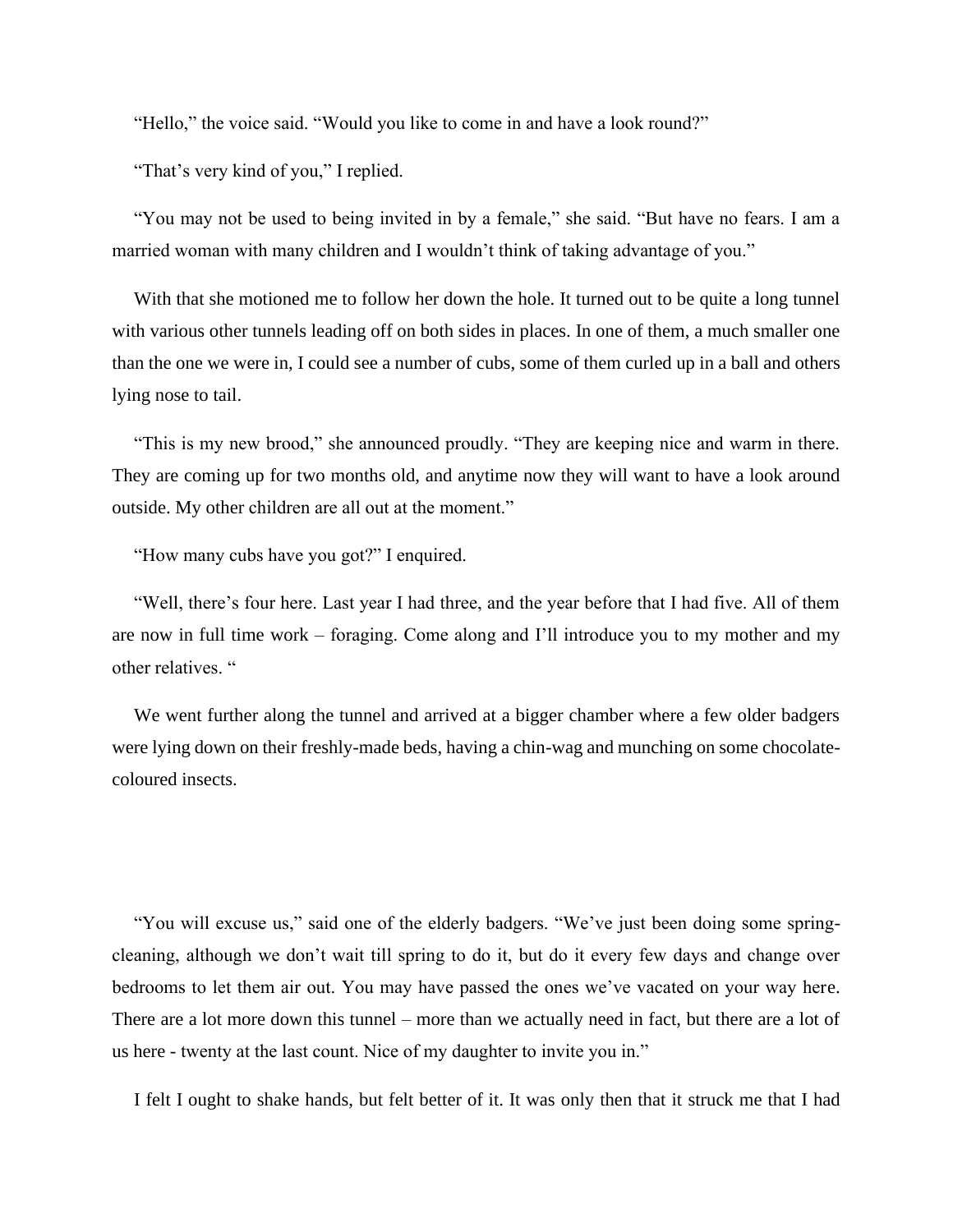been conversing with badgers. "I'm simply amazed that you all speak English. Where did you learn it?" I asked.

"Mainly from the television sett," said one of the aunties. "Those are TVs which have been especially designed for badgers to watch. They're all in black and white, you know. Some of us also have taken language courses online too. We call it the inter-sett."

At this point, a very elderly badger made her entrance from another chamber.

"Guten abend," said the newcomer.

"Grannie," said the mother. "I'd like you to meet my new friend. "She turned to me and said "My grandmother and grandfather started this home of ours many years ago. They came over from Germany. Their ancestors were Lutherans but got upset with the Diet of Worms. They wanted a bit more variety of things to eat."

"Where are the menfolk today?" I ventured to ask.

"They're in the annex, sleeping it off."

I was taken back to the entrance hole I had come in through and was ushered towards another hole along a well-defined path some distance away. On entering the entrance tunnel to the annex, I could hear a lot of loud snoring. Spread out on the floor were three badgers – the husband, father and grandfather of my hostess. On the floor were some rotting apples which had been fermenting and a smell of cider filled the air. I made my exit quietly and bade my farewell to the family and went home.

A few days later I was walking in the same area when I again encountered the lady badger not far from a fox.

"You know, this house of ours is quite old and we don't need so many rooms any more so we've let some of them out to a fox family. They are not the best tenants – not as tidy or clean as us, but they sometimes share some old carcasses with us, so we let them stay. "

"Sounds like quite a symbiotic relationship," I commented.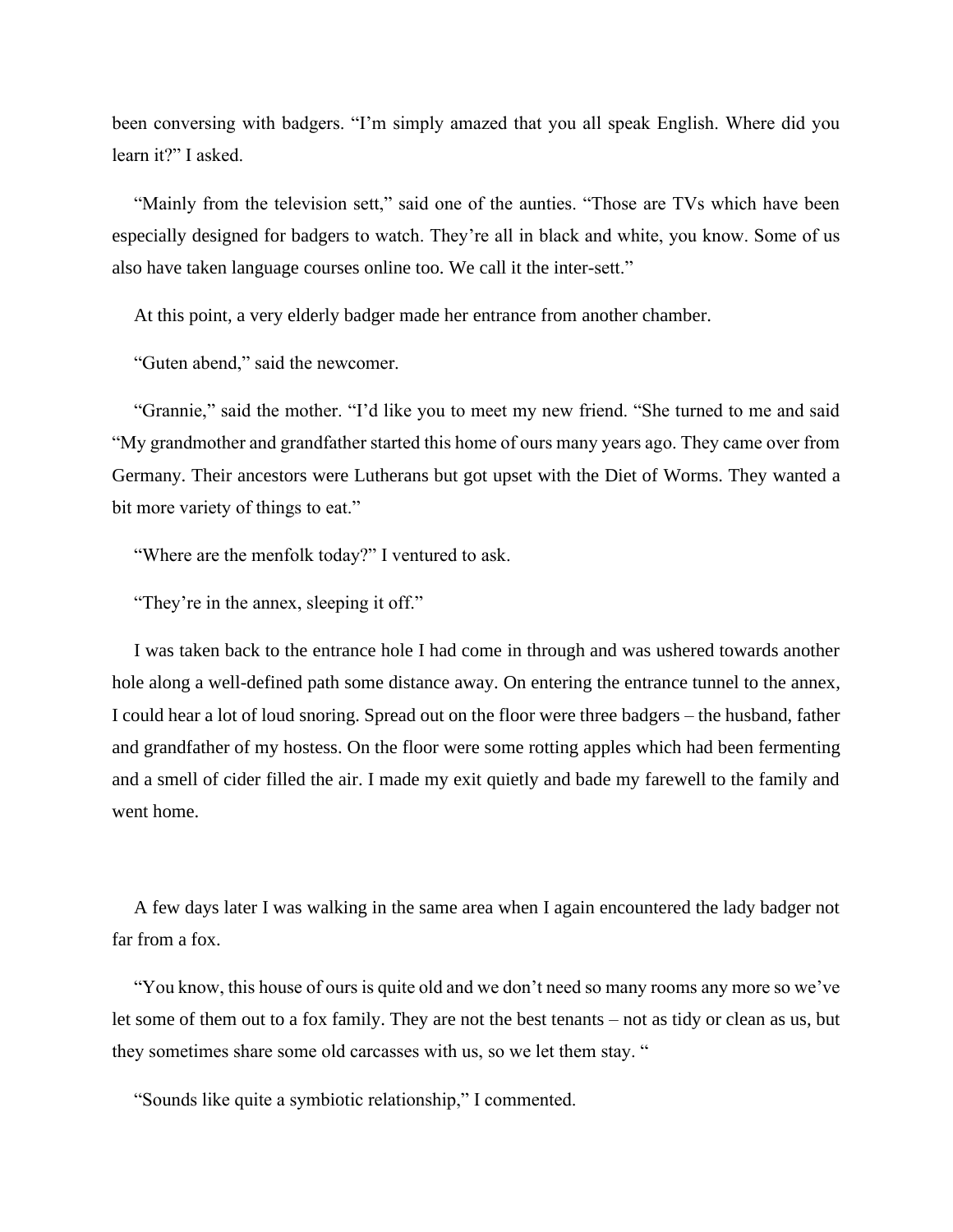"That's a new word to me. I must look that one up in the English for Wildlife dictionary."

The fox was enjoying the last rays of the sun and seemed oblivious to some rabbits a short distance away.

"We've also given some rabbits a roof over their head. They don't disturb us much, except when the male rabbit gets that twinkle in his eye and then they go at it like humans. They're vegans, so we never compete for food with them. I really don't know how they exist on all that grass with the occasional bit of lettuce here and there. It's not proper food as far as I'm concerned. Mind you, we do appreciate the odd bit of grass they leave behind, which makes for some very comfortable bedding."

"Don't the foxes go after the rabbits?" I wondered.

"No, they're too grateful for the ready-made accommodation, and besides, I wouldn't let them."

I was amazed at this attitude between animals of different species and thought of the way that human beings throughout history have exploited animals for their own good and killed so many of them, either to eat or for sport.

"Mind you," she continued. "I'm quite partial to a nice snack of frog, or a small bird. Makes a change from the usual." She paused and then said: "We've heard via the inter-sett that many badgers in this country have been gassed or shot to death. Is this true?"

I felt very embarrassed about this and said: "I believe that some people think that badgers spread TB to cattle."

"That is what we, badgers, call fake moos, spread by cattle. Cows usually get TB from their own infected urine and faeces. Shooting the cows would stop the infection, or better still vaccinating them. Tell me. When human beings get TB, do they shoot or gas the person they get if from?"

```
"Of course not."
```
"So, it's one rule for the human population and another rule for animals."

"That appears to be the case."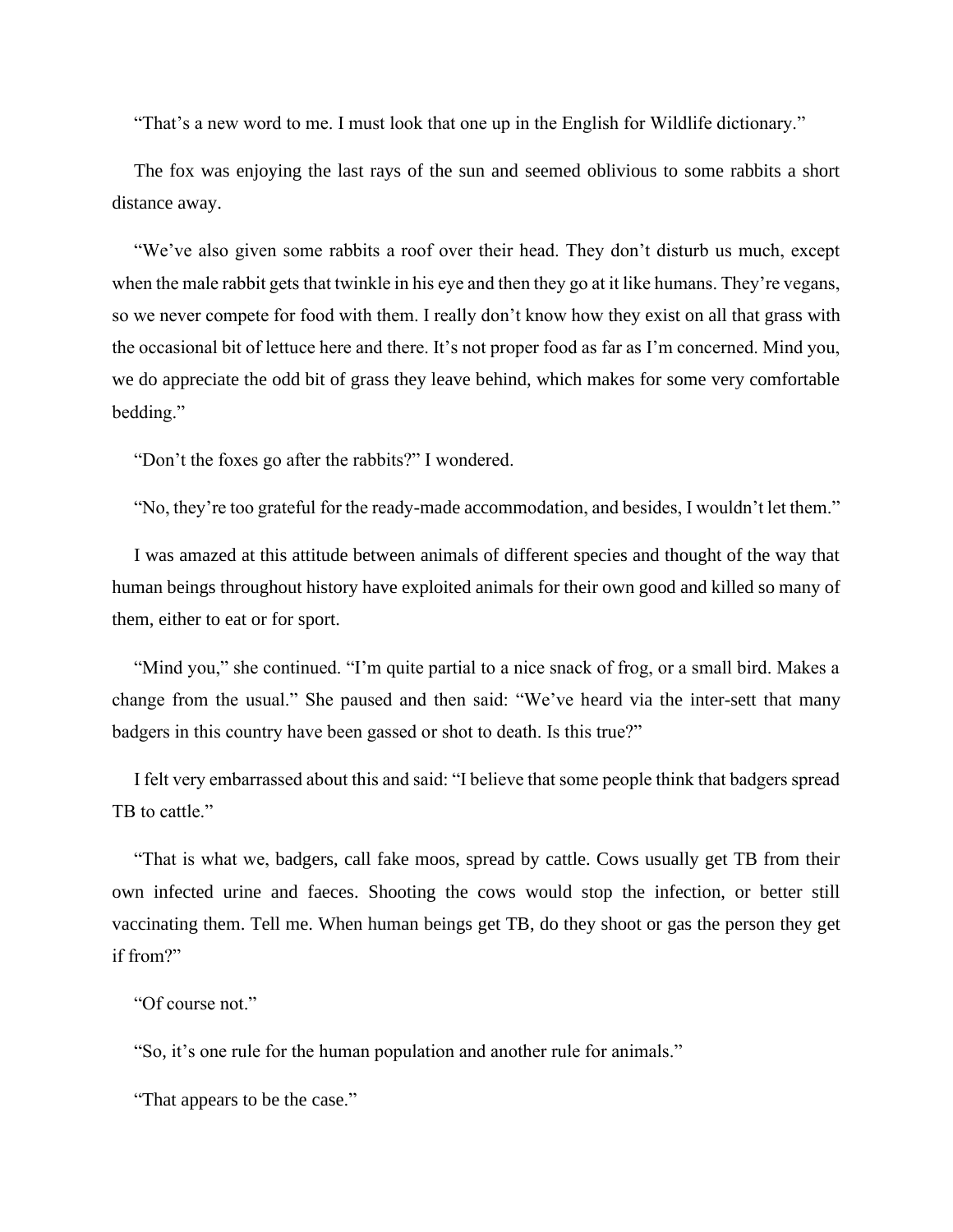It was then that I came to my big decision. I renounced my human citizenship and became an honorary badger. I have better eyesight than them and like to feel I can be of some use. But I sometimes get fed up with eating so many earthworms. I just have to close my eyes and pretend that it's spaghetti. I've been told that you can get used to anything in time.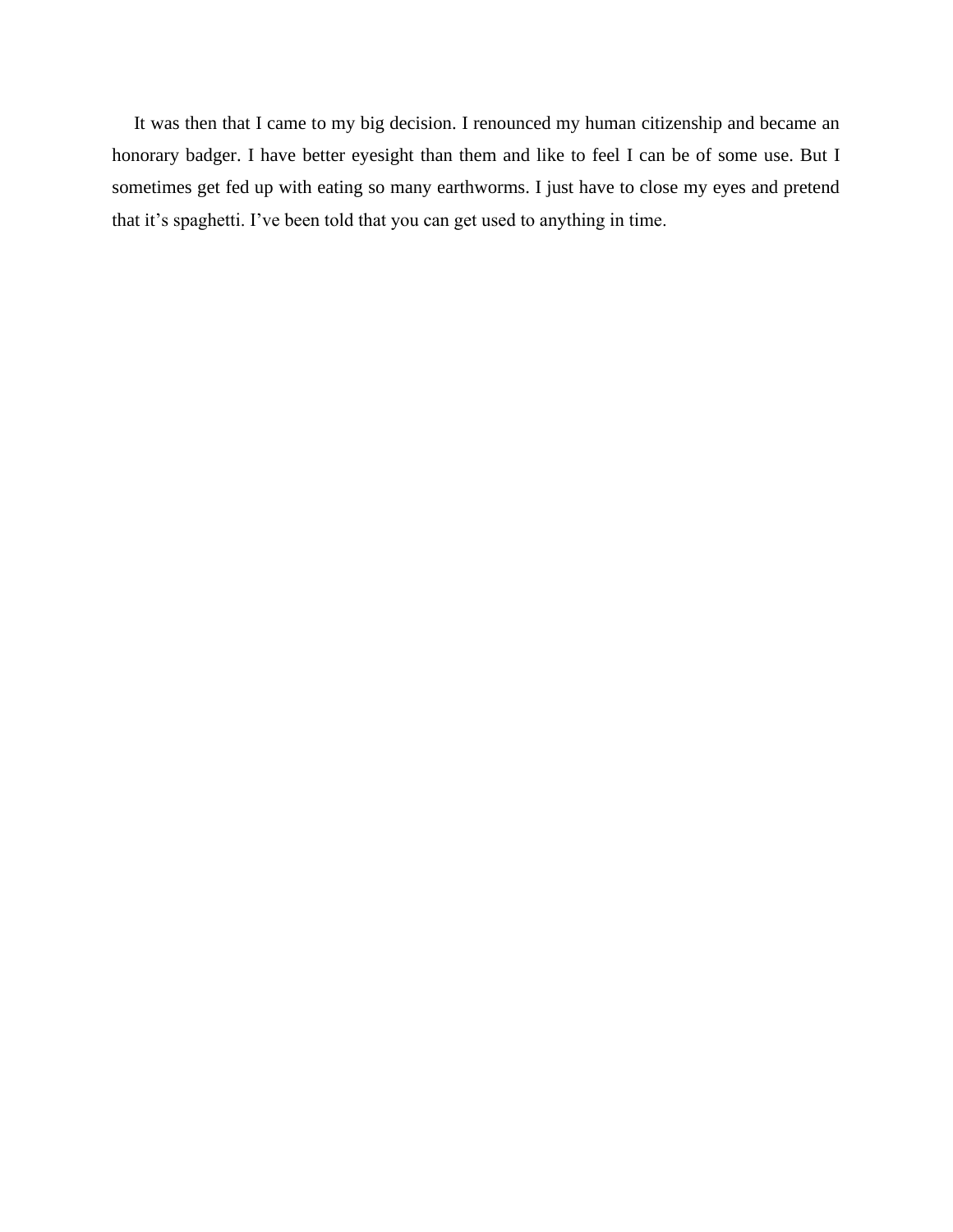### **THE REAL NURSERYVILLE**

Jack Sprat and his wife were reminiscing about the old days in Nurseryville.

"Do you remember the old woman who lived in a shoe?" he said. "I don't know how on earth they got planning permission for that, right next door to Old King Cole's castle. But he was a merry old soul and didn't complain about anything, just as long as he could be entertained by his three fiddlers."

"You are dead right - huge, that shoe was, well it had to be as she had so many children she didn't know what to do," she replied.

"It was a lace-up shoe too, but she made sure they were always done up. You'd often hear her say to a couple of her children – One, two, buckle my shoe."

"Did anyone ever know who the father was?"

"I've always suspected it was the Grand Old Duke of York."

"I thought he was gay. I heard that he had ten thousand men."

"He may have been gay, but all he did was to march them up the hill and down again. Nothing more than that."

"If it wasn't him, it certainly wasn't Wee Willy Winkie."

"I'm not so sure. Didn't he used to run through the town upstairs and downstairs in his nightgown?"

"That was just to check that all the children were in their beds, when it was past eight o'clock."

"I think he used to be a headmaster in a boarding school before his little accident."

"Are you referring to when he nearly castrated himself that day when he went camping in the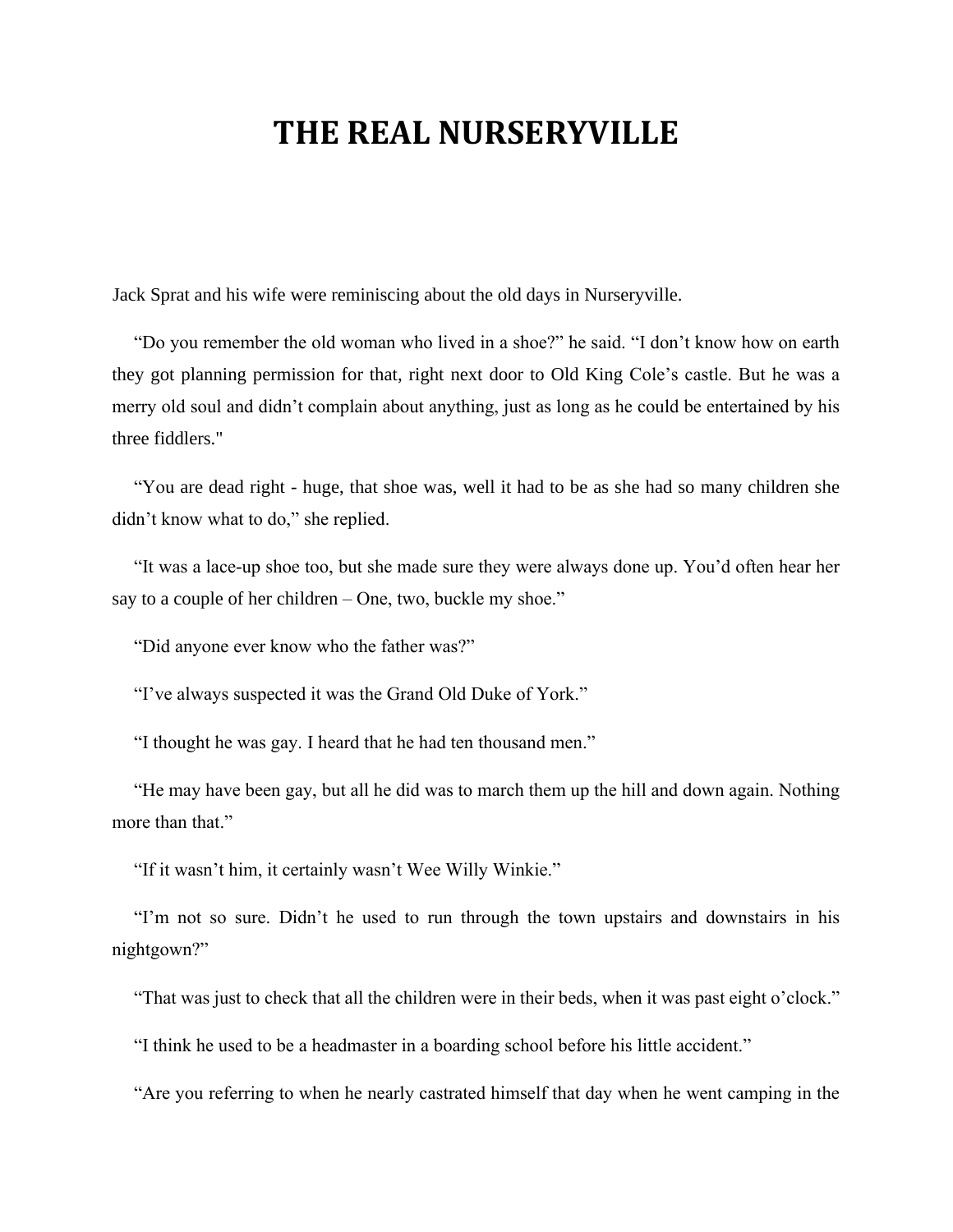Spring."

"I gather it was a cold and frosty morning and he got frostbite on his nuts in May."

"Tragic. Come to think of it. Wasn't Wee Willie Winkie related to Little Jack Horner – the chap who used to sit in the corner all the time."

"Oh, him. He had dreadful table manners, putting his thumb into the Christmas pudding and pulling out plums. I don't think many women would go for someone like that."

"I think the father is more likely to have been this old man."

"Which old man?"

"The one who used to play knick knack paddywack."

"Never heard it called that before."

"Well, whoever the father was, he should have been paying the old woman some alimony. With that many children I'm not talking of just singing a song of sixpence. But big money."

"Didn't the social services pay her a visit once to check up on the children?"

"They certainly did. When they arrived, having gone around the mulberry bush, the old woman told Polly to put the kettle on so that they could all have tea."

"Polly was one of her daughters, wasn't she? But she couldn't make any tea until Jack and Jill had gone up the hill to fetch a pail of water. They never did get to have any tea as Jack and Jill had a mishap coming down the hill. The social workers then had a look around inside the shoe. What they found was unbelievable. There were ten in the bed and if any of them wanted to go to the toilet in the night they would have to roll over, one by one. She kept ten green bottles hanging on the wall for such an event, but they kept falling down which must have been very messy."

"I doubt if any one of them had much sleep. No wonder Frére Jacques was asleep all the time. Couldn't even wake him up by ringing a bell. Wonder why he had a French name?"

"The old woman apparently used to like to watch the TV programmes about Jacques Cousteau.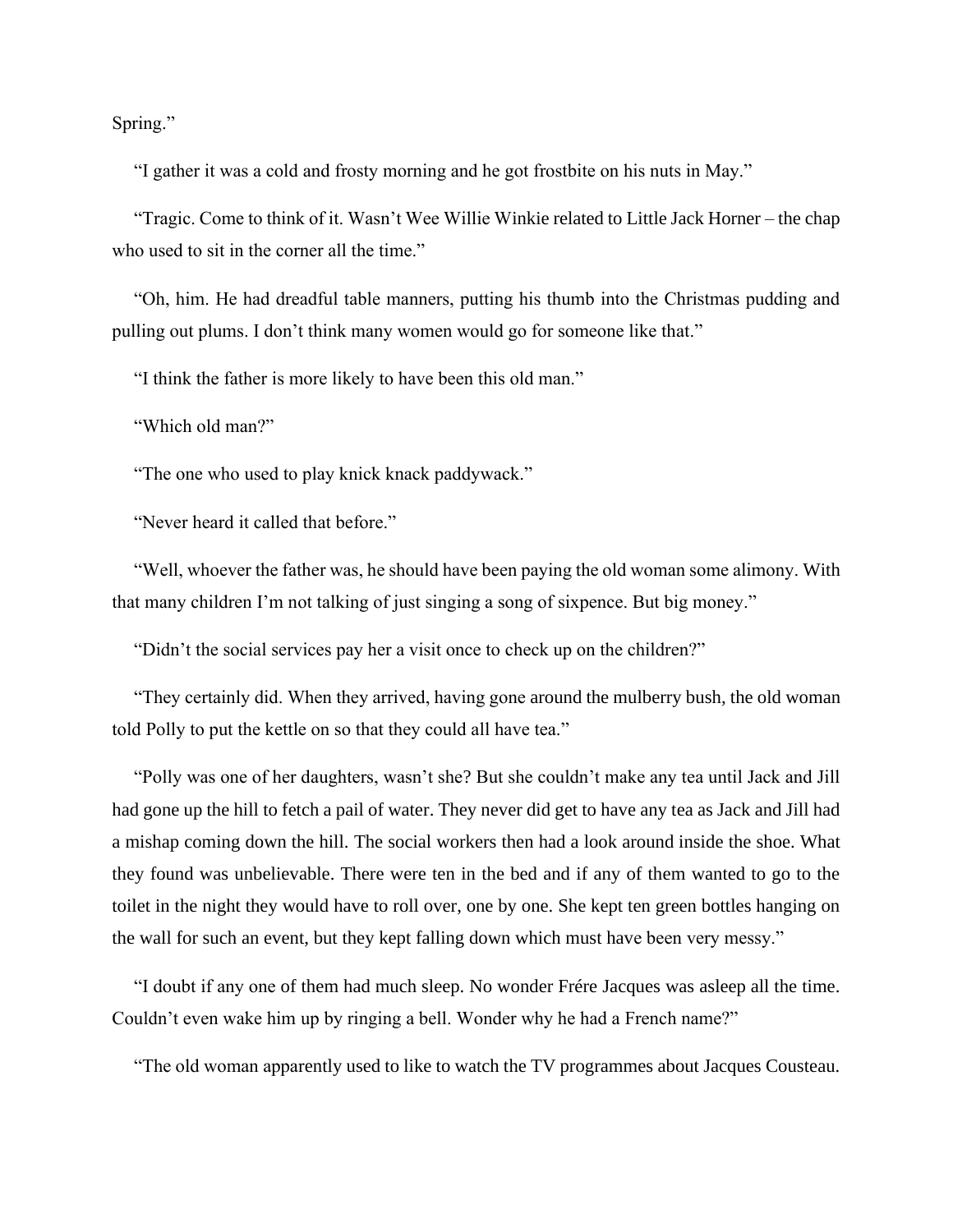"When the social workers were there the girls and boys came out to play in the garden. There was even a new-born child out there in the tree tops with one of the elder children having to rocka-bye baby. They were afraid that when the bough broke the cradle would fall."

"That's not all. There was a pussy in the well. And one of the kids called Humpty Dumpty was sitting on a wall. Quite a chubby little fellow and quite egg-ocentric, if I recall. He fell off the wall while they were there. As all of the king's horses and all the king's men couldn't put him together again, they called Dr Foster - but he had gone to Gloucester."

"The gardening got too much for the old woman to look after, so she left it up to Mary. Mary was quite contrary, I hear."

"Didn't Mary also have a little lamb? Had a fleece that was white as snow and used to follow her about a lot?"

"From what I've been told she nicked that from Little Bo Peep who lost all of her sheep and didn't know where to find them. Don't worry, people told her, they'll come home. All of them did except for one..."

"Don't tell me, it was baa, baa, black sheep. They could have made a fortune out of him as he had loads of wool, but he was a bit of an outcast."

"What else can you remember about conditions in the shoe?"

"Dreadful. When the clock went 'hickory dickory dock' (the cuckoo was a bit confused), anyway, at that very moment a mouse ran up the clock. "

"Was it one of the three blind mice?"

"No, it still had a tail."

"Hardly anywhere to sit inside the shoe. Poor little Miss Muffet had to sit on a tuffet to eat her curds and whey."

"I heard that a spider came and sat down beside her which frightened her away."

"Was it an itsy bitsy spider?"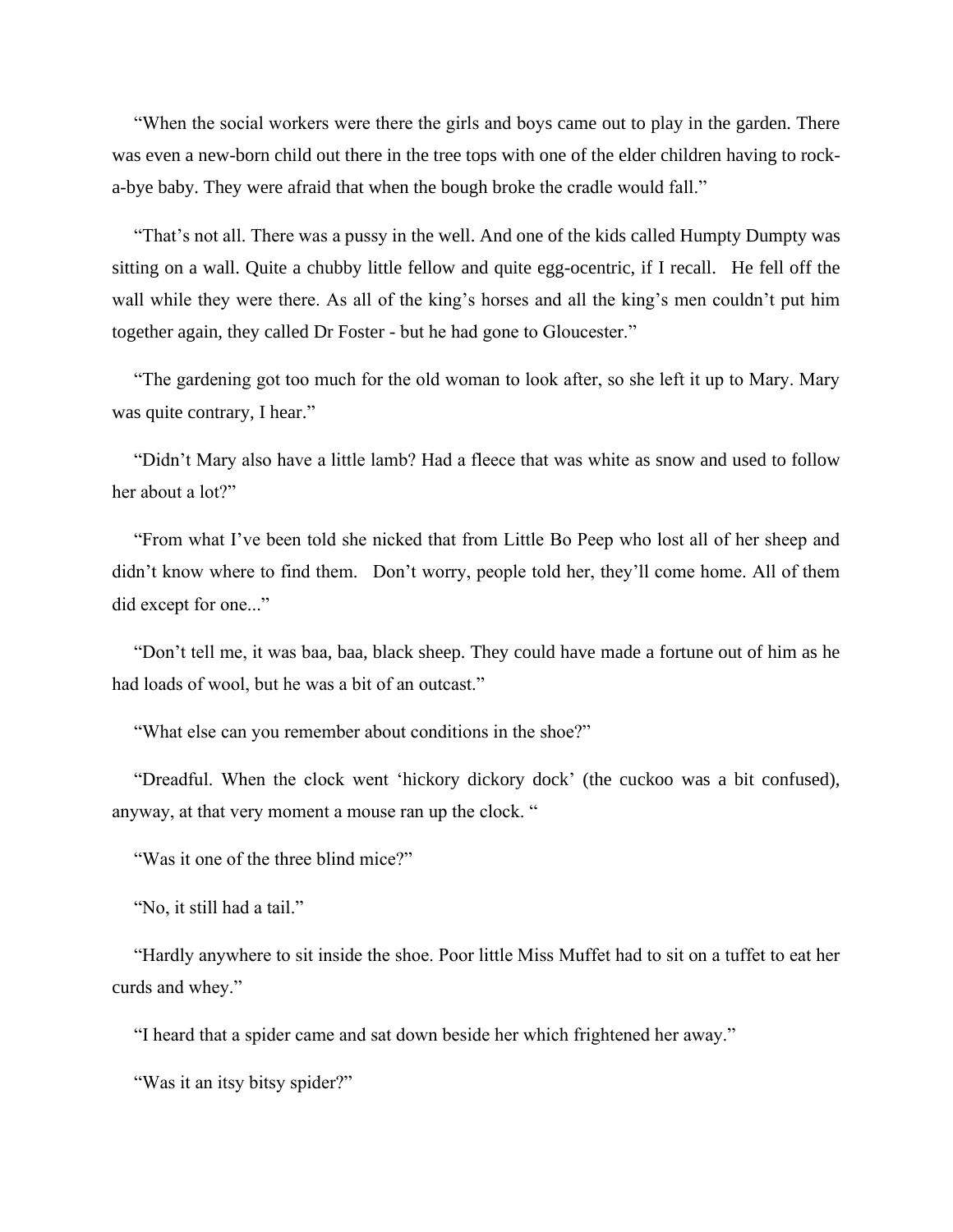"No, it must have been a bloody great big one. The itsy bitsy spider was in the water spout outside."

"Well at least they had some food, now you mention curds and whey. Not like our neighbour, Old Mother Hubbard. One of the children used to go to the baker's man a lot to get some pat-acakes. And there were also plenty of oranges and lemons. Outside they kept a goosie goosie gander which they got from Old Macdonald."

"Oh yes, he had a farm with a lot of animals on it. He once said to me: "This little piggy goes to market. This little piggy stays home. This little piggy has roast beef. And this little piggy has none."

"But don't forget the last little piggy who had a weak bladder, and went wee wee wee all the way home."

"Perhaps he needed one of those green bottles!"

"Talking about little piggies, I'm absolutely starving. Are you going to eat up all that pork chop, Jack?"

"No, can't eat the fatty bit. You can have it."

"In the end, what did the social services decide to do about the old woman who lived in the shoe?"

"There's nothing they could do. The old lady went and inadvertently swallowed a fly  $-$  I don't know why she swallowed a fly. But she did and it caused her all sorts of knock-on effects."

"Perhaps she died?"

"That's just what she did."

"And what about the children?"

"They all moved out and live amongst us now."

"And the shoe?"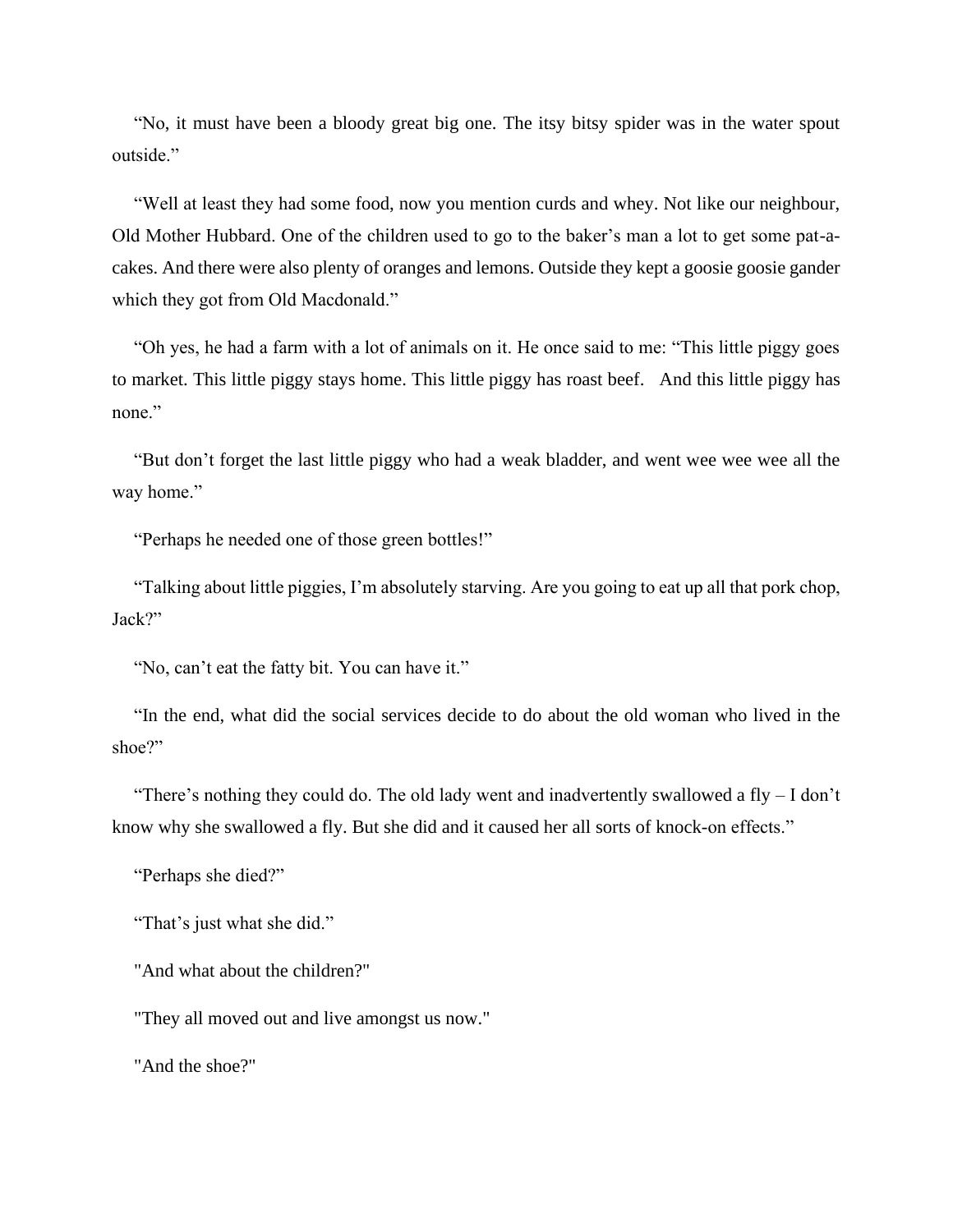"That became unlaced for the last time and went to join the great cobbler in the sky."

"Sounds like all of this is a load of cobblers."

"That's just what it is. Now finish up your pork chop and let's go to bed."

"Goodnight."

"Goodnight."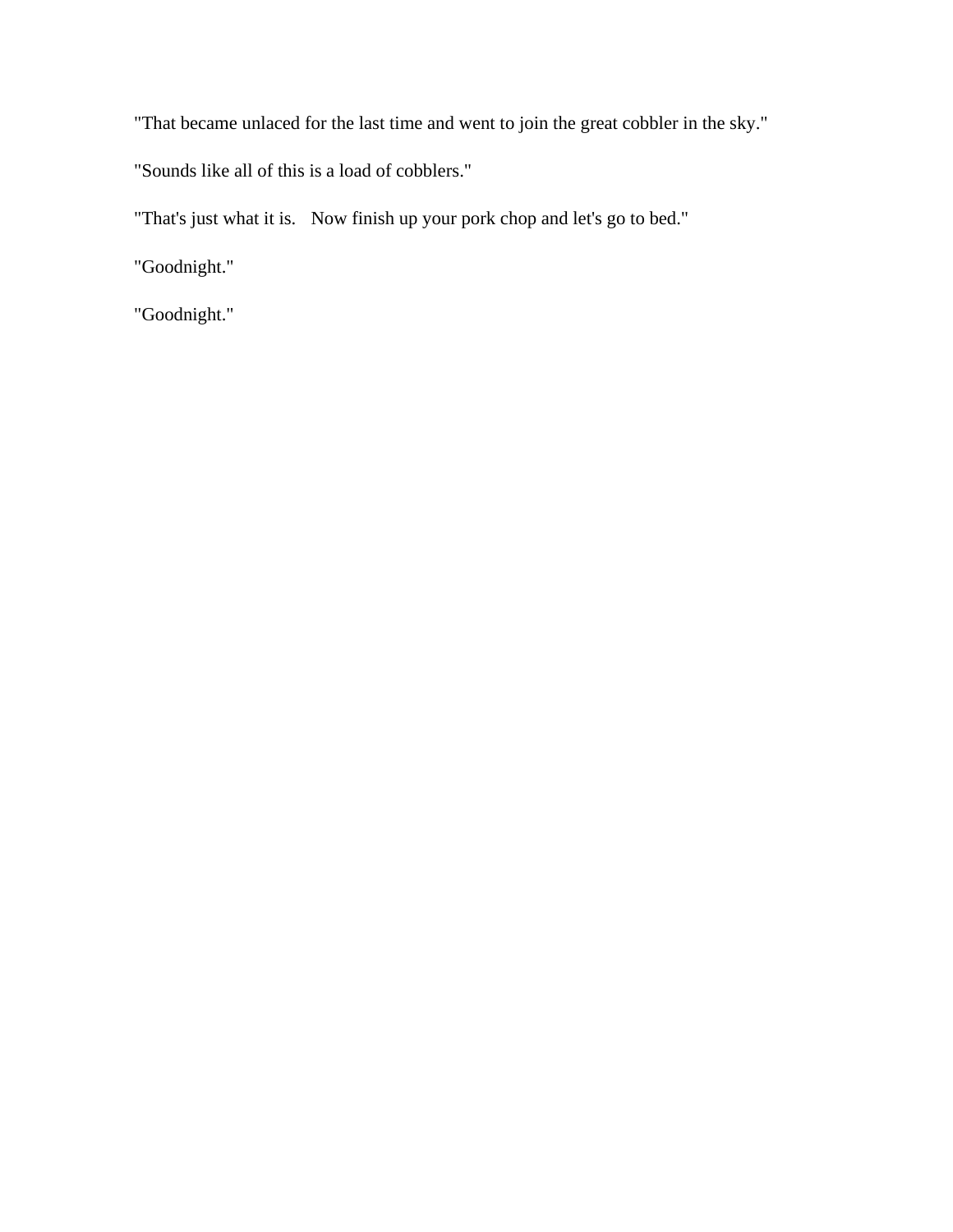# **THE RECENTLY-DISCOVERED ORIGINS OF FOODSTUFFS**

*The next time you feel hungry and get something to eat, have a think about how different items of food originated. Here is a brief history of some basic things we tend to take for granted, or in the case of cheese, take for grated.*

#### **RAW FOOD**

#### Fruit and vegetables and nuts

Early man must have watched other creatures, like apes and birds, eating various berries and thought two things: 1) perhaps we could also eat them, and 2) I must get the wife to get some for me. The problem was knowing what could be eaten and what couldn't, without causing bad stomach ache or death. There are a number of poisonous berries in the wild, and it can be assumed that many people died eating them.

Perhaps, when the population began to be depleted, it was decided it might be better to feed these types of food to their animals, as a test to see if the animals survived. We can also assume that some animals died, but the vast majority of animals, being far wiser than humans, turned their noses up at some of the things they were given and refused to eat them. This was not a fool-proof test, however, as cows eat grass, but humans must have found it difficult to digest, so they chose instead to smoke it.

Another problem for early humans lay in the peel or rind or hard shells of nuts. It's easy enough to eat raw apples, blackberries, currents and berries, but what about bananas, grapefruit, mangoes, coconuts, oranges, kiwi-fruit and so on? Somewhere along the line, someone had the brilliant idea of peeling a banana or part of a banana, which is not difficult to do, before eating what was left. This was a major innovation.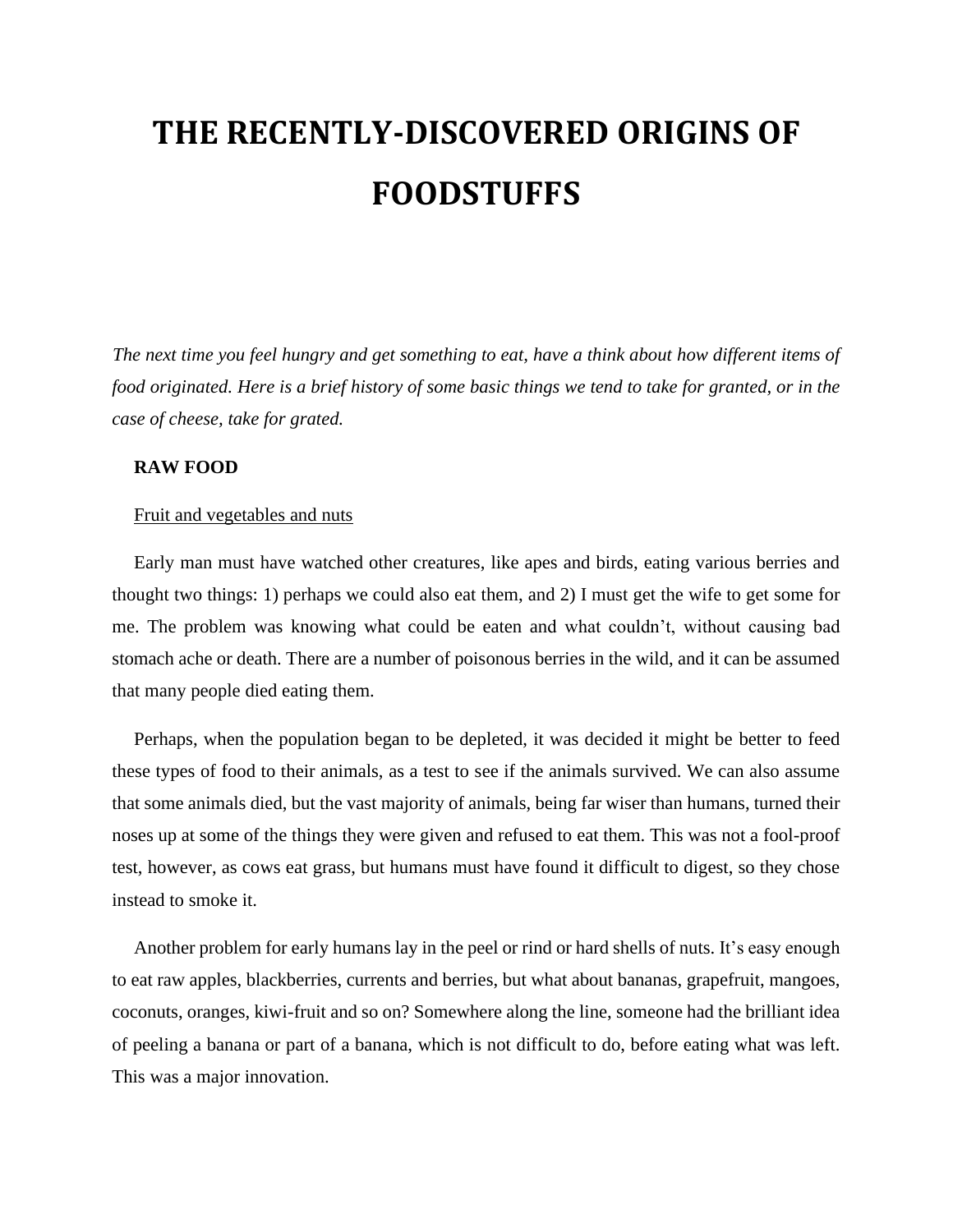In the case of other fruits like those listed above, it is more likely that the edible part was exposed following an accident, such as someone bashing their head on a mango, rubbing the wound and finding that the squishy stuff on their hand actually tasted good. Presumably, this did not happen quite this way with a coconut. Even if one had fallen on someone's head, it would have probably knocked them out or even worse. Other people would not then have chosen to eat the inside of a coconut, unless they really disliked the person who had been killed by one.

Human beings do have a habit of touching their mouths with their fingers quite frequently, perhaps to see if they still have teeth, and if enough fruit fell to the ground, causing the peel, rind or nutcases to split open, they might have tasted the fleshy part of the fruit out of curiosity and wanted more.

In passing, commiserations should be given to the many people who no doubt tried eating the unpeeled fruit or unopened nuts and lost a few teeth in the process – hence the habit of touching their mouths with their fingers originated.

#### **THE ROLE OF FIRE**

The use of fire in cooking revolutionised things. Whoever and however anyone discovered how to make a fire is unknown. Maybe there was once a Neanderthal boy scout who was rubbing two sticks together to whittle away the time. The resulting spark might have caught light to one of the sticks which then set his clothes ablaze. His friends probably laughed their heads off at this and told their dads. Fortunately, charred testicles did not catch on, although it might do one day.

True or not, in the end mankind did find a way of making fire. This was a useful tool in keeping warm, as the boy scout's friends realised to their delight.

Fire also kept away big cats, like lions and tigers, and prevented them from attacking, unlike smaller domestic cats who were attracted by the warmth – but that is another story.

With regard to using fire to heat up food, this was probably by pure chance. An apple might have fallen into the fire, giving rise to a baked apple, which was eaten with relish. Or an orange might have been cooked, which was not enjoyed quite as much. Or even the cat might have fallen into the fire and been cooked. But let's not go down that road.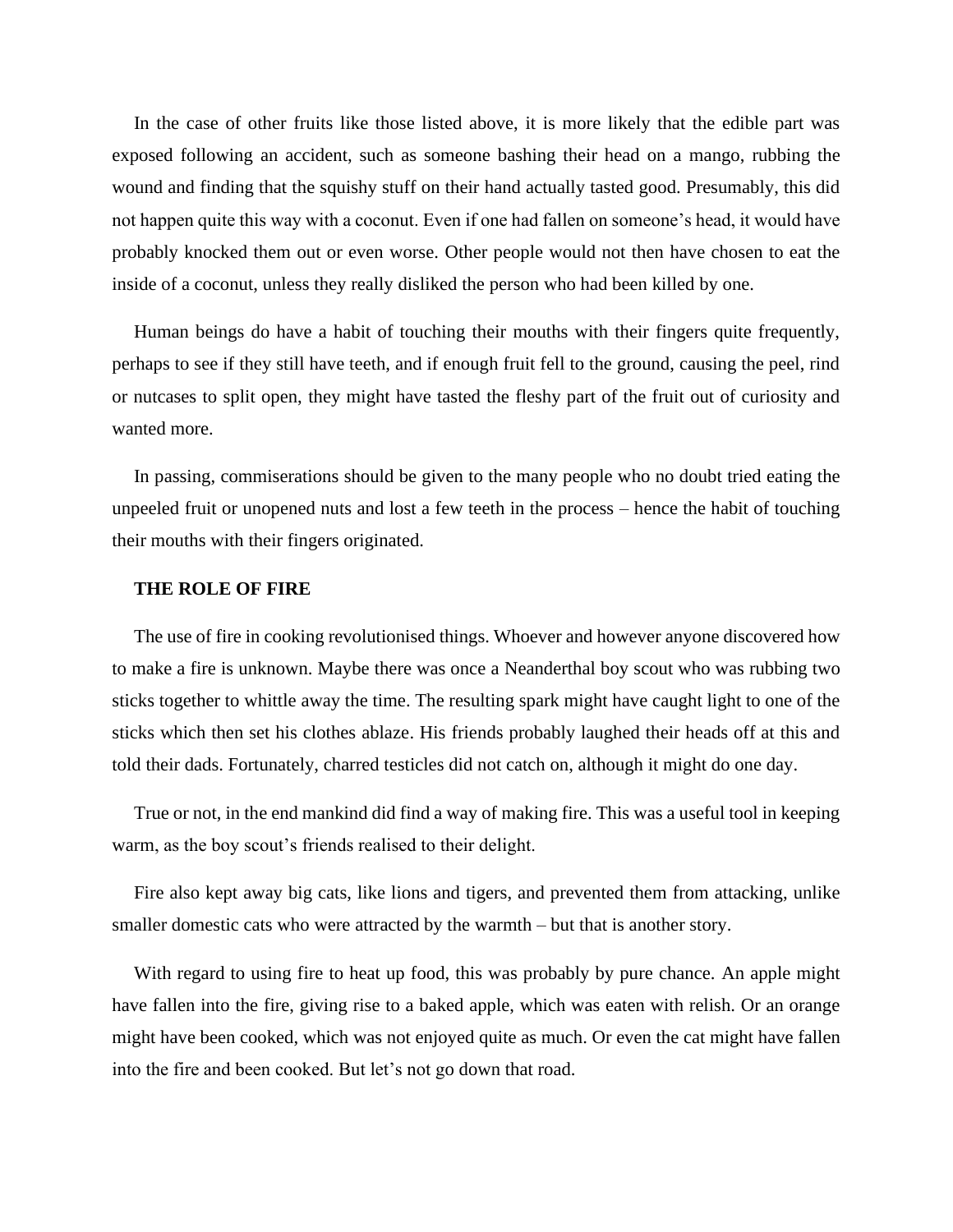Putting things on the fire before eating them became all the rage, although it produced an awful lot of burned fingers in retrieving them. Presumably, the fingers themselves were not eaten, unless of course they were covered with chocolate.

What was obviously needed was a stove, otherwise the fire could get out of control and burn up other boy scouts and their dads. That would a bit of a pity, some of the women probably thought. However, they could see themselves in future being obliged to cook over a hot stove all day long.

Once impromptu stoves had come into being, often being just a few well-placed stones surrounding the fire, it was felt necessary for someone to invent something to put the food into on the fire. This invention was created by a man called Eric Saucepan. He had the brilliant idea of including a handle on the pan which would not be held directly over the blaze. For his achievements he was awarded the Nobel Prize for Kitchenware, posthumously. Eric Saucepan's friend, Wolfgang Kettle at around the same time had come up with the idea of heating water in a pan over a fire. When it boiled, he had to whistle to inform others that the T was ready – the T stood for trink, as he came from the area now known as Germany.

By combining their efforts, they found a solution to the food becoming burned and stuck to the bottom of the pan. This was by putting some water in the container alongside the food. After taking the food out, the water could be drunk too. This worked well with soup, but was not so successful with early attempts at baking bread.

At this time in England, Mr Reginald Cutlery was working on ways to eat the food, if the queen might visit. He came up with three prototypes: a forpoon, a knik and a spife. These did not catch on at the time. He had slightly better luck with his lapkin, a piece of cloth placed over his trousers to catch any food he dropped. Noticing that he would fall asleep straight after eating, he renamed it a napkin, which caught on immediately with the public, although there was competition from across the Channel with a similar device dreamed up by a Monsieur Serviette.

#### **INDIVIDUAL ITEMS OF FOOD**

#### Milk

People who lived near to wild cattle were fascinated by the way that the cows suckled their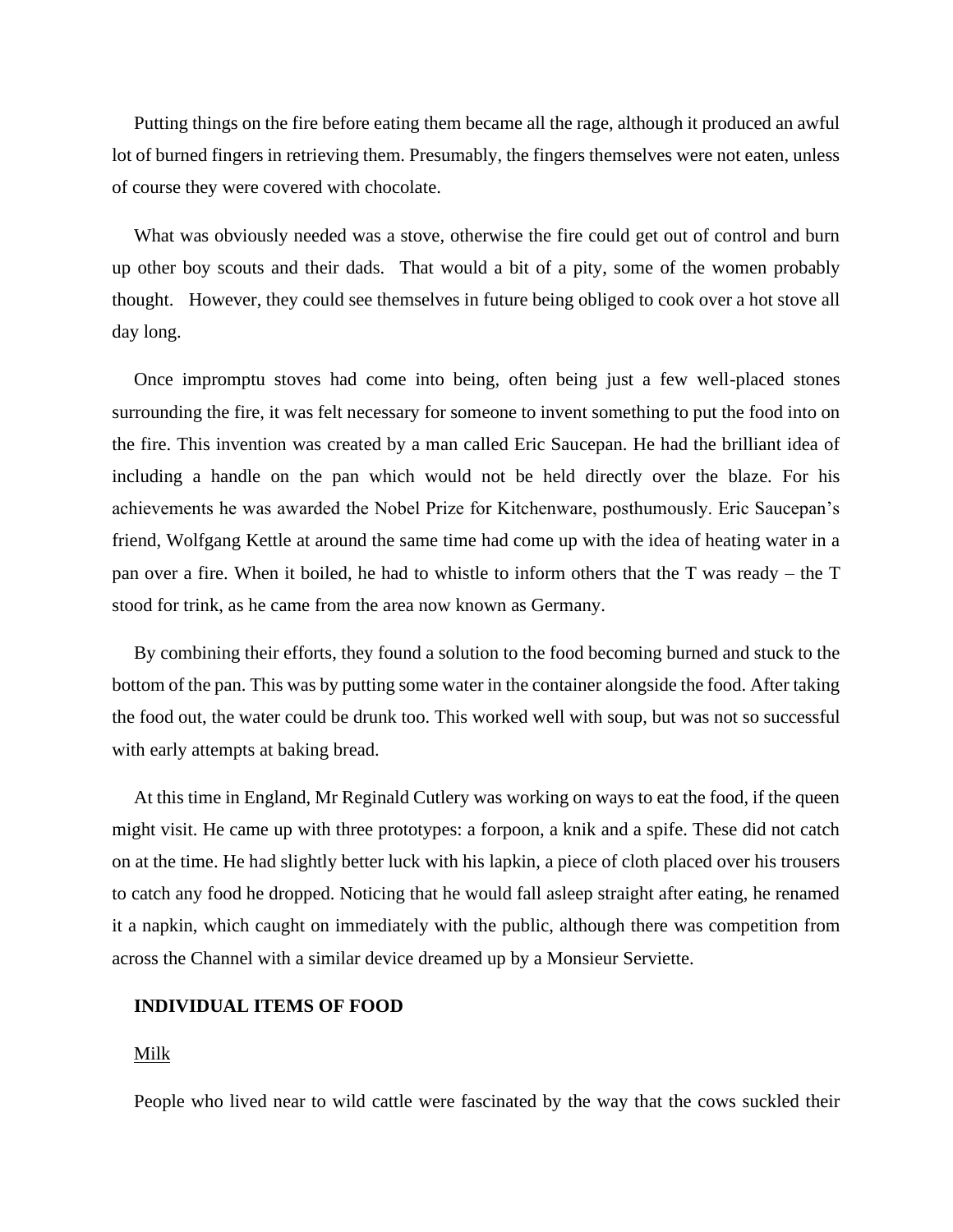young. They were very envious of the fact that the cows had four teats each, so that would mean that at least two of them would be surplus to requirements, compared to humans. They really wanted to get their hands on the udder-stuff, which they did, catching it in bucketfulls.

"When you sit on this stool and milk the cows, there's so much milk that comes out you think it's going to go past your eyes," remarked a milkmaid.

Her children liked to play around with the milk, dousing sticks in it and skimming them across the surface or semi-skimming them just below. This had the effect of producing the first cheese, an event witnessed by an early photographer. Butter and cream were also produced from the milk, depending upon which of the teats was used in the milking.

#### Eggs

The first eggs were discovered by two children who mistook them for conkers. They tried to make holes in them to insert the string but the shells cracked and the insides spilled out. News about this rapidly spread on the social media of the day.

On discovering the yoke and the whites of the egg, people in different parts of the country cooked the eggs in different ways. Some of them fried them in their pans, some of them boiled the eggs in their shells, and others took off the shells and then boiled them, but that idea was poached by other people. Combining the milk and the eggs gave rise to a bit of a mess, which was rightly named scrambled eggs.

The difficulty many people found was trying to hold the hen over the stove long enough for the hen to lay an egg. This may have resulted in the first cooked chicken dish, which was described as 'feather-lickin' good'. It took a while before people realised that under the feathers the meat could be eaten too.

#### Sausages

There was a man who lived in an area beset by wild boars. It is now called Bangor, in Wales. He used to complain about his very small house with no room to store anything. He called a carpenter to install a few shelves one day. That very day, one of the boars wandered into his yard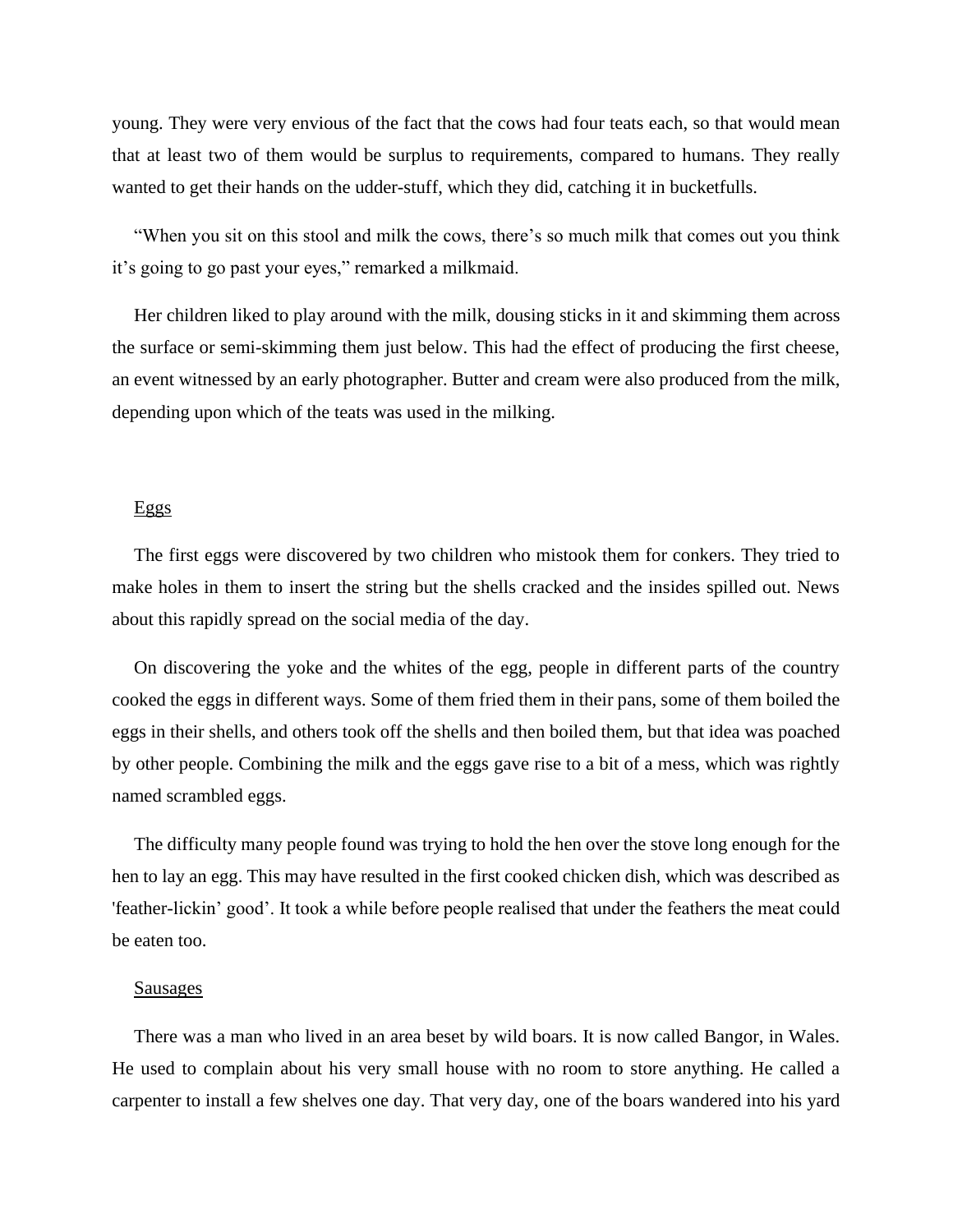and by accident sat on the fire. That, sadly for him, did not save his bacon. The man rather liked the taste of this meat and found he had so much left over he did not have enough storage space for it all. He put the carcass on the kitchen table and set about it with his knife.

It seemed a waste not to use the boar's intestines, so he stuffed them full of meat. Inevitably some of the scrag ends of the meat fell on the floor, so he swept them up together with the sawdust and used those too. Every few inches he tied a knot in the intestine, or skin as he called it, which would represent a meal's worth. He then hung up the string of sausages from a hook. His neighbours heard about it and he invited them around for a meal. The idea spread from there. Not everyone enjoyed his sawdust sausages. "The wurst I've eaten," remarked a German friend of his.

#### Root vegetables

No sane person would ever contemplate digging up a plant and eating its roots, you would have thought. But some people did. The round protuberances found on the roots of the potato plant hardly seemed like something you could eat, and no doubt when somebody did try to eat a raw potato with its skin on, it must have given them severe indigestion.

That was until the day when a potato plant in South America was struck by lightning. The green leaves withered, leaving just a baked potato. Surprisingly, a woman who was doing some weeding noticed the plant and dug it up to get rid of it. As she did so, a bit of the potato fell into her mouth. She hated it and immediately had visions of stuffing it with all sorts of other revolting things and offering it as food to the Spanish conquistadors. That will get rid of them, she wrongly thought. But they actually liked them and took them back to Europe.

Since then, people have used the potato in various ways, but instead of waiting for them to be struck by lightning, they have heated them up on a stove. If you know of anyone who persists in endeavouring to get their potatoes struck by lightning, just ignore them.

All kinds of other root vegetables are now consumed. But who would have thought that a raw parsnip would be seen as something to eat, unless it was by someone who was colour-blind and mistook it for a carrot, which can at least be eaten raw.

#### Bread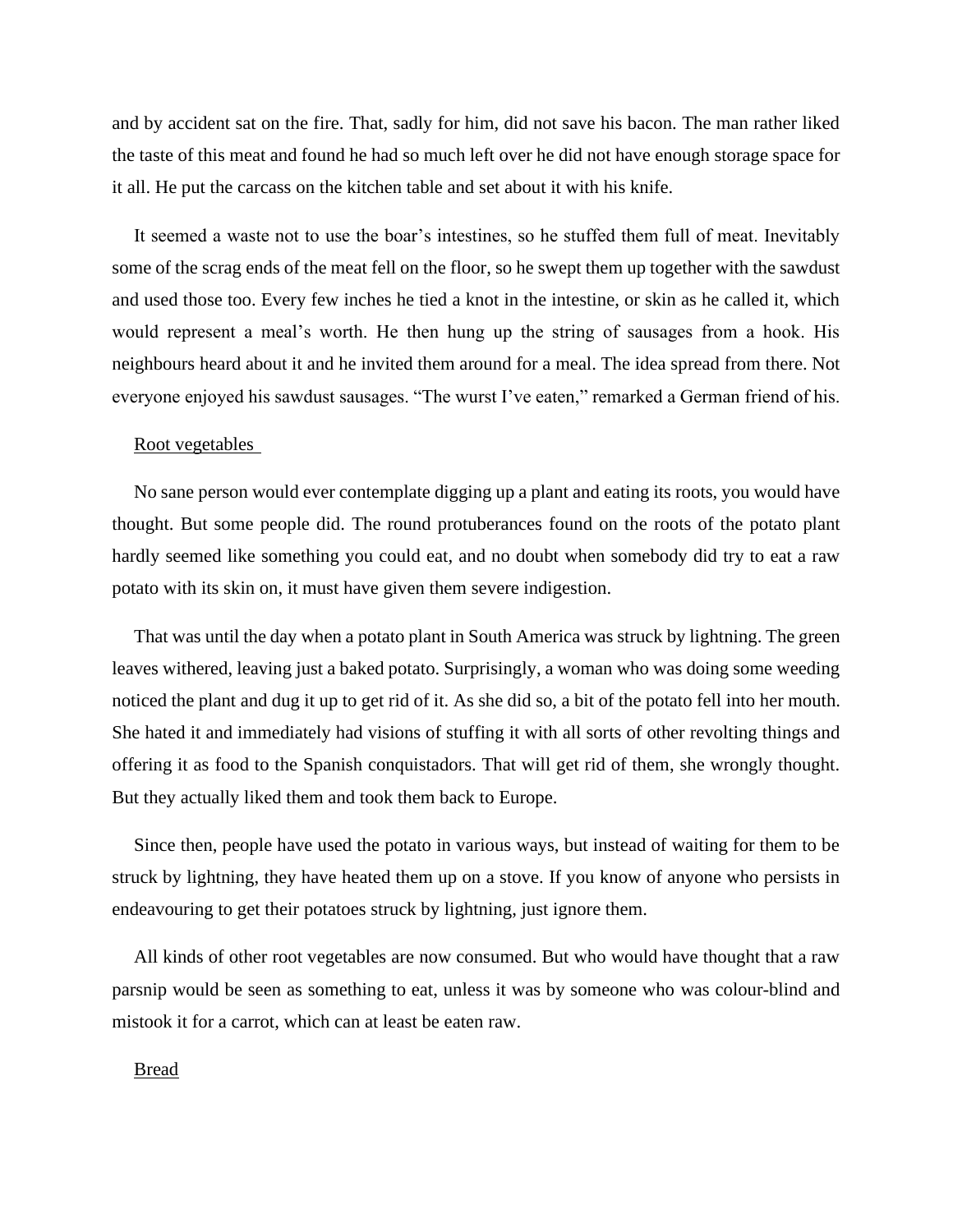Whoever thought of making the first loaf of bread must have been thought of as being a complete idiot. "You see that field of wheat," he would have said. "I bet you I can turn those plants into a thin wedge-shaped square that you can eat with some honey and a nice cuppa". No-one would have believed him. He tried to bend a stalk of wheat into a small square. That was not easy. It was indigestible and he nearly gave up.

"Maybe it's the thick stalk you need to get rid of," said his mother. "That will leave you with the smaller bits." That indeed left him with the hard chaff and the grain, and he had to use a lot more stalks to get the same amount of the smaller parts. It was still impossible to eat.

"We'll try getting rid of the husks," his mother said. And she put them on the ground and pounded at them. That required even more stalks to create the same amount.

"At this rate I'm going to end up with nothing," he said. Most of the husks were removed by this pounding away at the hard bits. Just then a wind blew up and carted off the remainder, leaving just the hard grains.

"This is all I've got left now," he told his mother, "and it's still too tough to eat. I give up."

His mother carried on regardless and kept pounding away until it had turned into flour. She collected it together and left it on top of a stone. Overnight there was a shower of rain and in the morning, they found it had turned into dough.

"What's all this stuff?" he said and threw it on the embers of the fire.

His mother was upset at what he had done. "That's all I needed after all that hard work," she complained.

A few hours later they discovered little pieces of bread, or rather, pieces of toast. They dumped them in the bin. Meanwhile a friend of his, who had been watching it all, took one of the pieces and ate it. It was very tasty. The next day he opened the world's first bakery. His name was the Venerable Brede.

#### Cakes

Other people were intrigued by this dough-stuff and tried adding other things to it – eggs, milk,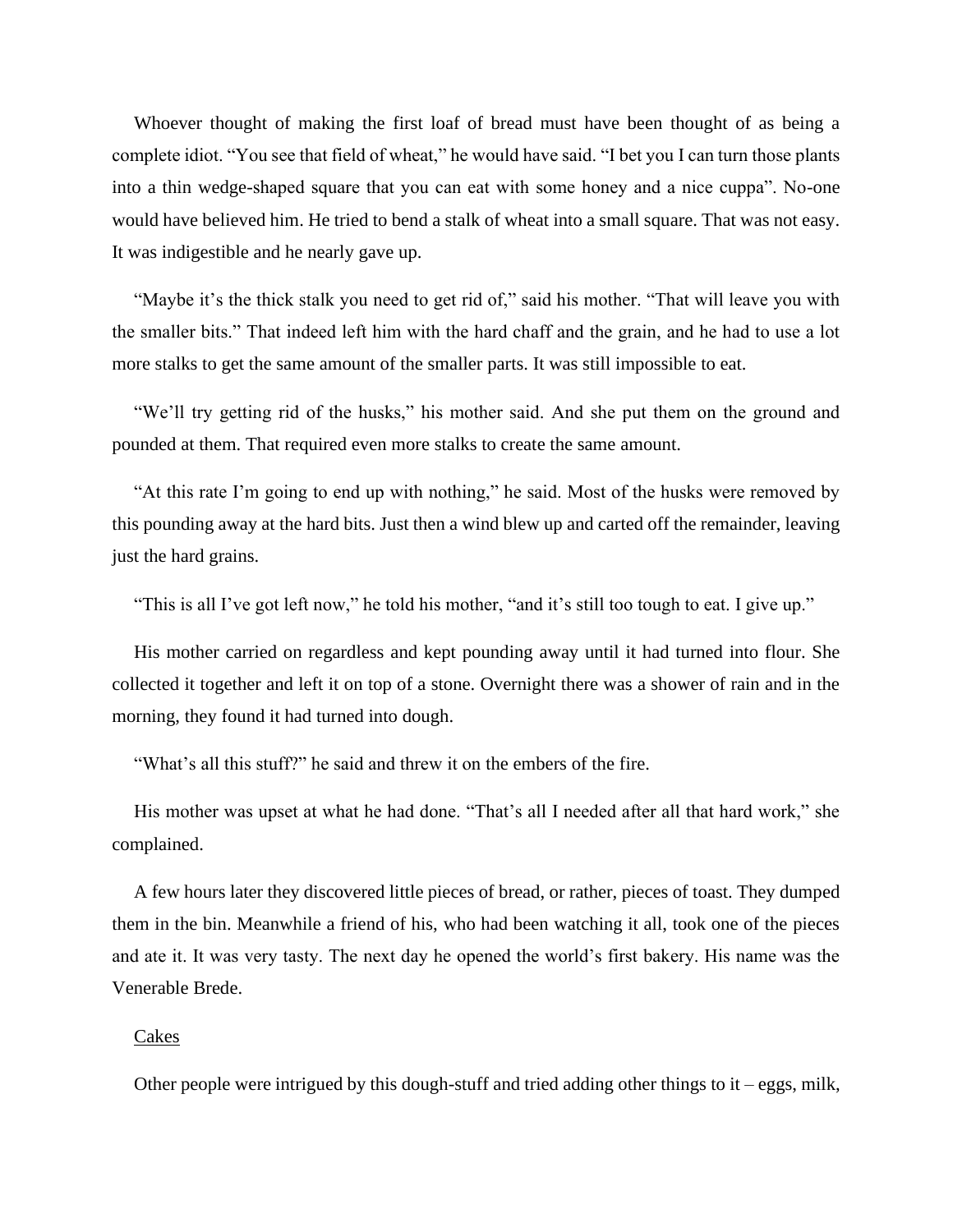nuts and honey, and so on. A lot of the results looked more like bread than cakes so they realised that they would have to do something about the shape. Some people baked them inside cups; others tried to make them round. They did this by cutting off the corners when no-one was watching and then devouring the bits. This was near enough to round that they could manage.

Getting enough honey was not always easy as there were times when the bees refused to cooperate when placed in the mixture in the oven. This was alleviated when sugar cane was first extracted and sugar could be added to everything as it was very addictive.

Regarding placing candles in cakes, this began when there was a shortage of candlesticks one year. When lit, the candles gave the cakes an interesting waxy taste, which is not what people want to eat on their birthdays. Blowing the candles out succeeded in spreading a wide collection of germs. People who caught these germs attributed their illnesses to the candle-wax and led someone to invent miniature candle-holders to put on cakes. People, especially children who are hotbeds of all manner of germs, still blow out the candles on their cakes. Why this is acceptable, but sneezing into the teapot is not, is anyone's guess.

#### **Curry**

Mrs Dhansak was in her kitchen, cooking a meal with her daughter Tikka-Masala. Just as she had added some ginger to the water in which the chicken was being cooked, she had to go outside to talk to her neighbour. It was a cold day and she said: "It's chilly," as she left. Her daughter thought she was being told to add some chili powder.

At that moment Tikka's grandmother came into the room, and said. "I told you I was comin' today."

Tikka added some cumin and some more chili powder.

Her grandmother, Korma, swore by garlic and put some into the mixture, along with some more chili powder.

Mrs Dhansak came back with her neighbour, Mrs Saag who had been to a wedding and had some spare tumeric on her, which she emptied into the dish. Mrs Dhansak remembered she had not yet put any chili power in and put a spoonful in.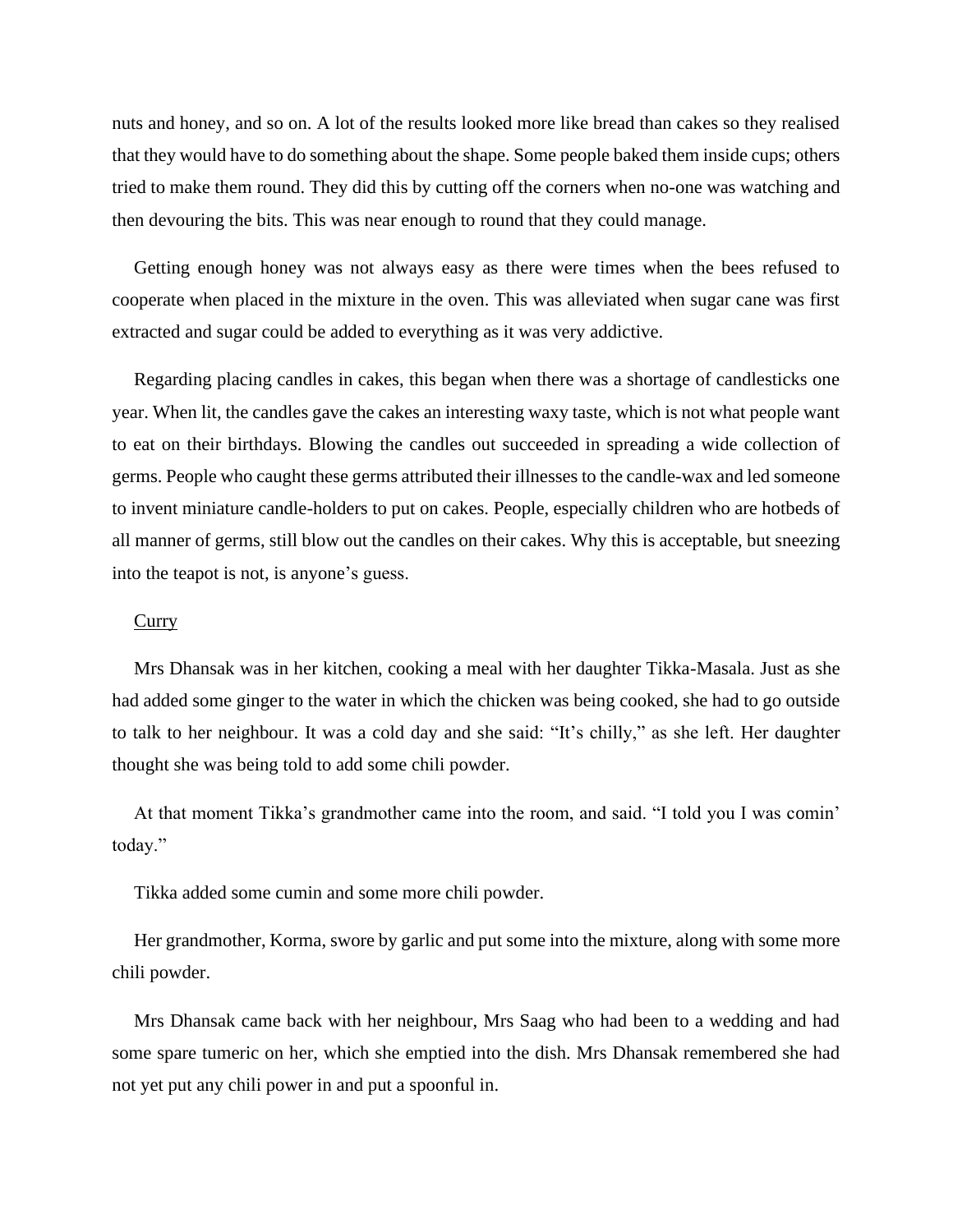The neighbour's daughter, Jalfrezi, came looking for her mother and dumped some cardamom into the pot, with some chili power for good measure.

Mr Dhansak, who was passing the door, looked in and proudly presented them with a cayenne pepper he had grown, which he threw into the mix and added some chili powder as he particularly liked it. Mr Saag noticed him there and came over to say hello and sneaked some fennel seed and a dash of chili powder into the dish.

"What shall we call this curry?" said Mrs Dhansak as they sat down to eat it. The question was not answered as it was not long before all of them had to rush off. The only name that seemed appropriate was very clear. "We must call it vinda-loo," said Mr Dhansak later. Everyone agreed.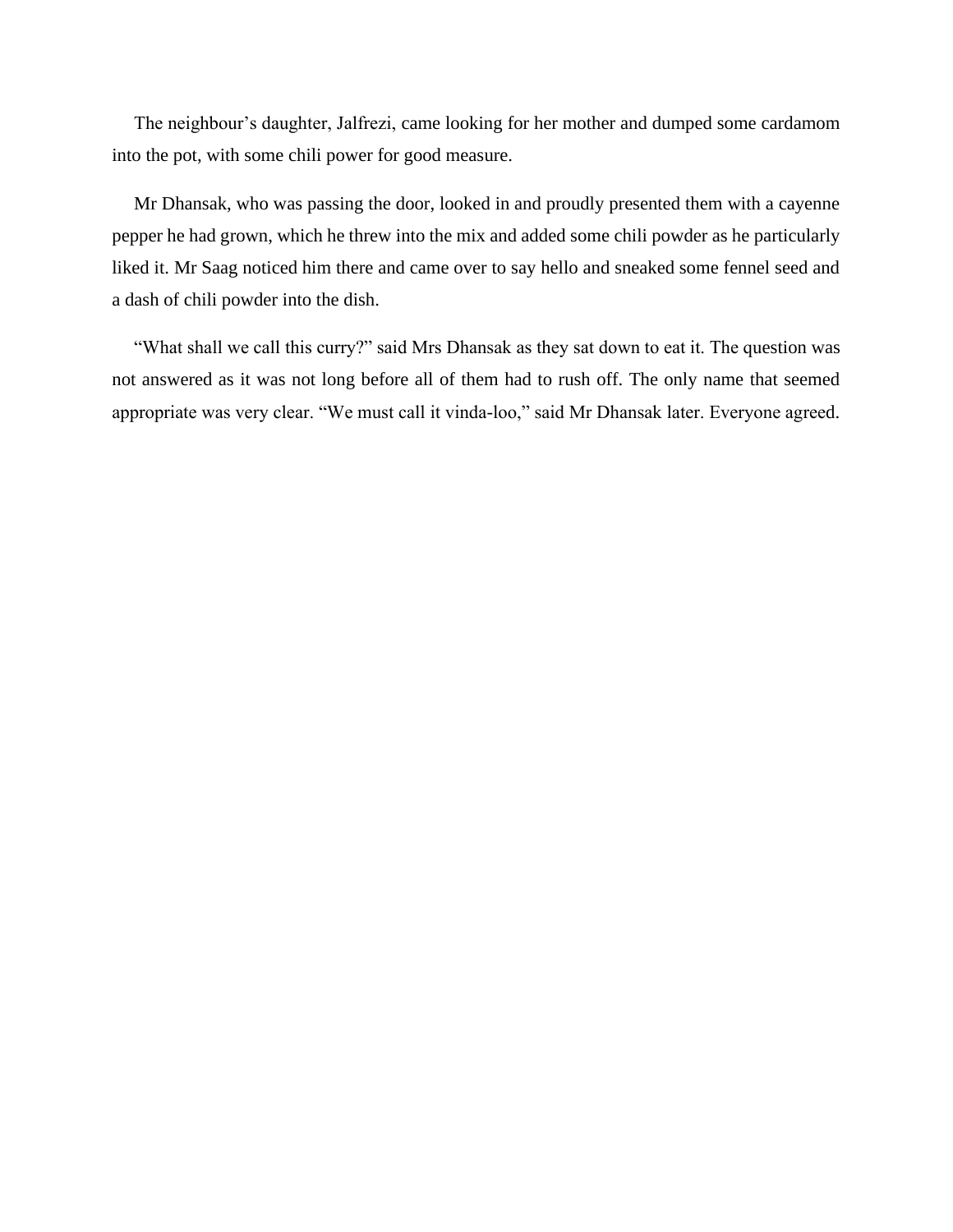### **OLD GRANDFATHER TIME**

Graham had just turned sixty. He already had grey hair and a bit of a bald spot. He wore glasses with thick rims and had a beard. He was a lorry driver, which meant that there were times when he was away a lot, but other times when he was at home in between assignments.

Being a driver, he did not get to exercise much which showed in his rotund figure, and as a result his walking tended to be rather stiff and laboured.

One afternoon when he was not working, his son asked him to look after their six-year old daughter, Emily, while he and his wife went shopping.

Emily was very fond of her grandfather, but thought he was ancient, really ancient. Graham knew this is what she thought and for a bit of fun he played along with it.

"Grandad," she said. "Mommy and Daddy have gone to the supermarket in their new car. When you were young, did you have a car?"

"Goodness me, no," he replied. "I had to walk most of the time. Walked nine miles to school every day. But my father had a horse. Every family had a horse in those days and if we were going anywhere together, he'd hitch a cart to the horse and we'd all pile in. It got a bit crowded at times but we were all family."

"Did this happen everywhere, even in big cities like Liverpool?"

"Most certainly. The main street was crowded with horses and carts, sometimes five or even six a-breast. If you were stuck in the middle you would have to climb over all the other horses and carts to get to the pavement."

"Is that where they put the shopping trolleys?"

"There weren't any shopping trolleys and there certainly weren't any supermarkets then. There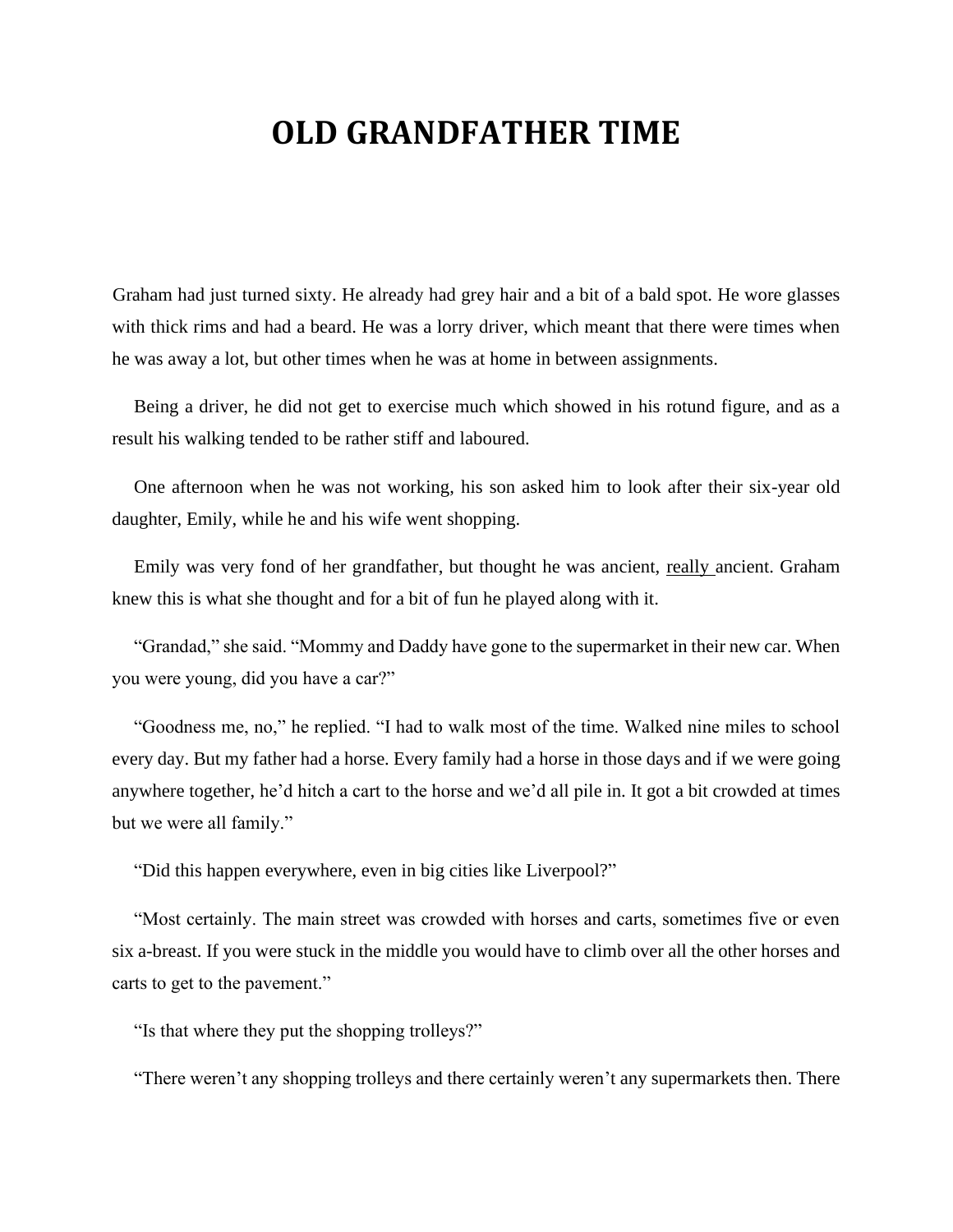were just little shops – a hardware shop, an outfitters, a haberdashery and so on."

Emily hadn't a clue what these shops were, which is why Graham had chosen them as they sounded rather exotic.

"What did you buy in a haberdashery?"

"Just the odd haberdashes when you ran out of them."

"Where did you get your smart phone from?"

"Smart phone? We didn't have any of those. We didn't even have a telephone in those days."

"But what happened if you wanted to get in touch with someone?"

"We visited them at home, usually."

"You can't visit everyone you want to speak to in a few minutes. It's just not possible."

"If there was no need to speak to someone, you didn't bother."

"And what about looking at your photos?"

"Not many of us had those new-fangled camera things when I was young. When I did eventually buy one, I put all the photographs in an album which I sometimes showed people."

"How did you send the photos to other people?"

"I never did, and they wouldn't have been interested anyway."

"What about listening to your music when you were out and about?"

"That was impossible. But sometimes you stuck a mouth-organ or penny whistle in your pocket and played it yourself. When you got home, you could always put a record on the gramophone, if you had one."

"What's a gramophone?"

"It was like a box with a horn sticking out the top, and it played the record with a needle."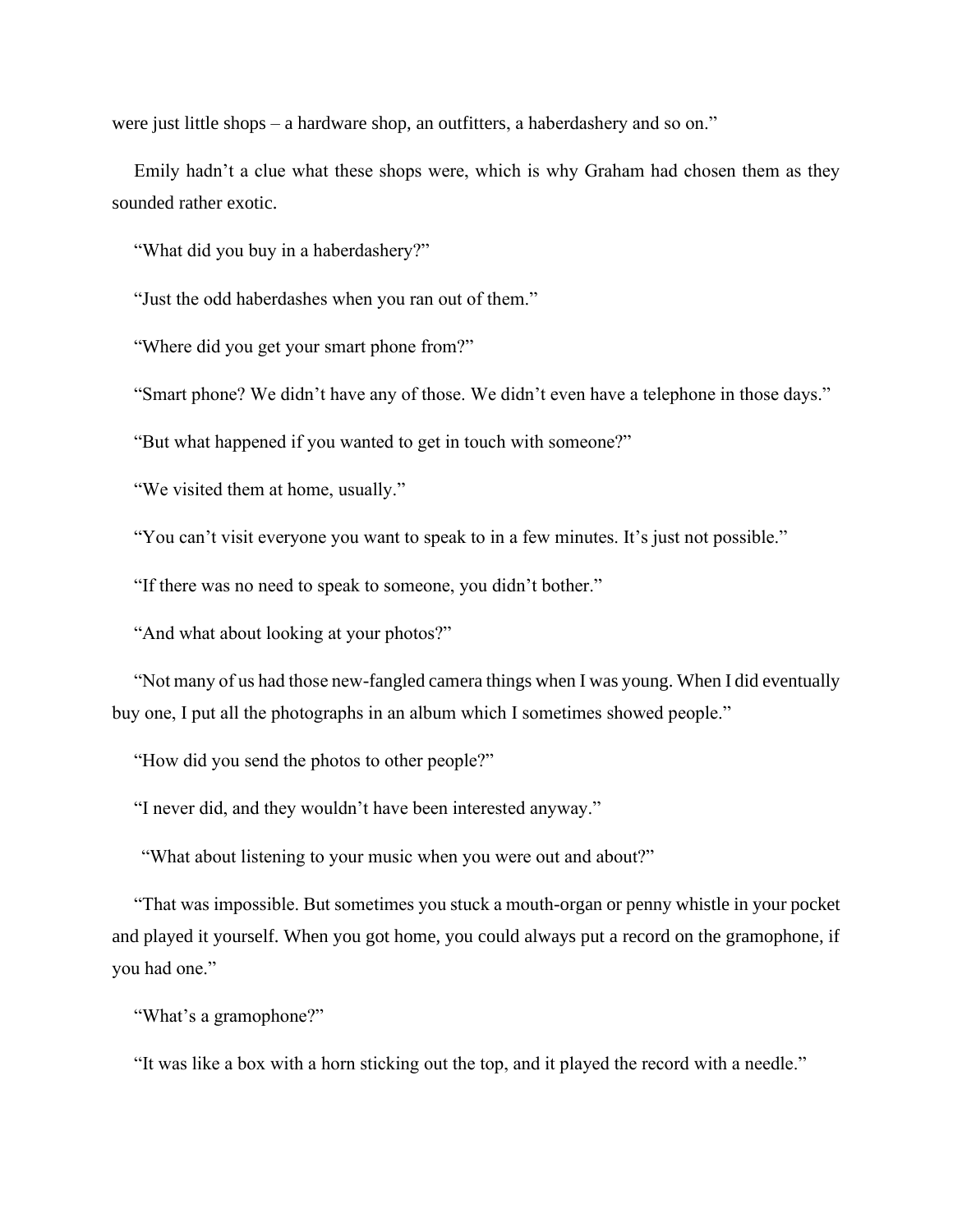"Like the knitting needles which grandma has?"

"No, much smaller. Of course, we didn't have a television then, and it wasn't until I was nearly twenty that we got a crystal-set wireless."

"What were the crystals for?"

"To make it look pretty, I guess."

"So, what did you do in the evening without a television?"

"We would light the candles and play cards, or write letters on parchment with our quill pens – you know, feathers which were dipped in ink. But every so often we had to go outside and fill the coal scuttle in case the fire went out."

Emily was totally confused by all of this, but guessed he was talking about keeping warm.

"Why didn't you just turn the radiators on?"

"There weren't any radiators and, of course, no central heating in those days. If you wanted to get warm, you would have to stand in front of the fire with a nice mug of hot tea, if you were lucky. If you were unlucky, though, you would be the one who would have to fetch the water from the well in the back garden. It was just beyond the outhouse if I remember."

"What was the outhouse used for?"

"It was where you went when you wanted to go to the toilet. The toilet paper was a wad of newspapers, kept on a piece of string beside the seat. We were lucky. We had a three-seater so you could take a couple of other people with you when you went. It was all a joint effort."

"I'm glad I didn't live then."

"It was alright, except when it was pelting down with rain or when big spiders or mice or rats would get into the outhouse."

"I would never have gone."

"You'd have to. No alternative."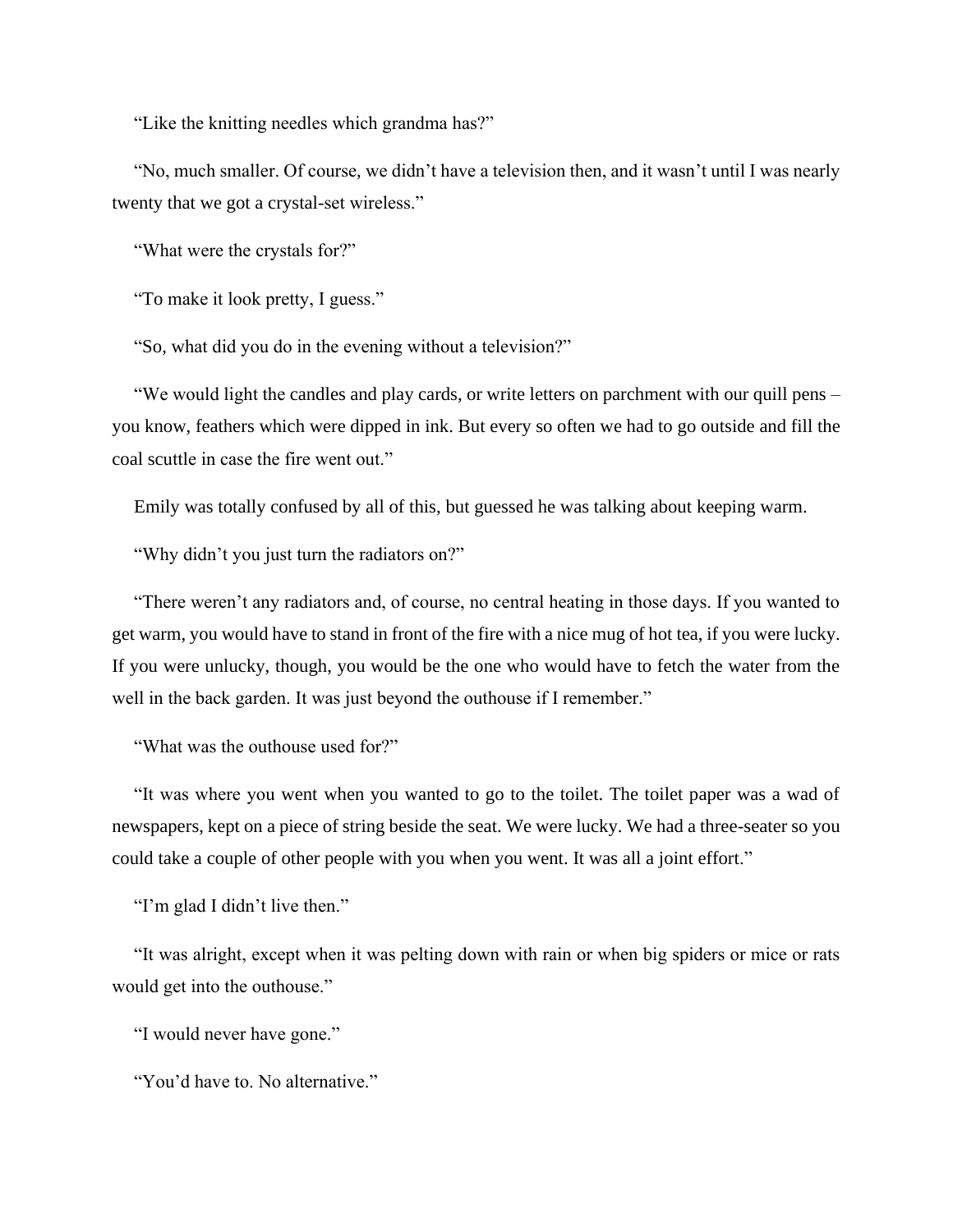She looked disgusted at the thought and changed the subject rapidly.

"Who was your favourite film star?"

"Charlie Chaplin. When they started making the talkies, I didn't like the films so much. They didn't leave anything to the imagination."

"And who was your favourite pop star?"

"We didn't have pop music then. It was just sing-a-longs in the local tavern. No fancy musical instruments. Just plain song."

"Did you know the Beatles?"

"I went to school with John Lennon's grandfather or was it his great-grandfather?"

Her eyes widened when he said "great" so he added a few more.

"Or possibly his great...great...great...grandfather. Lovely man. Lived in a yellow submarine, if I recall."

"Wow! And what about your favourite author?"

"That must have been my chum, Charles Dickens. We used to hang about together when he visited Liverpool. He came up here just to go to the local market. He had grape expectations."

"What clothes did you used to wear?"

"Just the usual smocks. Sometimes you had to wear a ruff around your neck which was most uncomfortable. But what I hated to wear the most was a codpiece."

He immediately regretted saying this.

"What's a codpiece?"

There was a moment's silence.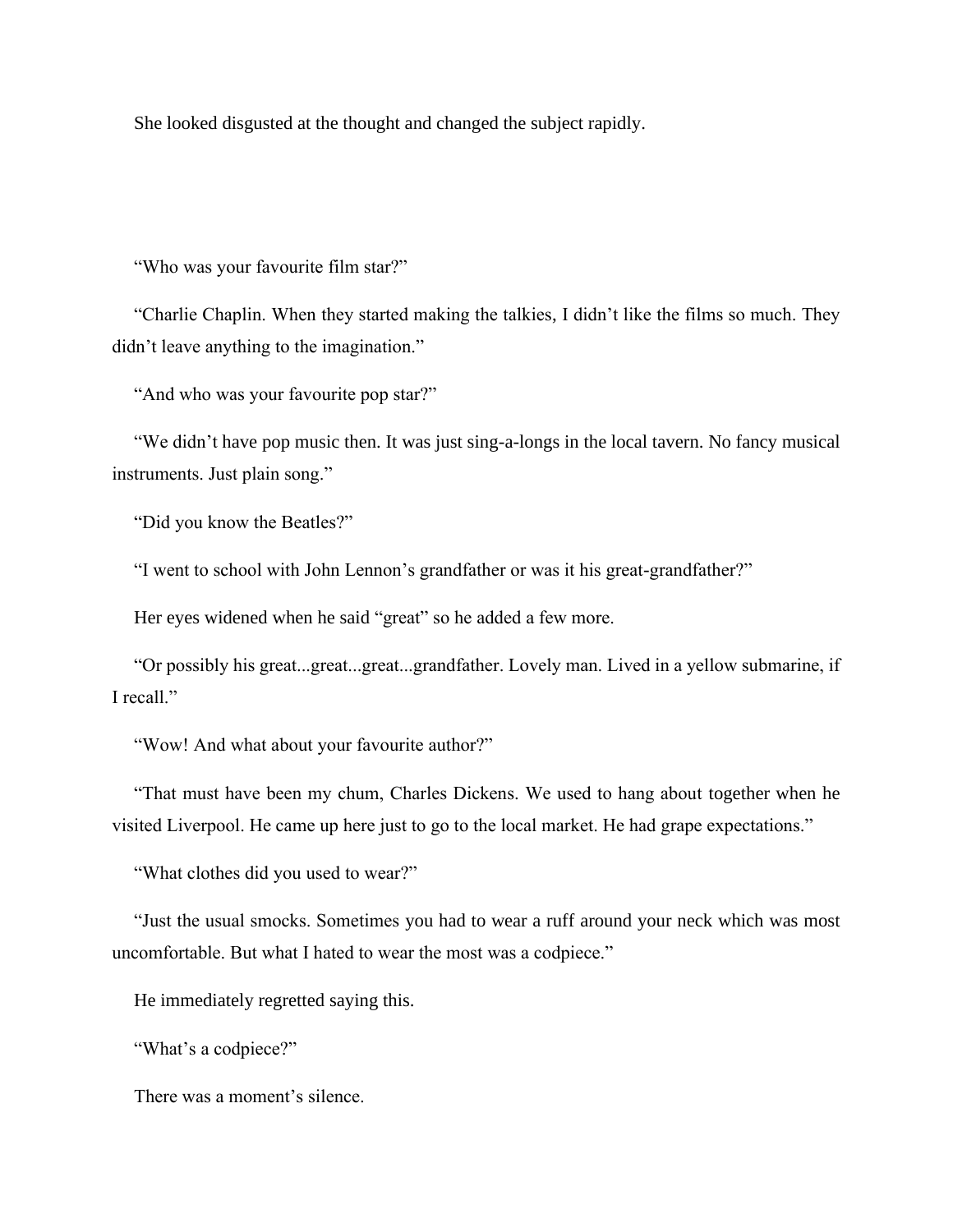"Isn't it time your dad and mom got back? I'm exhausted. You'd better carry on doing your jigsaw now."

Ten years later, Emily – now a wordly-wise teenager, visited her grandfather, now retired. Emily had remembered deep down everything her grandfather had told her and believed every word of it, and it had never occurred to her in the intervening years to question it – until this very day. She thought she would play him back with his own game, but in reverse.

"What have you been doing today?" he asked her.

"I had a drink with Anna in Moscow," she replied.

"A video-link, I presume."

"No, I teleported myself there. I wanted to really taste the vodka."

"Then what did you do?"

"I visited other friends in Buenos Aires and Boston for a bite to eat."

"What did you have?"

"The usual stuff – marinated hydroponically-grown seaweed, elephant-flavoured miscuits..."

"What on earth are miscuits?"

"They are shaped like old-fashioned biscuits but have all the essential minerals, proteins, and vitamins in them."

"They sound awful."

"They're great. And you don't have to go to the dentist so often as there's nothing much to chew on these days. And besides, I've had my teeth sprayed with iron-enforced enamel so they should never need to be seen to."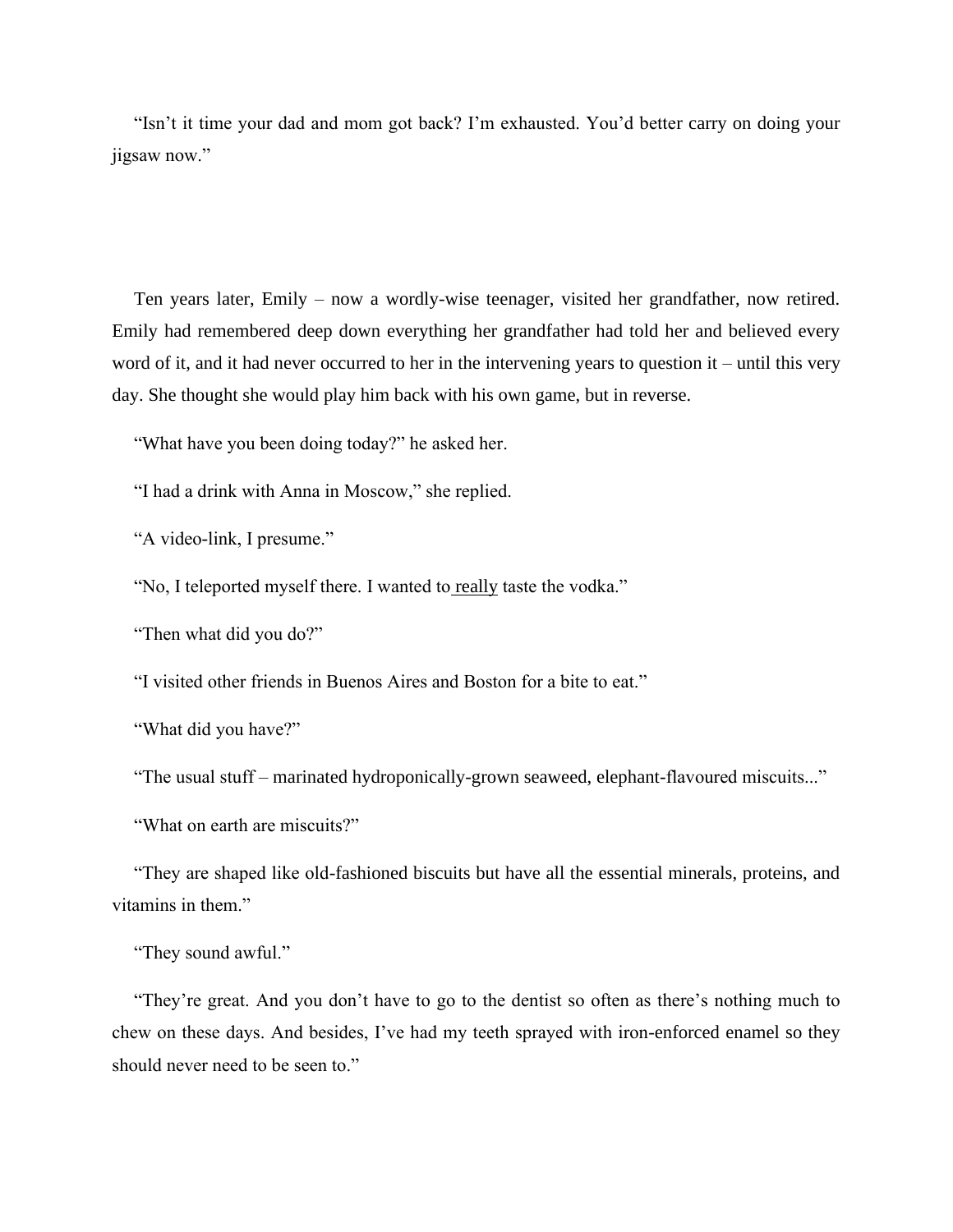"When did you have that done?"

"When I had my multi-multi-life-enhancing vaccines, which protect against every single disease. I'll probably live to be 200 years old, if not for ever."

"Good for you. Have you anything planned for tomorrow?"

"Tomorrow's the day I've been looking forward to for a long time. I get to fly to Venus on a school trip."

"Oh yes? Is it to study geology?"

"No, it's for our English class. Apparently, people in Venus speak a dialect of English."

"Goodness me. Who would have believed that!"

"The American President probably does."

She gave her grandfather some time for that to sink in and then said: "Tell me, grandad. Are you going to freeze yourself?"

"Probably, but I've brought my scarf and gloves to go home with."

"No, I meant putting your body on ice before you die so you can wake up in hundreds of years' time."

"What? And have to eat nothing but marinated hydroponically-grown seaweed and elephantflavoured miscuits. No thanks."

"But you could get a job teaching English on Venus or even Saturn."

"Do they need lorry drivers there?"

"Probably."

"Then they can do it themselves. There's no way I'm going back to driving lorries. But I wouldn't mind being put on lumps of ice, with one proviso."

"What's that?"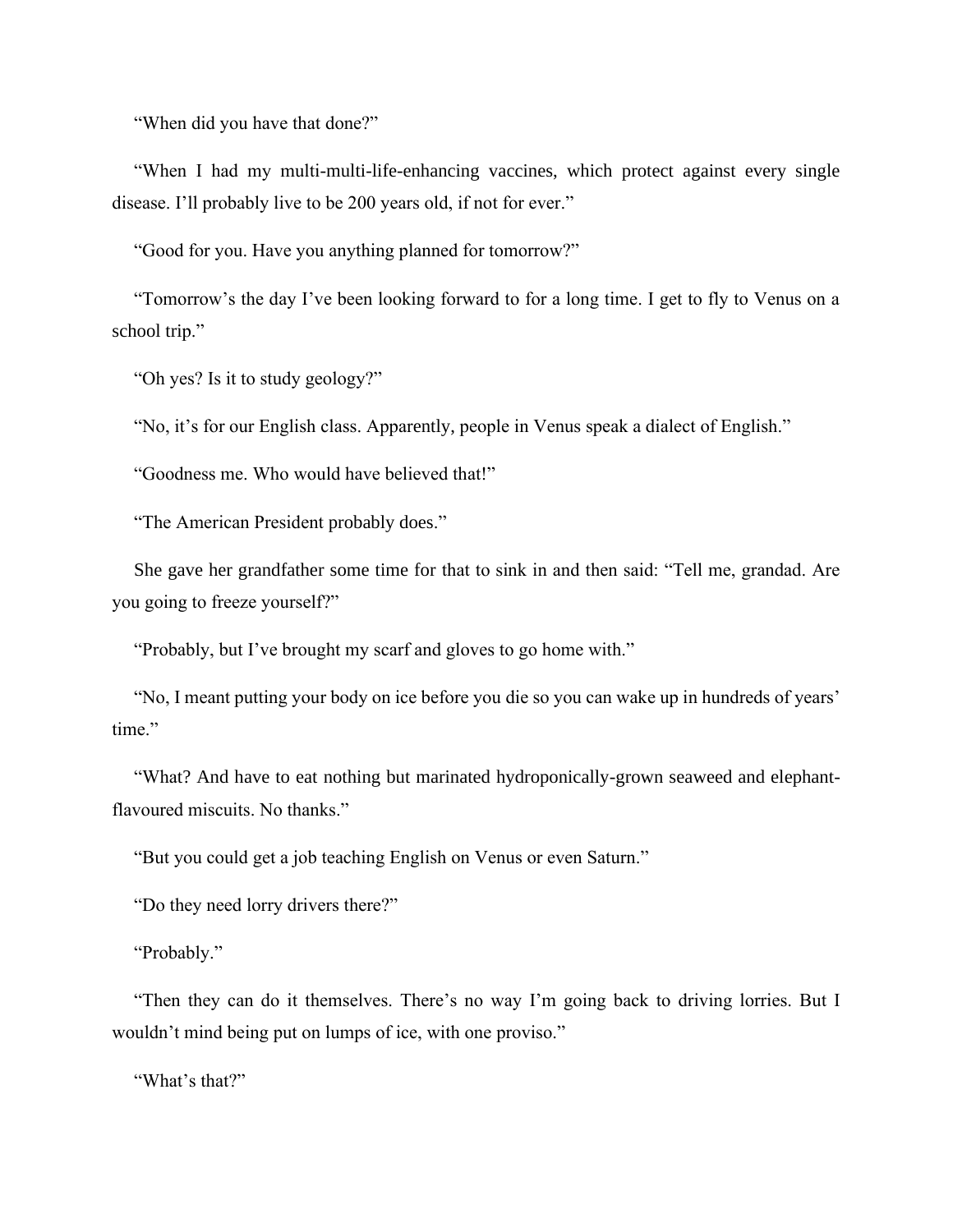"There's plenty of whisky to go with it. Must go now. Have a good trip tomorrow and see you in 200 years' time. Bye."

"Bye. And don't get cold walking home – the ice hasn't arrived yet."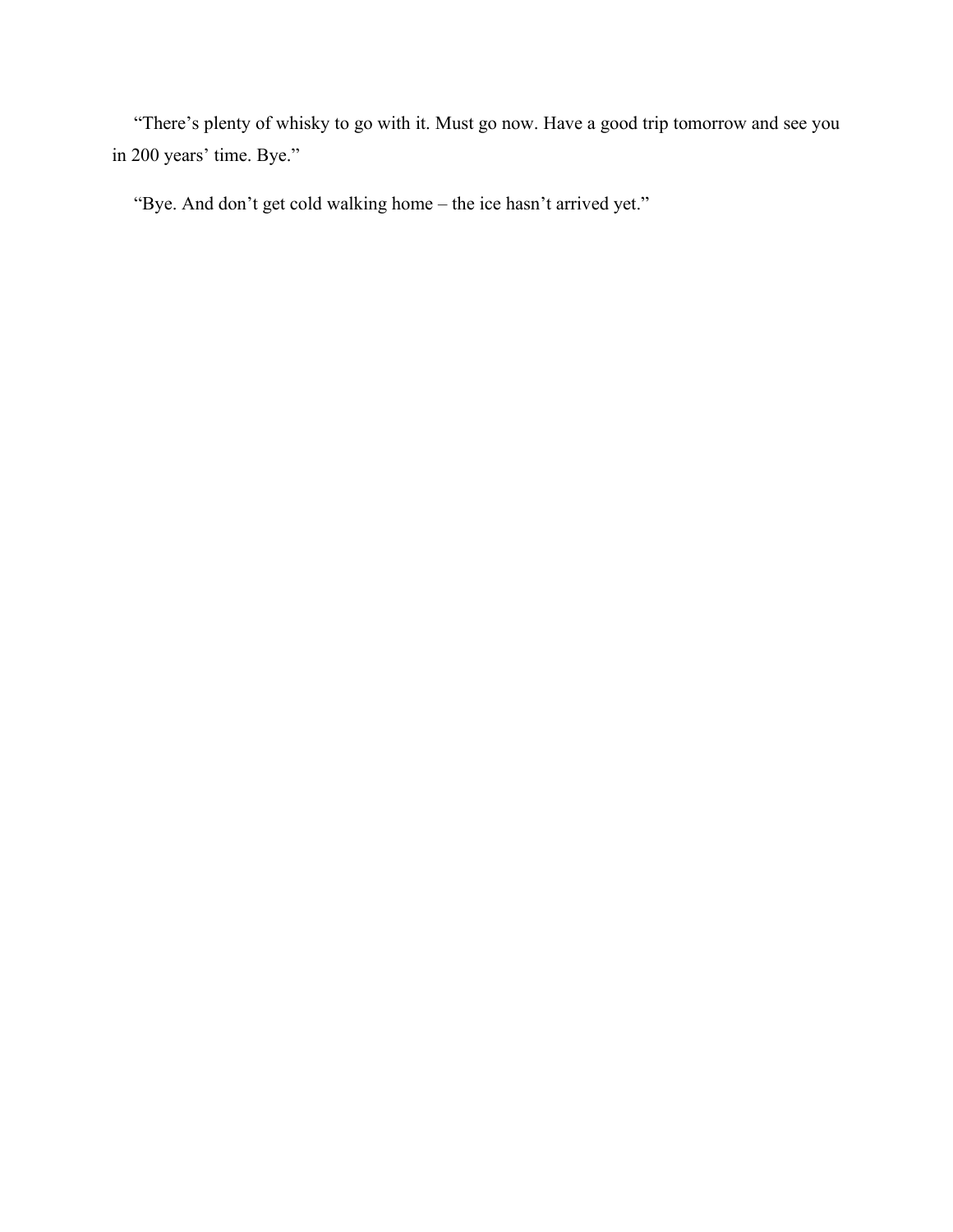## **LATIN PHRASES FOR YOU TO USE**

*Prominent people, such as politicians, sometimes throw in various Latin phrases into their speech to show how learned they believe they are. You, too, can do this. Here is a list of phrases you can use which will impress everyone, well, almost everyone.*

**Abuses non tollit usum** – do not play with yourself in the toilet

**Ad hoc** – this way to the hock (a sign found in wine merchants)

**Ad undas** – to the underwear (a sign found in clothes shops)

**Alma mater** – my mother's called Alma

**Alter ego** - I've changed

**Amor fati** – I love someone who is overweight

**Animus in consulendo liber** – there's an animal in the Liberian Consulate

**Ante cibum** – auntie is showing her bottom

**A posteriori** – bottom (more polite word)

**Audi alteram partem** – part of the Audi has been altered (found in German garages)

**Barba non facit philosophum** - the hairdresser doesn't like to talk about philosophy **Bis dat qui cito dat** – lyrics of a rap tune (untranslateable)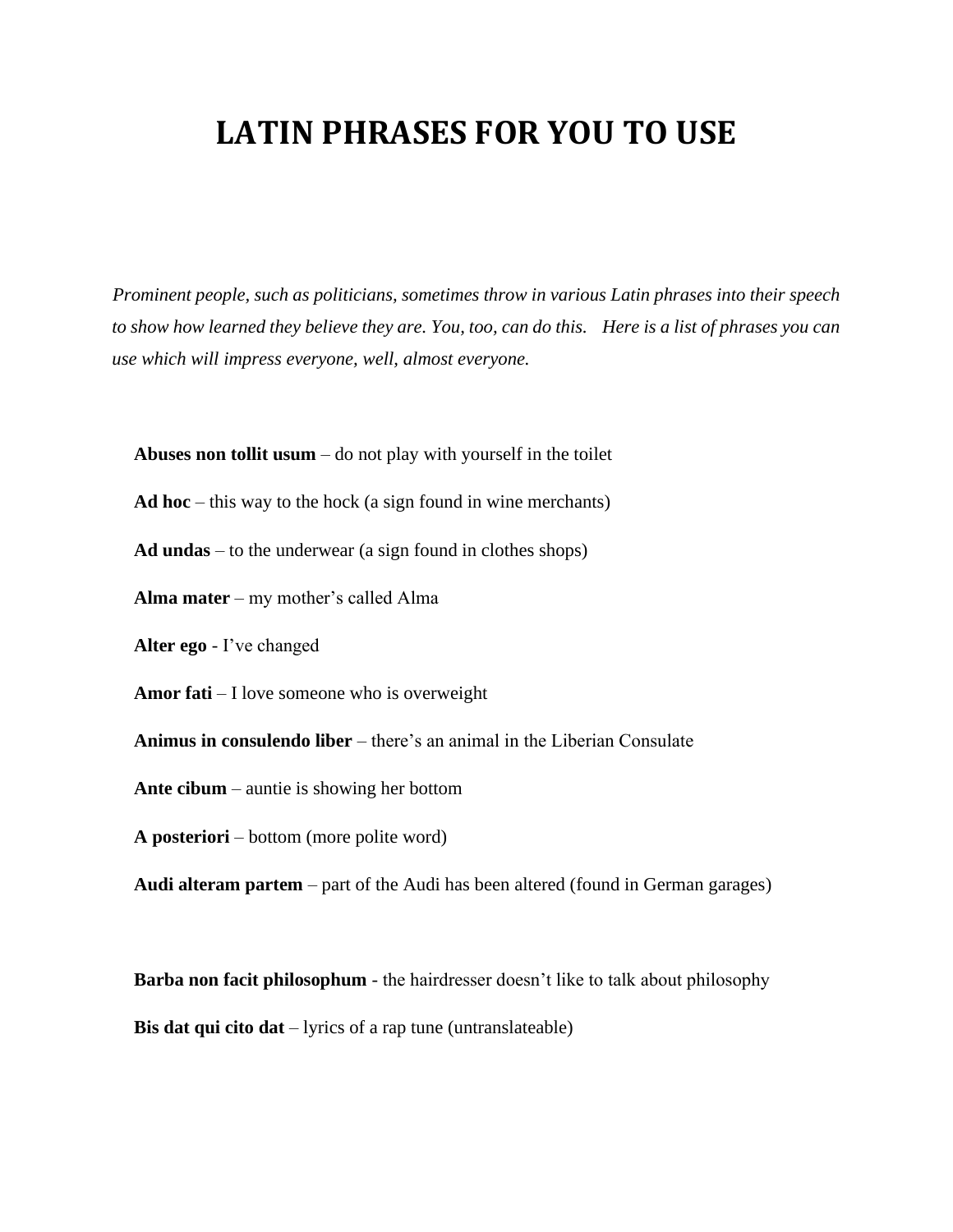**Canis canem edit** – the dog ate a tin of dog food **Carpe vinum** – stop going on about my drinking **Casus belli** – the doorbell **Cetera desunt** – everything else is down (seen in lifts) **Circa** – 2 circuses **Coitus interruptus** – an interrupted game of quoits **Compos mentis** – I meant to see to the compost **Contra legum** – I have something against vegetables **Corpus vile** – an unattractive body **Corruptus in extremis** – I have disfigured fingers and toes

**Dixi** – short for Dixieland jazz

**Ductus exemplo** – an exemplary duck

**Ecce homo** – a gay Eccles cake

**Et suppositi nil posit in esse** – I ate a suppository, no need for oil

**Ex animo** – used to be an animal

**Ex ante** – used to be my auntie (now she's my uncle)

**Ex cathedra** -out of the cathedral

**Ex officio** – out of the office (please call back later)

**Ex post** – to get something by post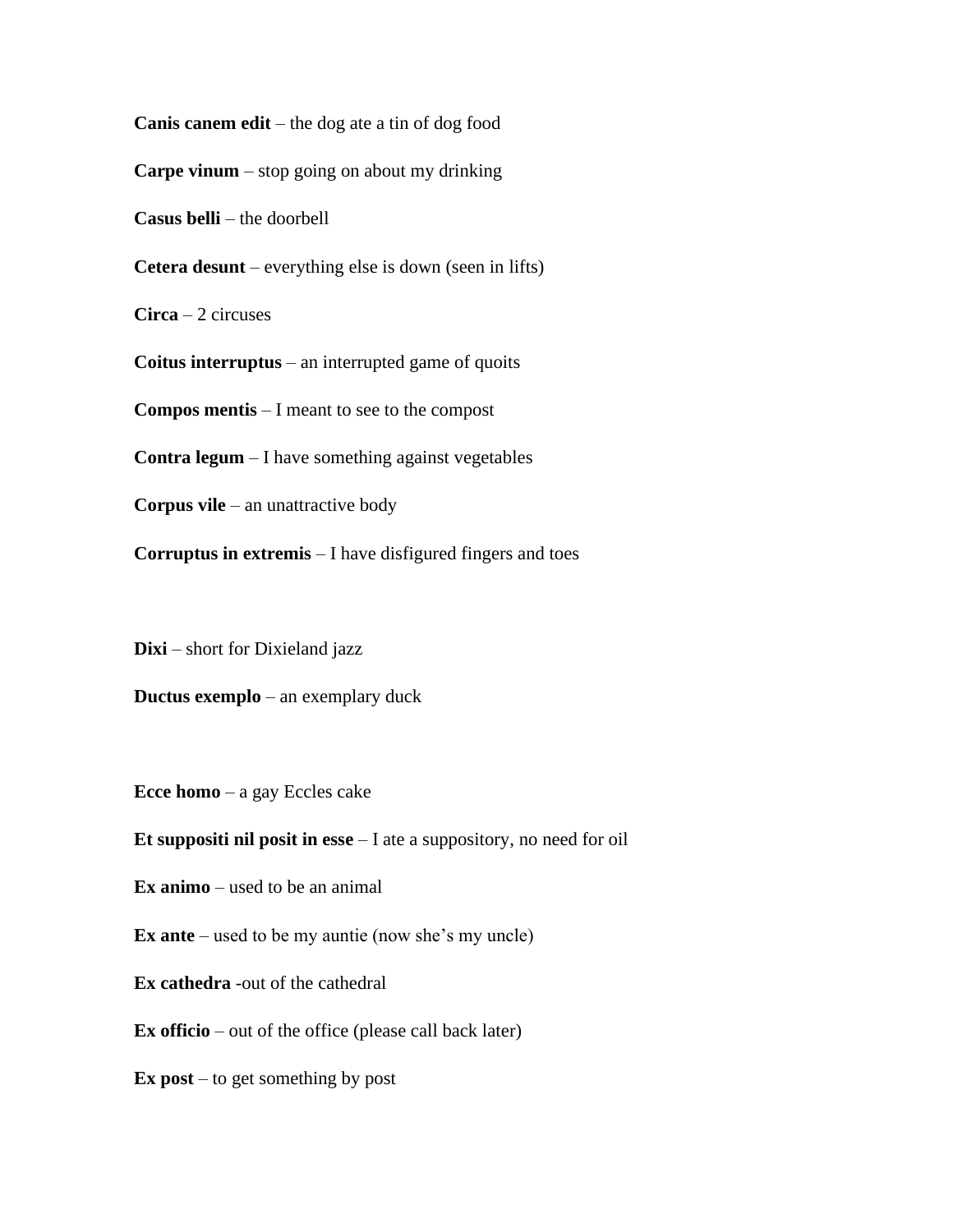**Ex undis** – no longer wearing underpants

**Felix culpa** – Felix is to blame

**Fiat luxus** – a luxury Italian car

**Flatus vocis** – singing flat

**Genius loci** – Loci is a genius

**Gloria patri** – Gloria has become a father

**Habemus papum** – We've got a papa

**Hic jacet** – Hic! Where's my jacket?

**Hoc age** – the Hock is fermenting nicely

**Homo bulla** – a gay bull

**Horribile dictu** – a really nasty-looking willy

**In camera** – in the camera (as in I left the film in my camera)

**In casu** – in the case

**In harmonia progressio** – follow the chap playing the harmonica

**In limine** – in the limousine

**Lege artis** – a long-legged painter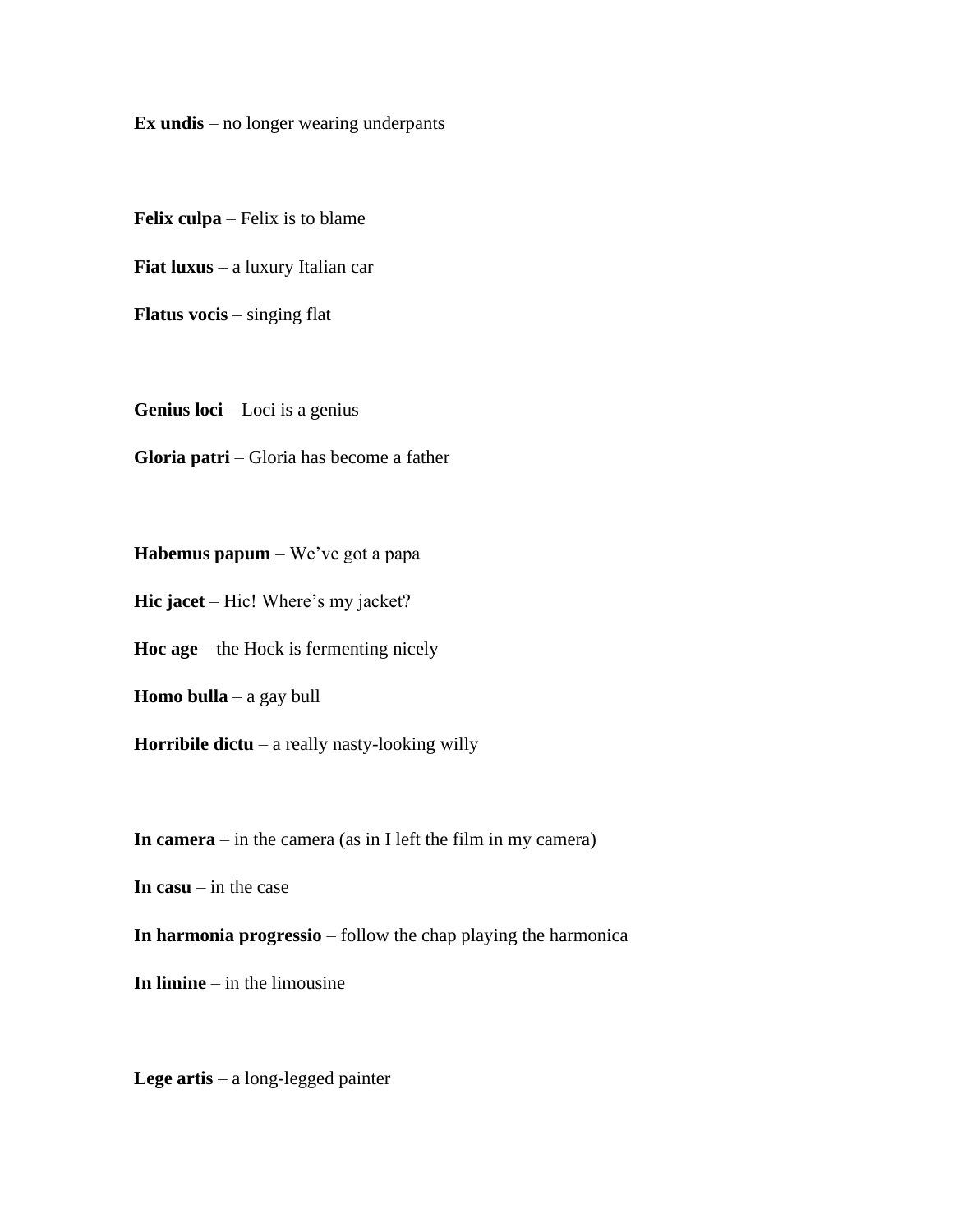**Magna Carta** – a big birthday card **Mare liberum** – my horse has run off **Mens rea** – the backside of a male **Miles gloriosus** – in admiration of Miles Davis **Modus operandi** – the plot of an opera **Mors omnibus** – another bus has just come along

**Nanos gigantum humeris insidentes** – my over-weight grandmother came across a very funny incident

**Natura abhorret a vaccum** – nature hates vacuum cleaners

**Nec dextrorsum, nec sinistrorsum** – my neck is dexterous and sinister

**Nihil boni sine labore** – nothing good about going into labour in a cinema

**Nil per os** – nothing for the horse (as in - I'll have a beer but nil per os)

**Non liquet** – don't lick it

**Non quis sed quid** –I told you, you can't do the quiz without paying

**Non sequitur** – I've lost my secateurs

**Non serviam** – not self-service (waitress service only)

**O tempora o mores** – damn it, more temper tantrums

**Omnia omnibus** – all the passengers on the bus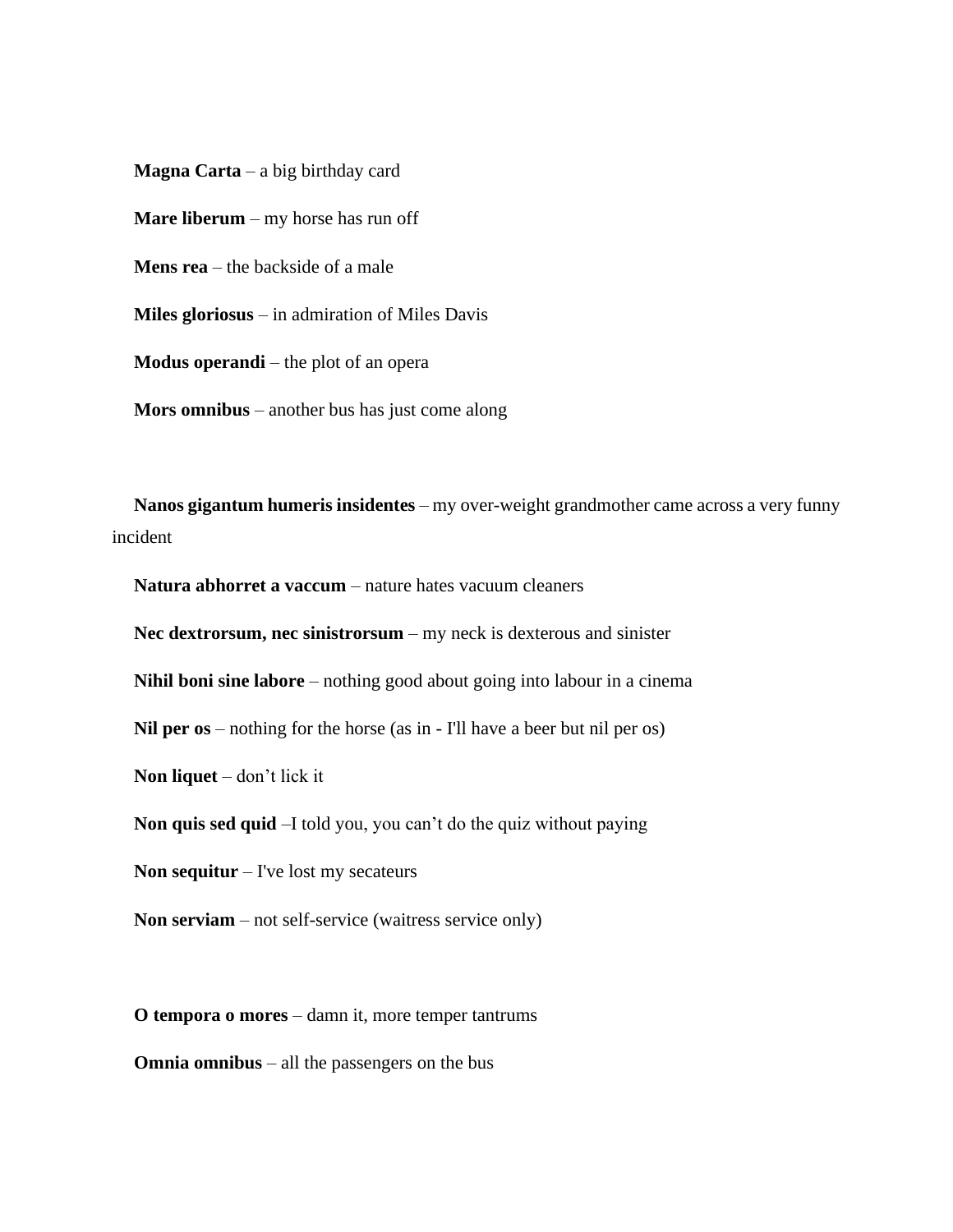**Ora et labora** – Horrors! I ate the labrador

**Oratio recta** – speaking out of one's ass

**Passim** – overtake

**Pendent opera interrupta** – when my pendant fell off, it interrupted the opera

**Perpetuum mobile** – on your phone constantly

**Plus extra** – advertising slogan

**Pollice verso** – a poetic police officer

**Pontifex Maximus** – the city center of Pontefract

**Post factum** – send the information sheets by post

**Post coitum** – send the quoits by post

**Pro gloria et Patria** – for Gloria and Patricia

**Quaque hora** – fear of ducks

**Quid pro quo** – who do I have to give a pound to?

**Quid rides** – donkey rides, one pound

**Saltus in demonstrando** – add salt as shown

**Scuto amaris divini** – I love my absolutely divine scooter

**Sic et non** – vomited, so haven't been eating

**Sic transit gloria mundi** – I vomited in Gloria's transit van on Monday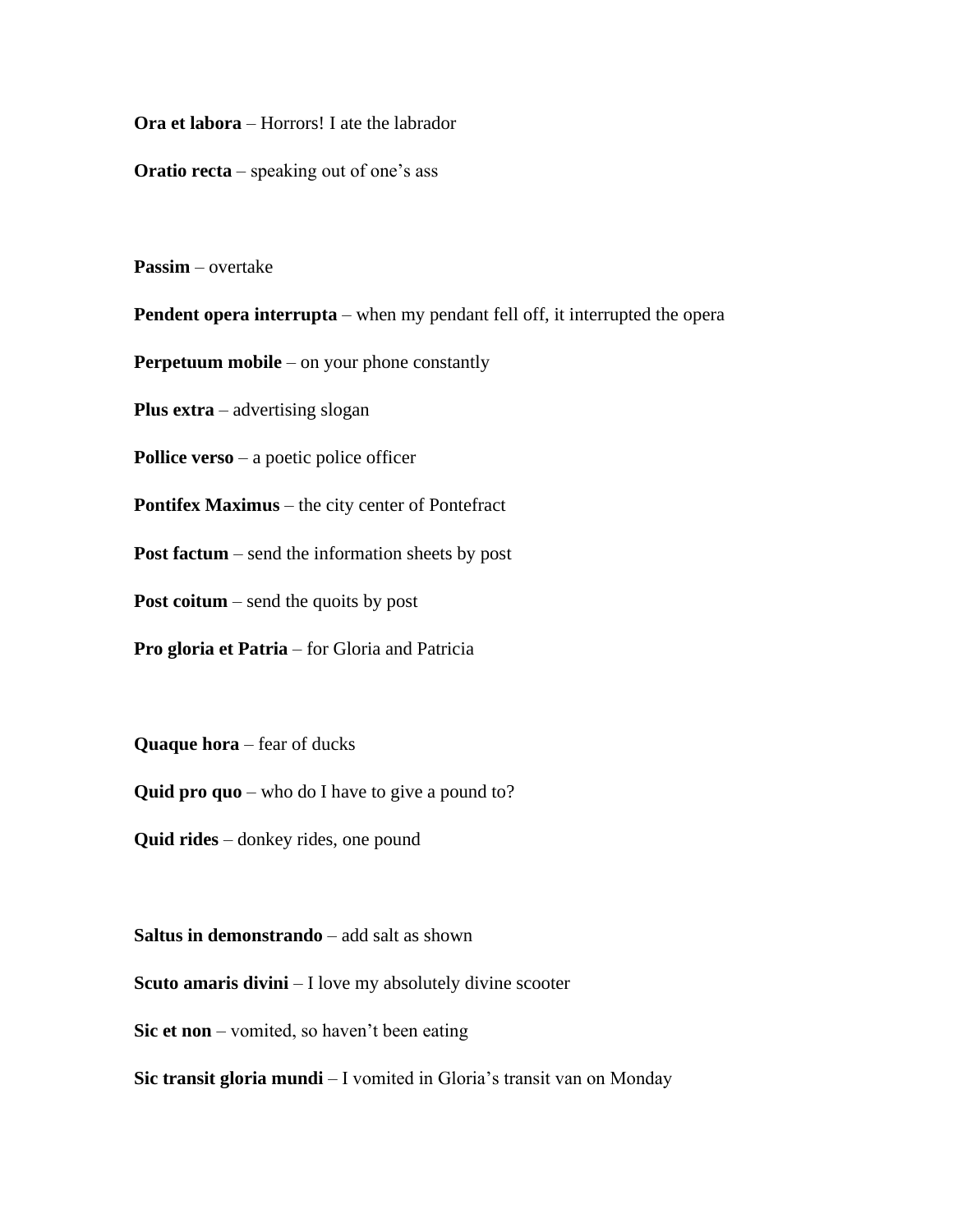**Sino die** – what's on today at the cinema

**Sole scriptura** – reading the bible by solar lighting

**Stupor mundi** – hung-over on Monday

**Sub rosa** – a submarine called Rosa

**Sub silentio** – a submarine which has cut its engines

**Sui generis** – a generous helping of chop suey

**Super firmum fundamentum dei** – advert for viagra

**Tempora heroica** – short-term act of bravery

**Tempus fugit** – run out of time, f\*\*\* it

**Testis unus, testis nullus** – one testicle is better than none

**Tunica proprior est pallio** – the proper tunic should be a pale colour

**Uno flatu** – flat number one

**Utilis in ministerium** – cooking utensils are in the vicarage

**Vera natura** – Vera's a naturist

**Via media** – I heard it on the television/radio

**Vice versa** – I have an unhealthy addiction to poetry

**Video sed non credo** – what is said in the video should not be believed (fake news)

**Virile agutar** – the farmer is virile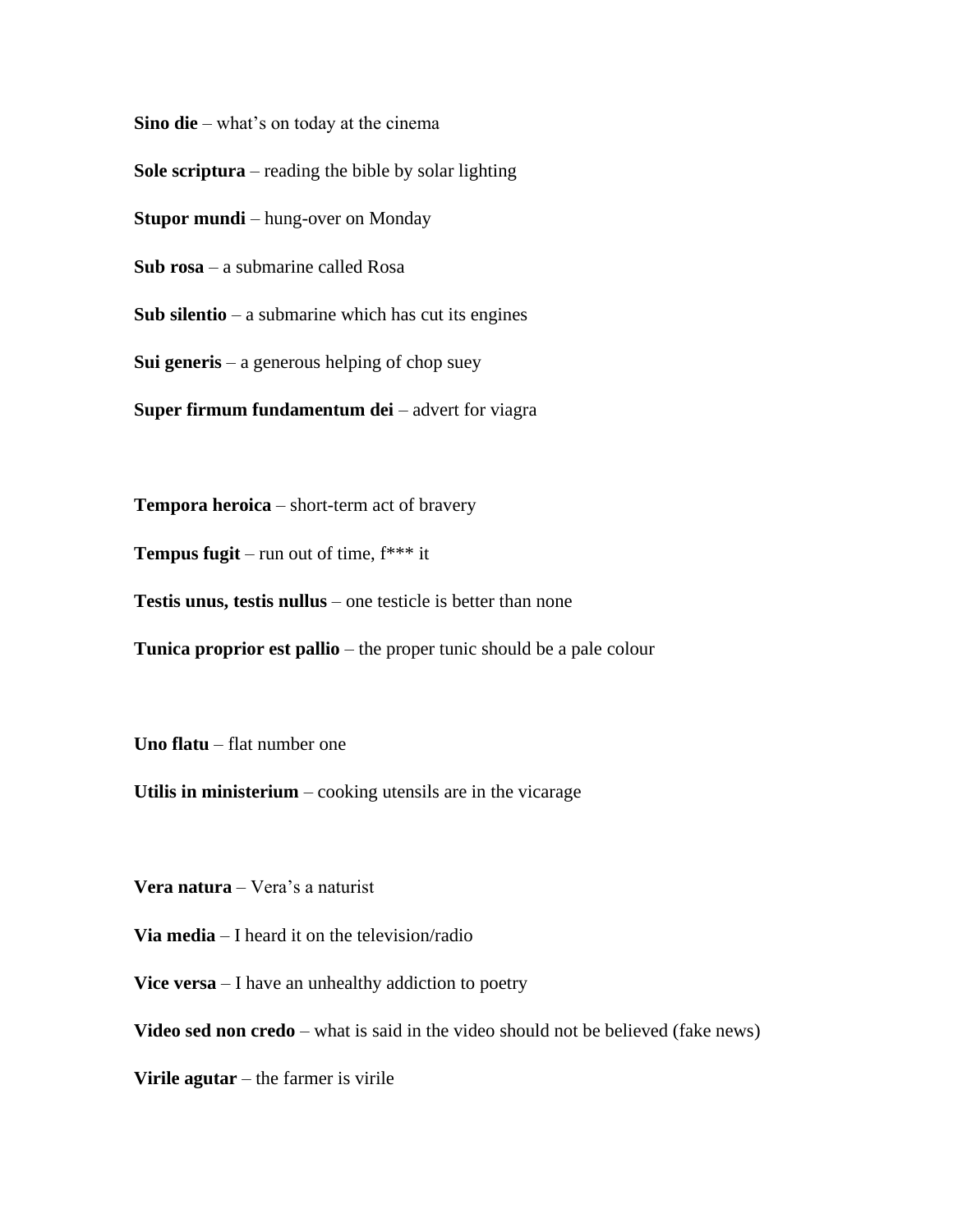#### **Vox populi** – pop singer

*Another translation of these Latin phrases can be found at https://en.wikipedia.org/wiki/List\_of\_Latin\_phrases\_(full)*

*But beware, it may be a spoof.*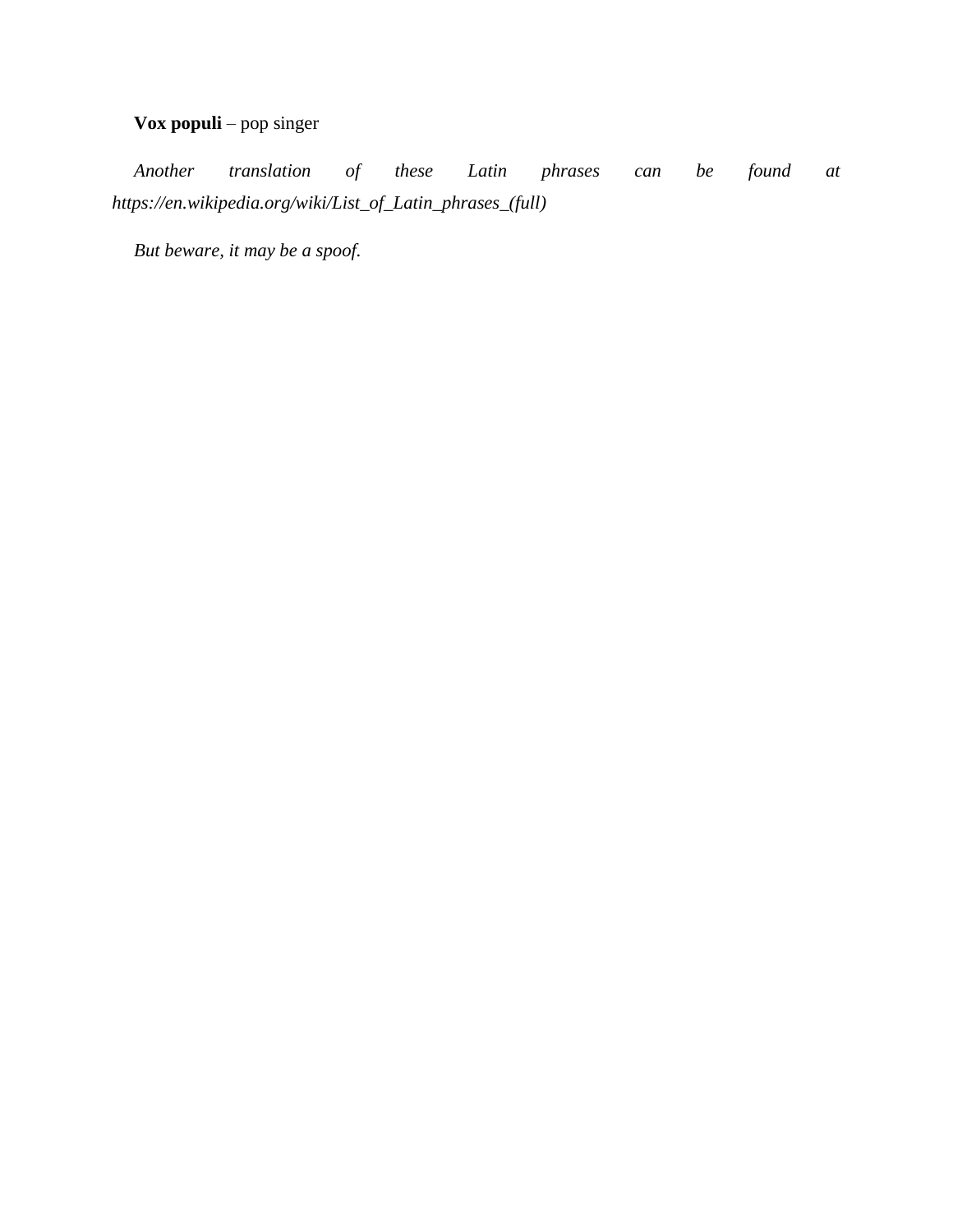#### **VEGETATING**

"Any other business?" Jack Pips, the Chairman of Scrumpiton Parish Council asked at the AGM.

"I'd like to make a suggestion," said Penny Parsnip, who ran the village grocery shop. "I think we ought to put up a memorial to Peter Plants after all he has done for this village. If it wasn't for him, we would just be thought of as yet another place in Somerset where they make cider. I'm not saying that there is anything wrong with our cider, mind you." She could see the disapproving face of Henry Peel, the landlord of the Ciderman's Arms in front of her. "But Peter helped us to show that we have a diverse range of interests here."

"I don't agree with Councillor Parsnip," said Colin Cooper, a barrel-shaped man who used to work in the pressing plant. "We don't want no memorials to a vegetable man. This has always been a cider village. I was in apples, my father was in apples, and my grandfather was in apples."

"All the same, we need our vegetables too, and Peter did more than anyone else here to put our village on the vegetable map of the country," argued Simon Sprout, a teacher who taught nutrition amongst other things at the school.

"An apple a day keeps the doctor away, I was taught when I went to school," said Dora Core, a former midwife and waitress at the pub. "And there's lots of apples in a good pint of cider."

"But we have to have a varied diet, they say. And if it wasn't for the efforts of Peter, no-one here or in the rest of the country would know about vegetables like the ones he grew," chipped in Olivia Onions, who herself had a large allotment and got her seeds and other necessities from his nursery.

"I think we should put this to a vote," said the Chairman getting a bit restless. Remember, the issue is not about fruit versus vegetables. It is about putting up a memorial to Peter Plants."

The vote in favour of erecting a memorial was narrowly passed and the form this would take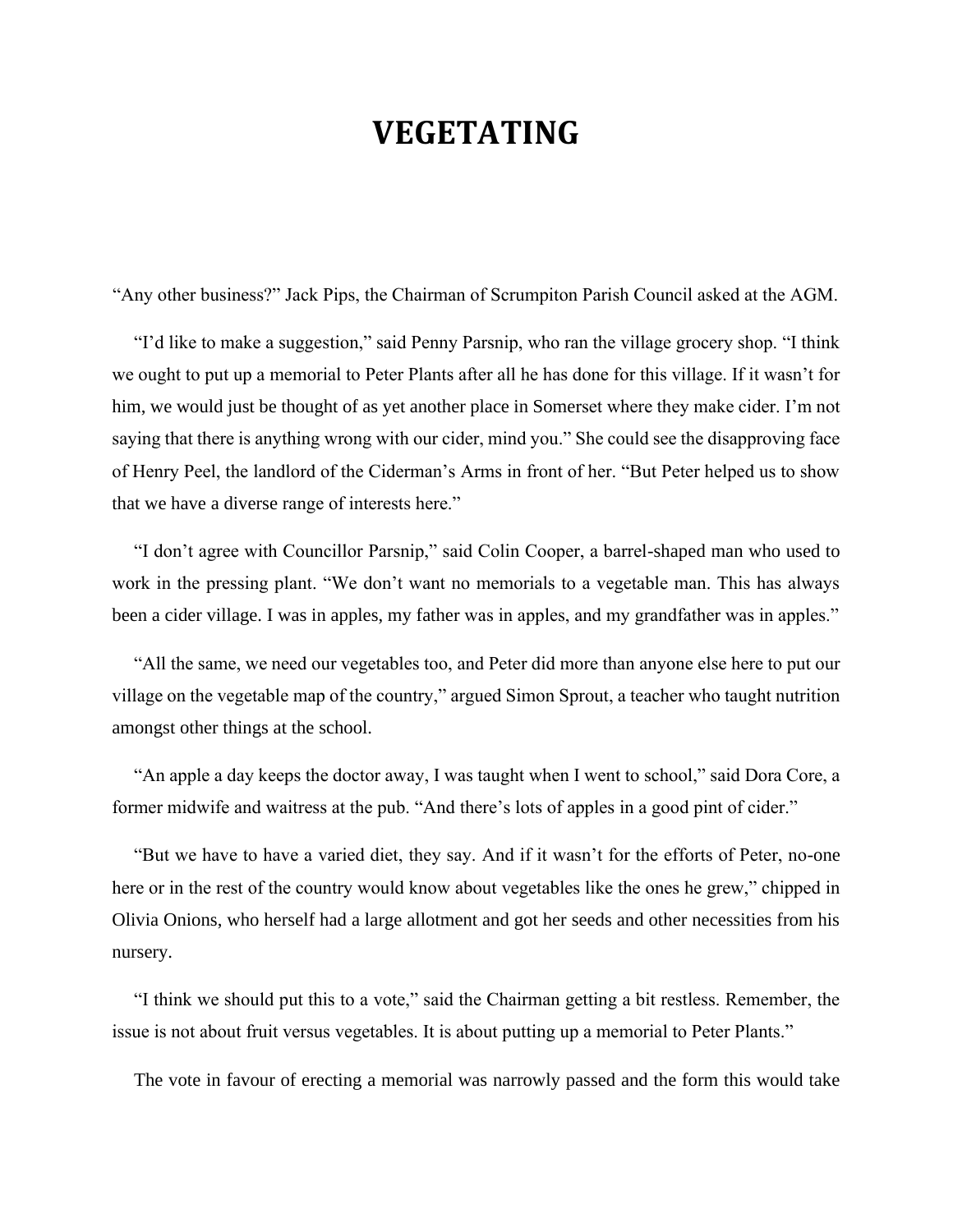was left to be discussed at the next meeting.

In the evenings, Peter used to be seen propping up the bar of the pub and had downed many a pint of cider there, which served to increase his lecherous behaviour towards the girls and women in the village. He felt he deserved this chance to relax after working hard on his nursery all day. For years he had propagated the whole range of vegetables and had become a renowned expert in propagation within the village. But there came a time when he had become rather bored with the whole business. He had never wanted to be a nurseryman, but with a name like his he really had no option.

Then one day, he read an interesting article on food in the newspaper. The author, a health specialist, was advocating the 5 A Day recommendation for fruit and vegetables. Most people find it hard to manage to get the entire five, so why don't I make it easier for them, he thought, although he was really eyeing up how much money he could earn from it.

His aim was to combine several plants into one. The first attempts did not go well and he had to abandon his potato and artichoke experiment. Likewise, his broccoli and cauliflower prototype did not work. The first glimpse of success was his amalgamation of a carrot and a beetroot which he achieved by joining the seeds together with superglue. The end result may have looked like a rather diseased phallic symbol, but at least both carrot and beetroot were edible, even though they were a bit sticky.

When this had been perfected, he added a runner-bean to the duo by inserting the carrot/beetroot-combined seed into a hole in the much larger runner bean seed. This produced a somewhat smaller bean stalk but it did produce a few beans. Having the other vegetables along with them, maybe people would not want so many beans, he reckoned.

The next step was to bury the carrot/beetroot/bean seed inside an onion set, that is a partiallygrown seed. The crop of onions that resulted were hindered by the stalk of the runner beans growing through them, so the useable portion turned out to be smaller than usual, but at least it was a viable proposition.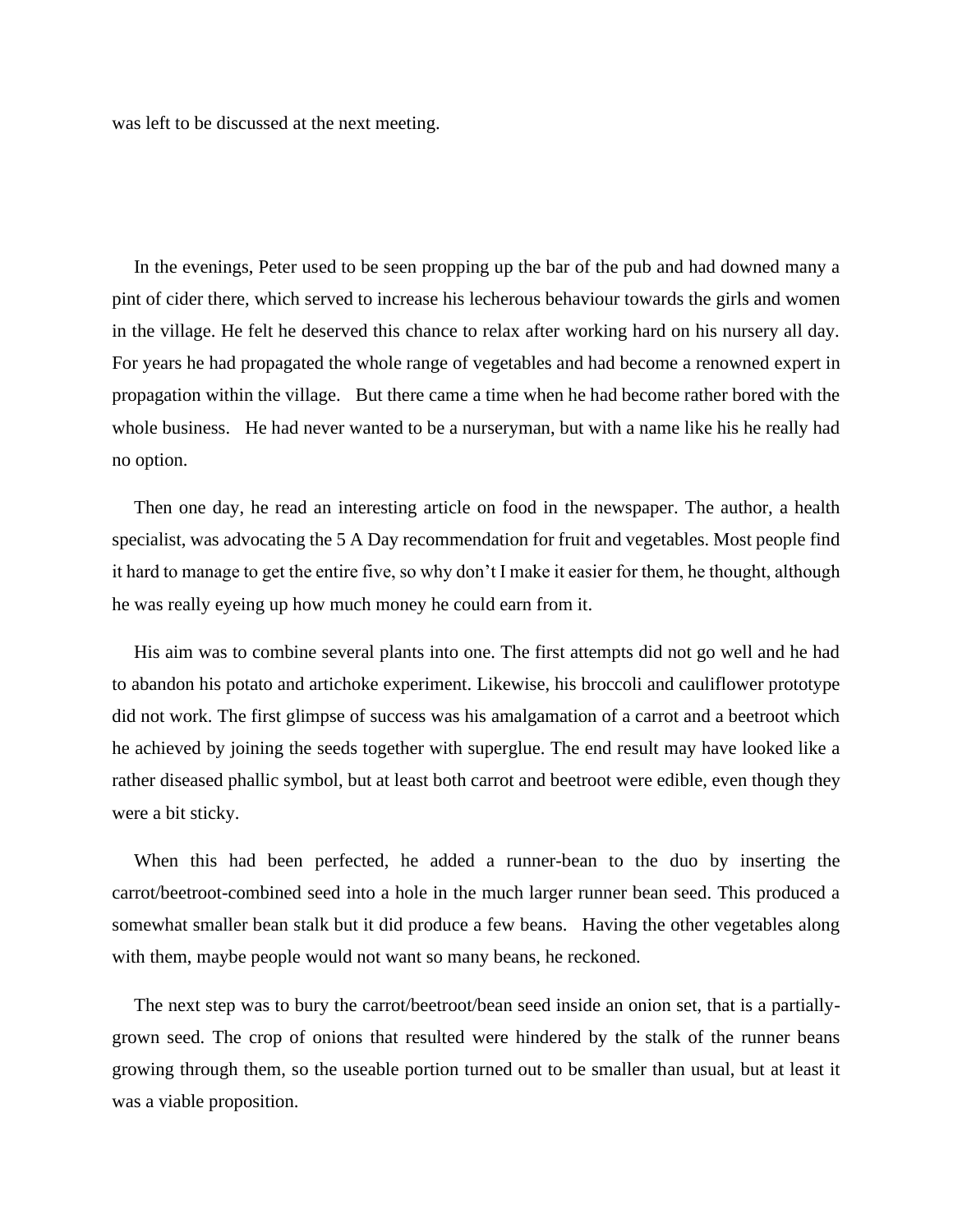The last stage, which would add up to five different vegetables in one plant, was to add some greenery. Lettuce was too flimsy a plant, but cabbage did the trick. The answer, he found, was to grow the cabbage until it had started to produce some of its outside leaves, and at that point to plant the combined other vegetables immediately beneath the cabbage so they would merge into one.

Having finally produced a 5 A Day plant on his nursery he began to offer them for sale, and recognising their uniqueness, he advertised them in the national media. There was a terrific response and he could hardly keep up with the demand. He took on extra staff and negotiated with other landowners to buy more land. There was resistance to this from some locals who did not want their apple orchards being converted into fields growing vegetables. The very thought of it! The solution that was agreed upon, albeit with a lot of acrimony, was to plant the vegetables in the ground around the trees, even though no-one had considered how the apples would be harvested in this arrangement. The feud between fruit and vegetables, that is, the cider apples and the 5 A Day-vegetables, stemmed from this time and never completely abated.

Peter soon found himself banned from the Ciderman's Arms pub and was deprived of his evening drink and lechery. The only solution for him was to brew something to drink for himself which contained enough alcohol to satisfy him. He sought the help of some of the reputedly wanton women in the village to help with his lechery, in return for free plants. Only one woman took him up on the offer as she thought lechery must be a kind of vegetable. She had mistaken lechery for celery and needed "a stick of lechery" for an evening meal.

He immediately set to work on pulping some windfall apples he found, and after fermentation they produced a very rough cider. Not having a specific barrel for this purpose, he used one he found in his nursery in which flowers had been stored. Unfortunately, the flowers included aconite, known to the locals as monkshood, and the toxic residue which this produced tainted his brew. Other workers in his nursery found him the following day, dead on the floor, next to a pint-glass from which he had been imbibing his concoction. The woman he had hired had gone home before he had collapsed, as she realised his true intentions when he took his clothes off before drinking.

Although he was gone, the reputation of his 5 A Day plant lived on, and orders from all over the country were still pouring in. In his absence, his business was taken over by a consortium, led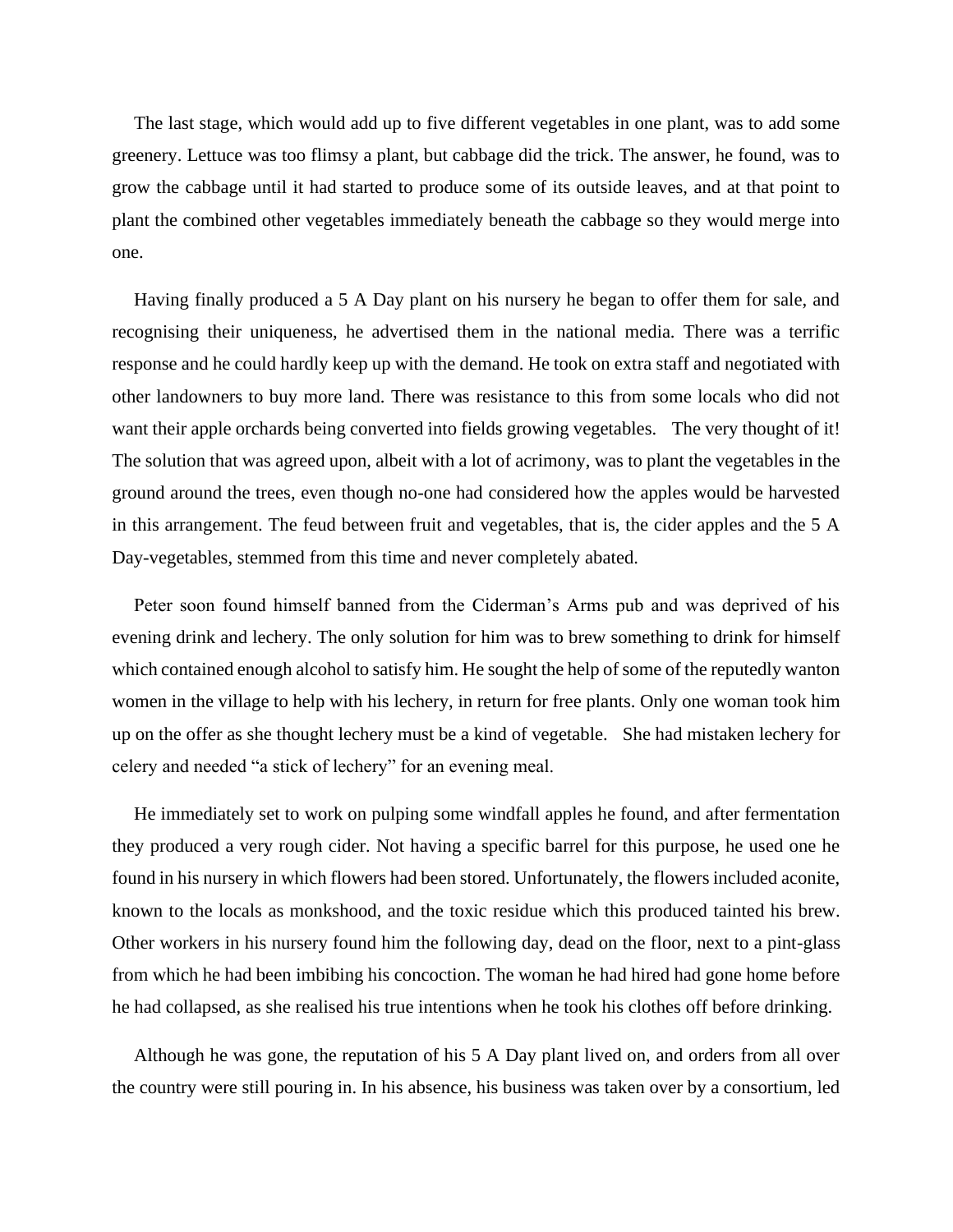by Penny Parsnip from the grocery shop - the same woman who had proposed having a memorial to him.

At the next meeting of the parish council, the chairman, Jack Pips, stated: "The first item on the agenda for tonight is the memorial to Peter Plants. What is the wording you would like on the plaque?"

"This is in honour of Peter Plants," suggested Penny Parsnip.

"I don't think 'honour' and 'Peter Plants' should be in the same sentence," commented Colin Cooper, "knowing what he was like."

"Well how about 'This is in commemoration of Peter Plants'?" Councillor Parsnip came back at him.

"Many people don't know what a long word like 'commemoration' means in this village," Simon Sprout replied. Being a teacher, he knew a thing or two about these things.

"In memory of Peter Plants," Olivia Onions remarked. "That's shorter and more to the point."

"In which case, why not just 'Peter Plants'?" Henry Peel said.

"I think we need at least to put some dates on it," Jack Pips stated, "otherwise it sounds as if it just tells you what Peter is now doing and I'm sure he is not planting anything."

"More like rotting in Hell, I hope," Colin Cooper murmured.

"I have the dates here in front of me," announced the chairman. "Born in 1962. Died in 2019. That would have made him 57."

"57!" Dora Core shouted. "He told me he was 47 when we...never mind."

"And he told me he was 39..." exploded Penny Parsnip.

"It was 28, after we...whatever," admitted Olivia Onions. "I thought he'd just led a dissolute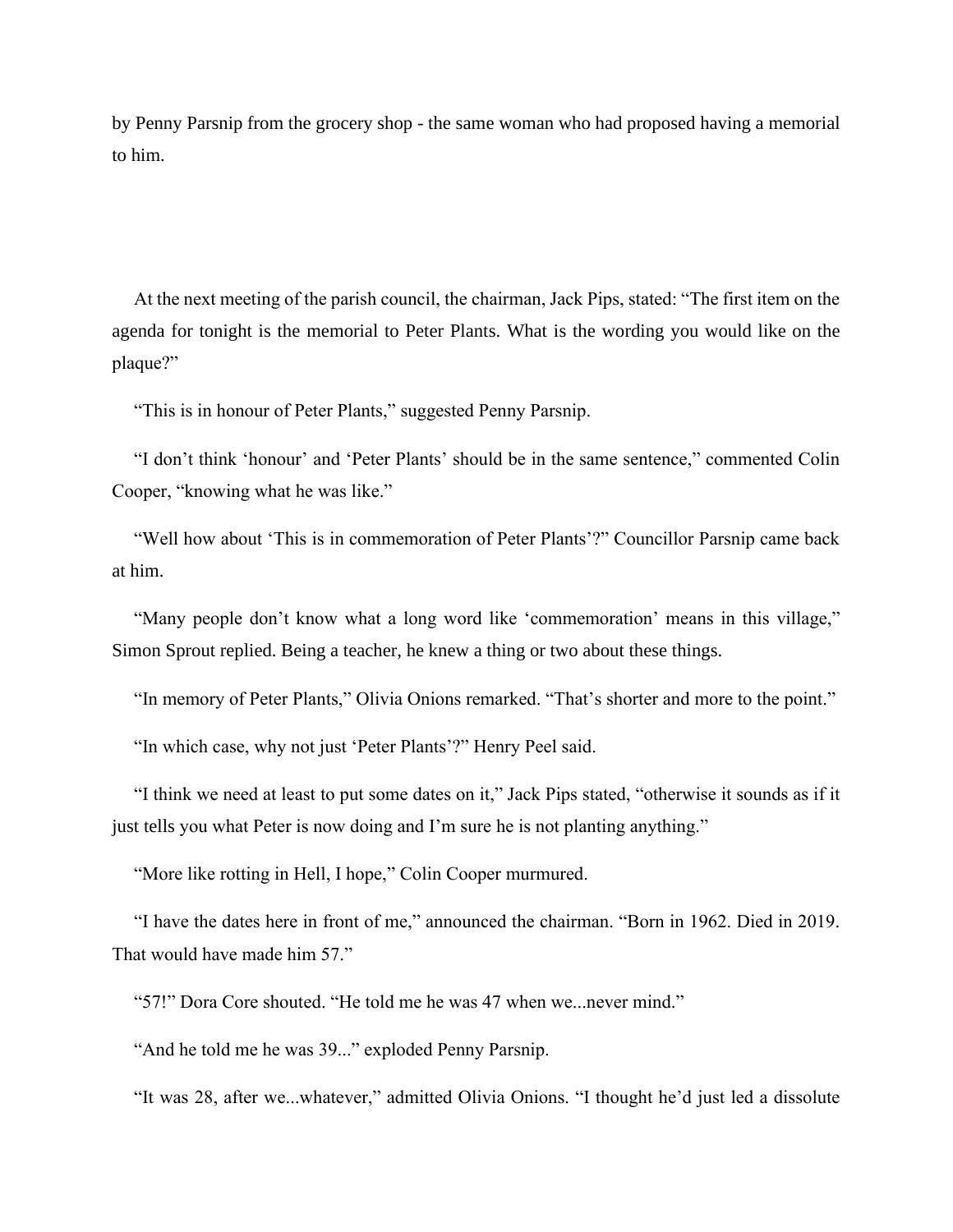life."

"That's true enough!" said Simon Sprout.

"Well I can assure you that those are the right dates," Jack Pips said. "Is there anything else we should add so that people who didn't know him could be made aware of what he did, professionally, that is."

"The five a day man comes to my mind," Henry Peel said, reluctantly.

"Five women a day, do you mean?" Simon Sprout said caustically.

"The creator of the 5 A Day plant, perhaps," Dora Core suggested.

"Peter Plants 5 A Day. No more to say. 1962-2019," Penny Parsnip came up with. She was rather proud of her poetic twist to it. That gets around having to use the word 'plants' twice."

"That's a bit long, if you don't mind me saying," Oliva Onions commented.

She did mind!

Two hours later they were still trying to work out what to put, by which time they were too tired to even care anymore.

"I think we'll have to go with Penny's suggestion," the chairman said. "We must move on. Now where do we put this here plaque?"

"You could put it on the wall of my shop, but it might put off people coming in," Penny said.

"It could be on the wall of the Village Hall, maybe," said Henry Peel. "I'm certainly not having it on my pub."

No-one agreed it should go on the Village Hall, as it was used by children. And no-one had a faintest idea where it could go. The meeting had now overrun and further discussion was left to the next meeting.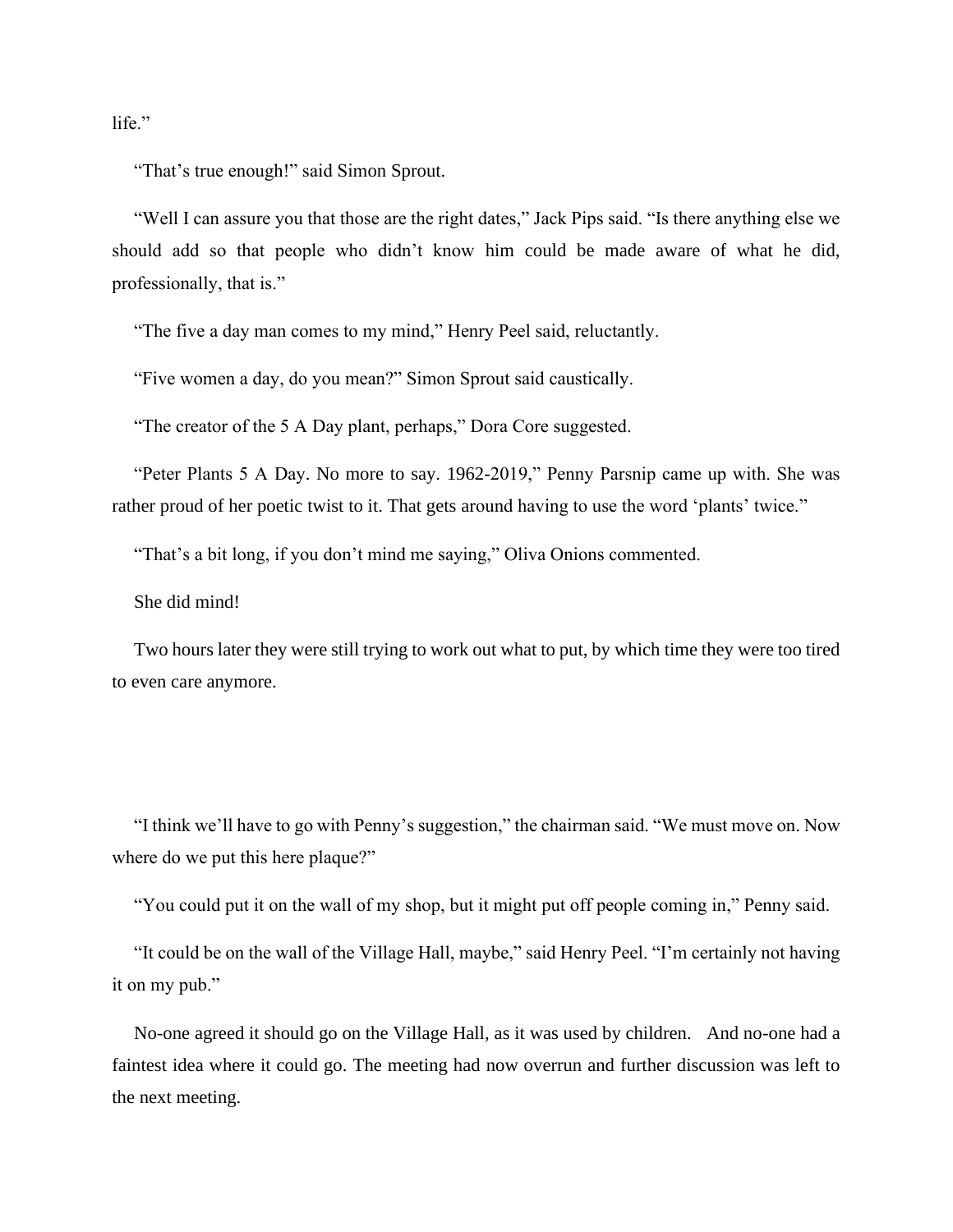Shortly after this, the words for the plaque were given to an engraver. There was not one in Scrumpiton or the nearby area, so one had to be found in a nearby town. The engraver that was chosen was a retired English teacher who was a stickler for the correct use of grammar. It was just as well, as most of the scripts he had to work on had really bad grammatical errors. When he read the words for this particular plaque, he shook his head. Another one I'll have to correct, he sighed.

'Peter Plants' it starts off. The plants must therefore belong to Peter, so an apostrophe and an 's' is needed after 'Peter', he thought. They must mean 'Peter's Plants', whoever Peter is.

Now what is this about '5 A Day'? It doesn't make sense. Surely, they mean 5 times a day. I'll put '5<sup>x</sup> A Day' - I don't like these modern symbols, but it will save a bit of space.

I'm not sure of this next bit - 'No more to say'. If that is the case then there's no need to include it. I think it is probably just a comment for my benefit. I'll ignore that, he thought. But at least they've got the dates written down right. No problem there.

I'll do the whole thing in green. People like their greens, he mused and got on with it immediately.

Two new developments occurred following the parish council meeting. Someone in the village donated a bench for the village green and it was suggested that the plaque could be fixed to this. It could be called the Peter Plants bench. However, all the women in the village made it known to the council that they had absolutely no intention of sitting on Peter, although some might have done so sometime in their lives.

The other initiative came from a sculptor from another part of the country who wanted to share his gratitude for the 5 a Day plant. He said he was a sculptor, but in fact this was his first endeavour. However, he was very keen and had lots of money to boot. His offer was accepted by the council who pondered at length about where it could be sited. The only place that no-one objected to was in the nursery itself. It was decided to put it in front of the shed where he had been found in when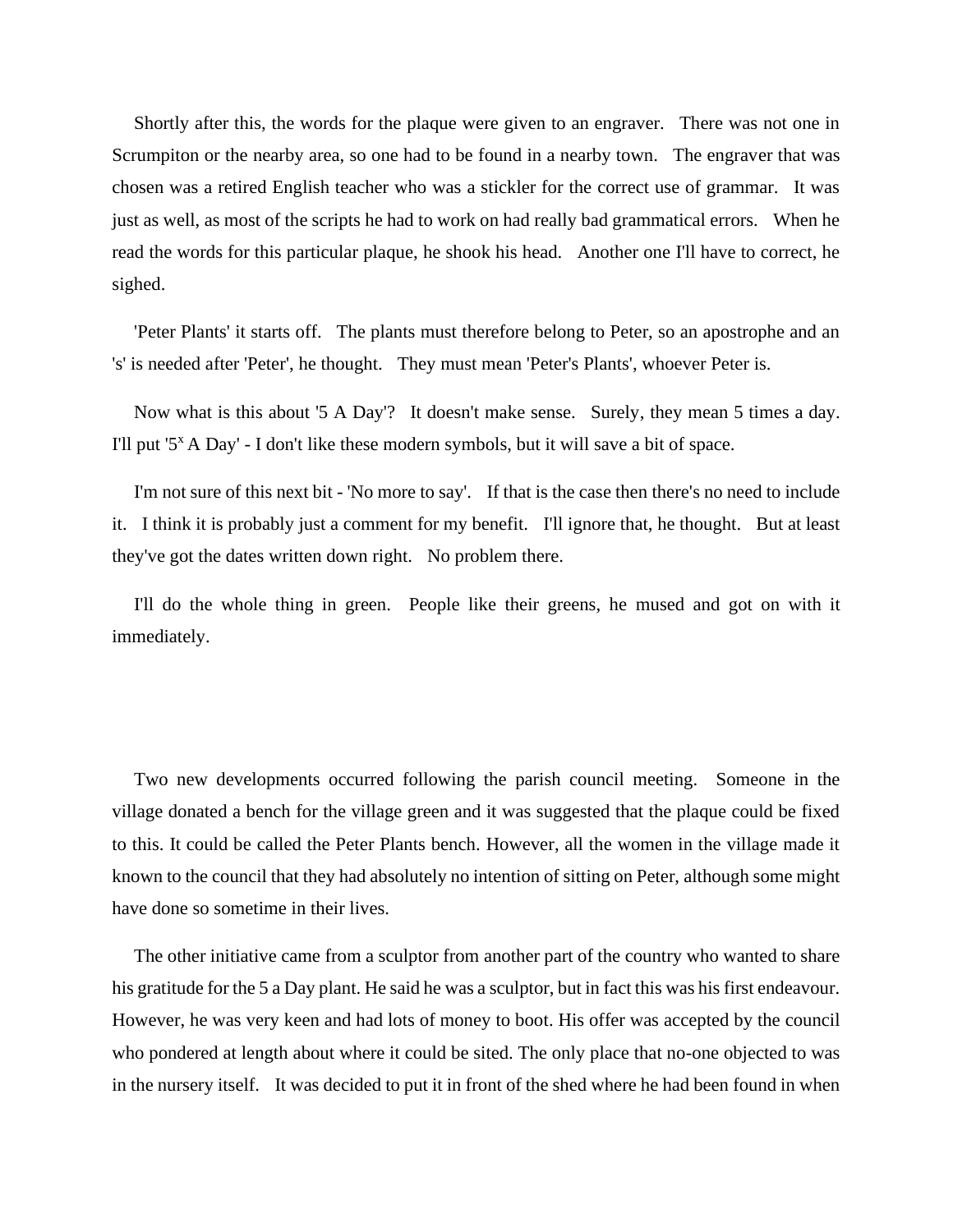he died – the very same shed which he had used many times over for other activities.

The plaque was placed on the plinth beneath the statue. On examination it was revealed that the wording was not quite as planned. A vandal, or perhaps vandals, had also defaced the memorial not long after it was erected. The 'l' in the word 'plant' was removed, and someone had scrawled the word 'Off' on it…The plaque now read:

Peter's Pants Off 5<sup>x</sup> A Day 1962-2019

Whoever was responsible for this was never found. Everyone in the village pleaded not guilty when questioned individually about it, and no-one from outside the village had been there at the time. It was all a bit of a mystery. But it was noted that Penny, Dora and Olivia from the parish council always smiled whenever they saw it. As did all the other village women. Why, is anyone's guess.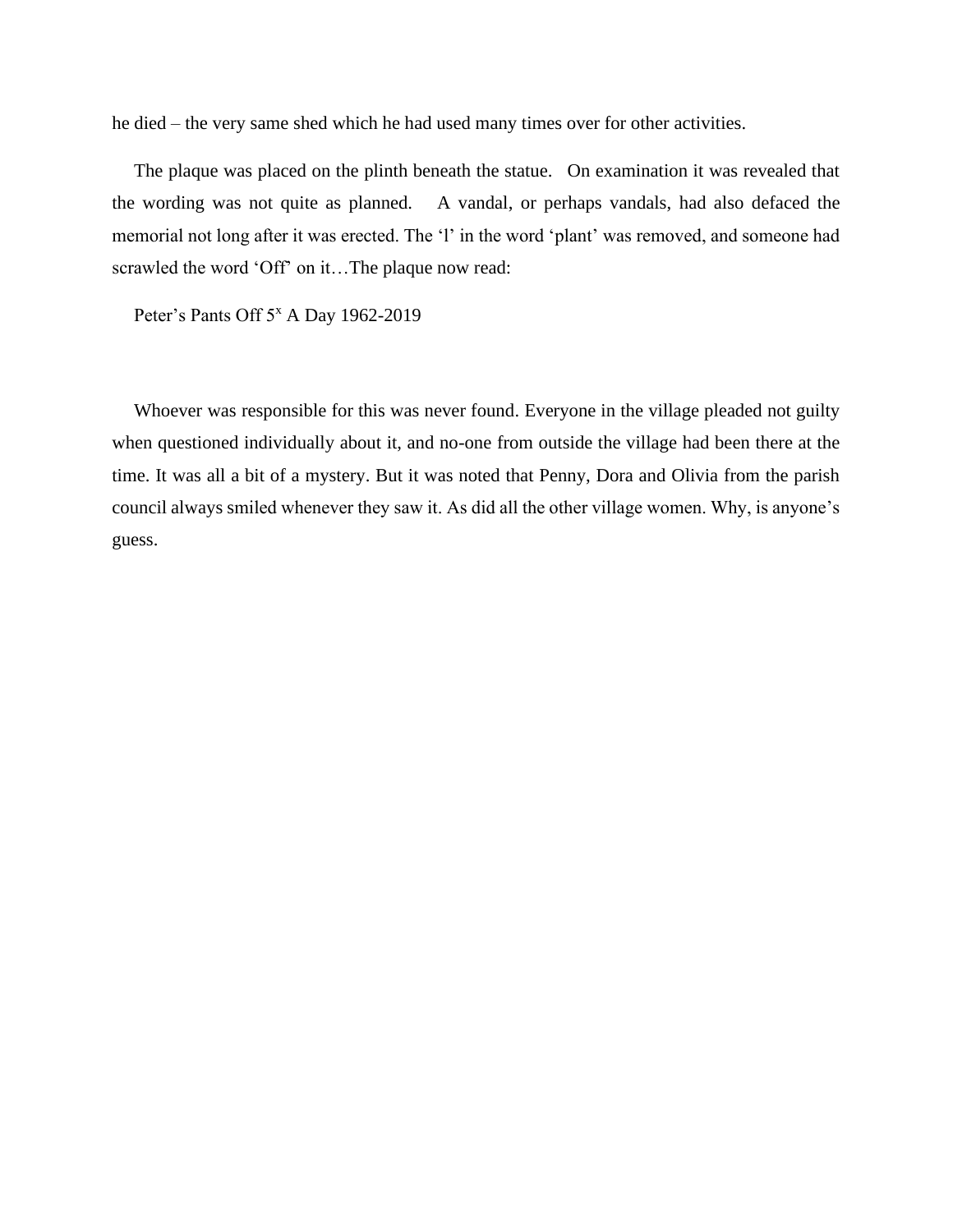# **THE KNOWN KNOWNS**

"Err... Excuse me, Cyril."

"Yes, Cynthia?"

"Can I tell you something?"

"Certainly."

"I know."

"Know what?"

"I know about it."

"About what?"

"It."

"What?"

"It, you know."

"Oh, that."

"Yes, I know about that."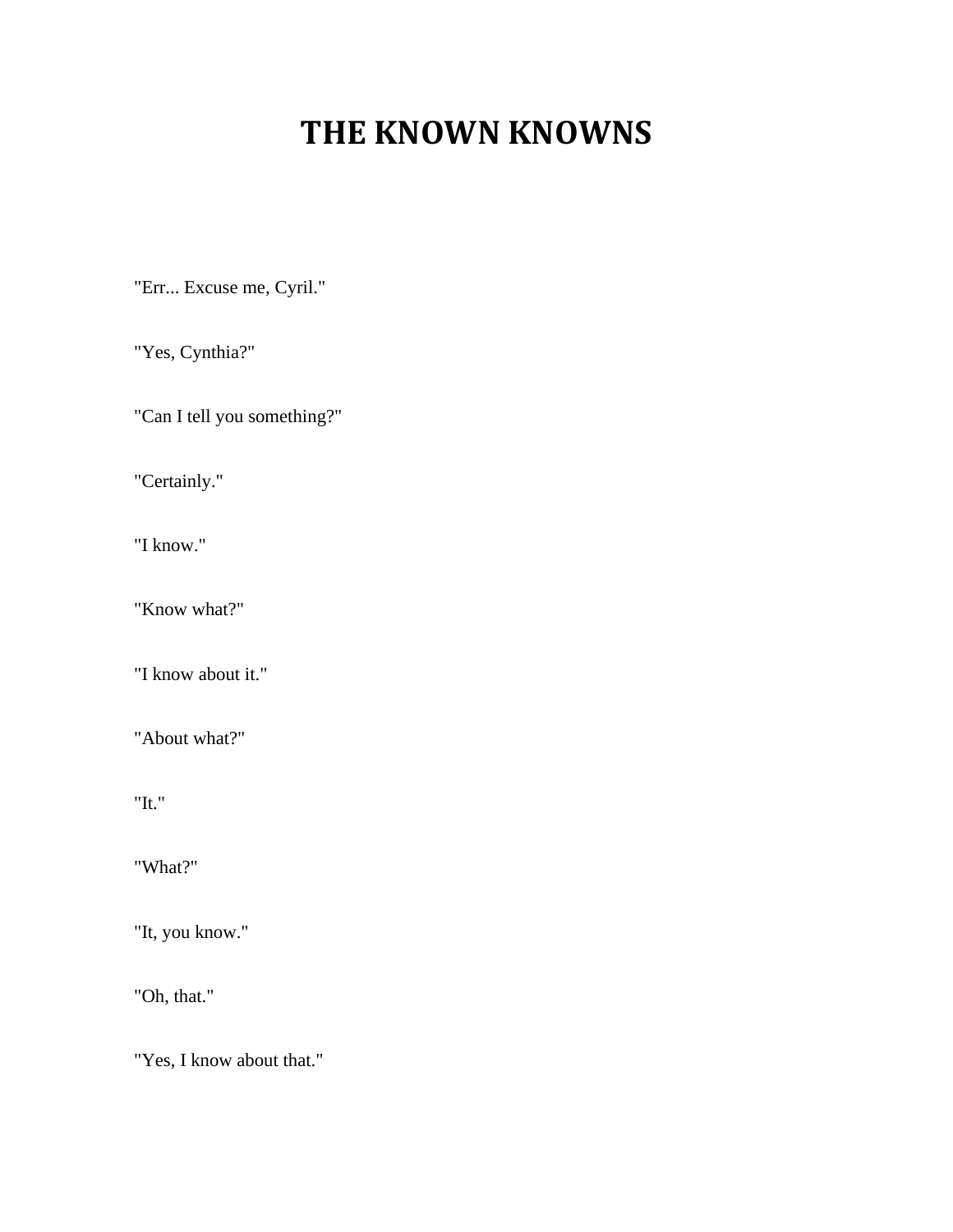"I see."

"And now I know that you know too."

"Two?"

"No, too."

"That's what I said."

"No, you know, too...also."

"So, you know that I know."

"Yes, I know that you know that I know."

"You mean that I know that you know that I know that you know."

"That's what I said."

"No, you didn't. Oh, never mind."

"I do mind because I know about it."

"But what about him?"

"What about him?"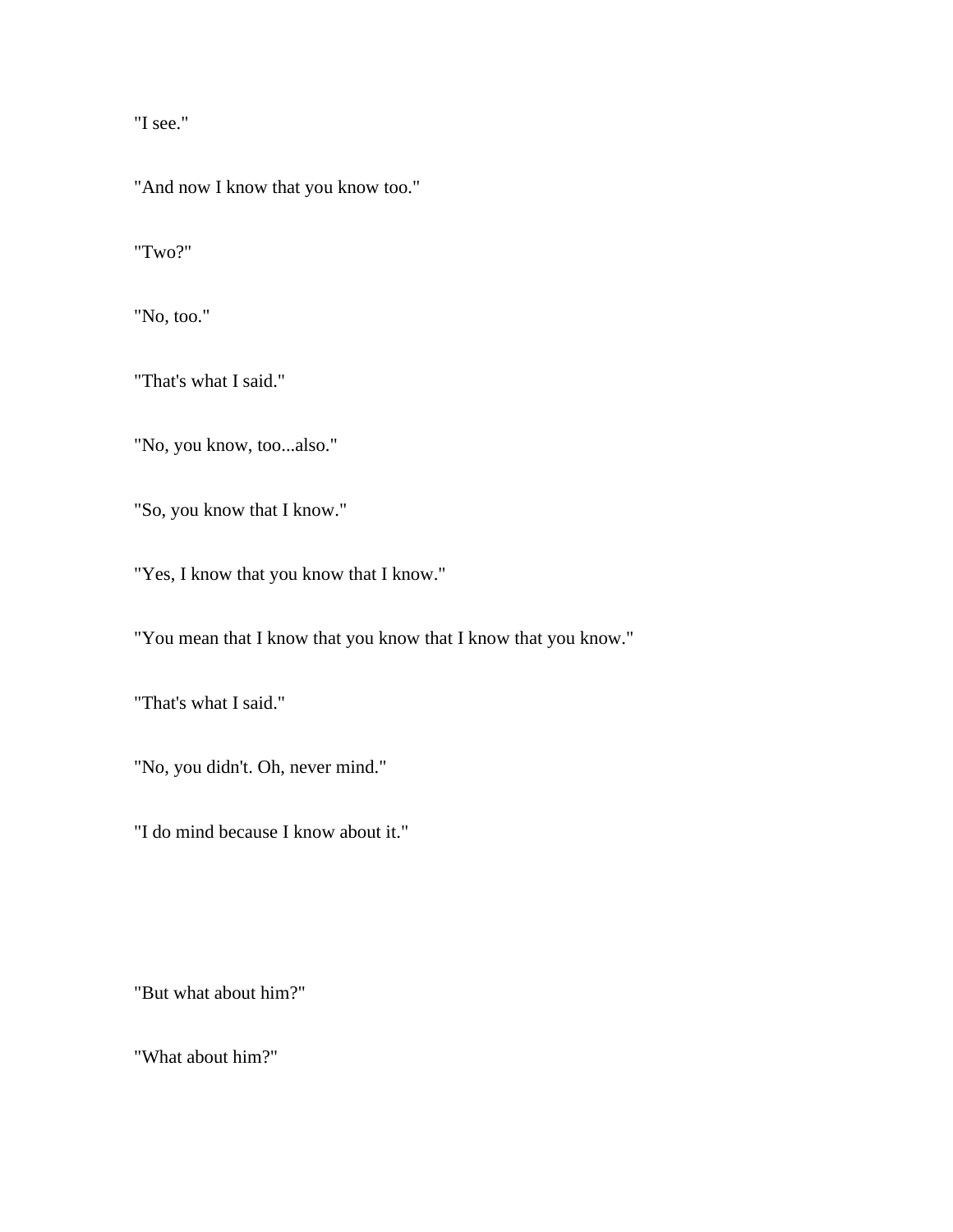"Does he know?"

"Yes, he knows."

"You mean to say..."

"Yes, I know that you know that I know that he knows."

"Oh no!"

"Yes."

"So, I know that you know that I know that you know that he knows."

"That's right."

"Has he told her?"

"Yes, didn't you know?"

"No,"

"Oh!"

"So, she knows too."

"Yes."

"Are you telling me...that you know that I know that you know that he knows that she knows?"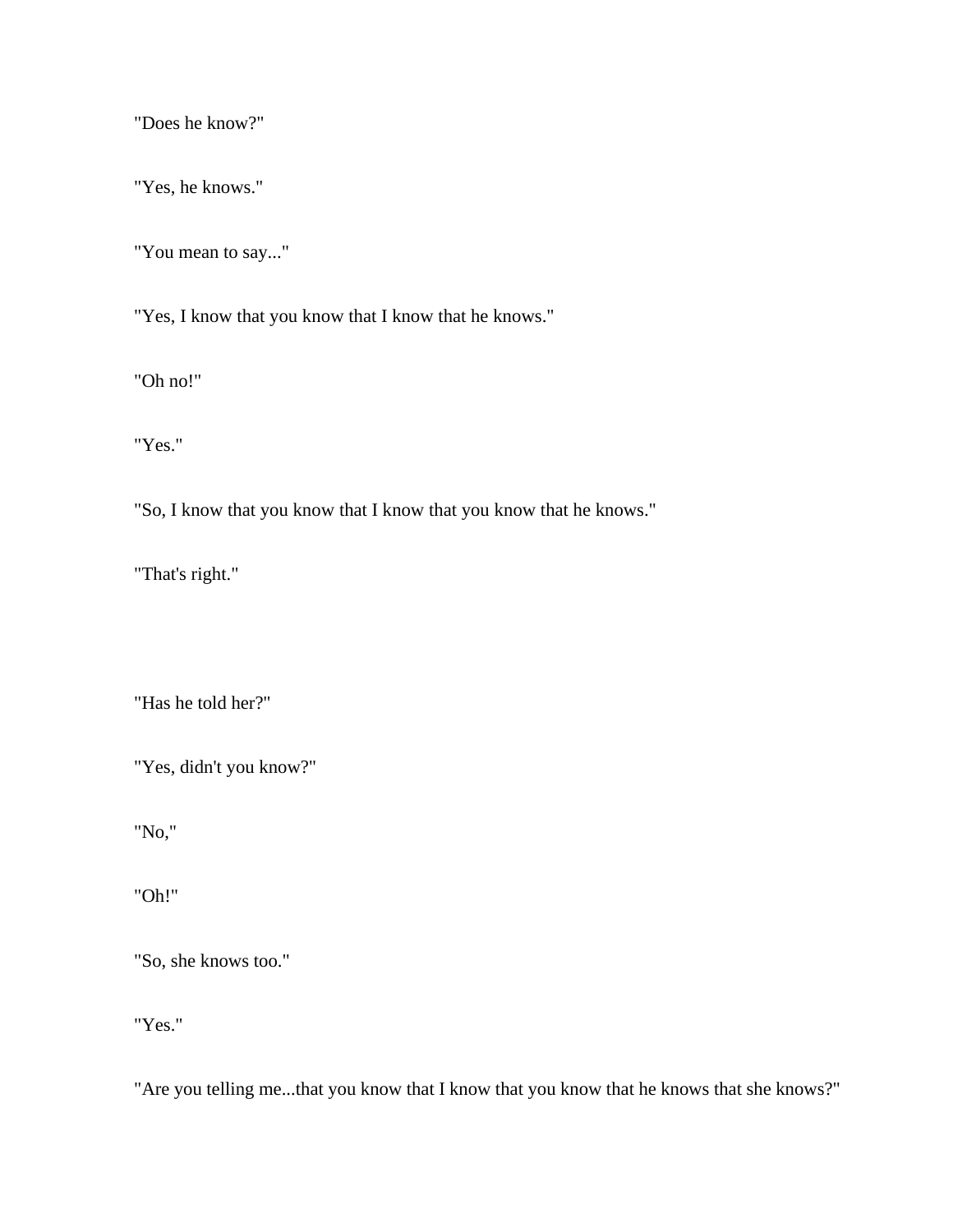"To put it simply, yes."

"All of us must know then."

"Yes, you know that I know that you know that I know that he knows that she knows that we know."

"Why didn't anyone ever say so?"

"Because they thought you might know."

"Well, you know that you and I know that he and she and we all know it. But what about them?"

"They know it too."

"Not all of them?"

"Of course."

"I don't follow."

"Let me explain in a few words. They all know that you know that I know that you know that I know that he knows that she knows."

"No, surely you mean…"

"What?"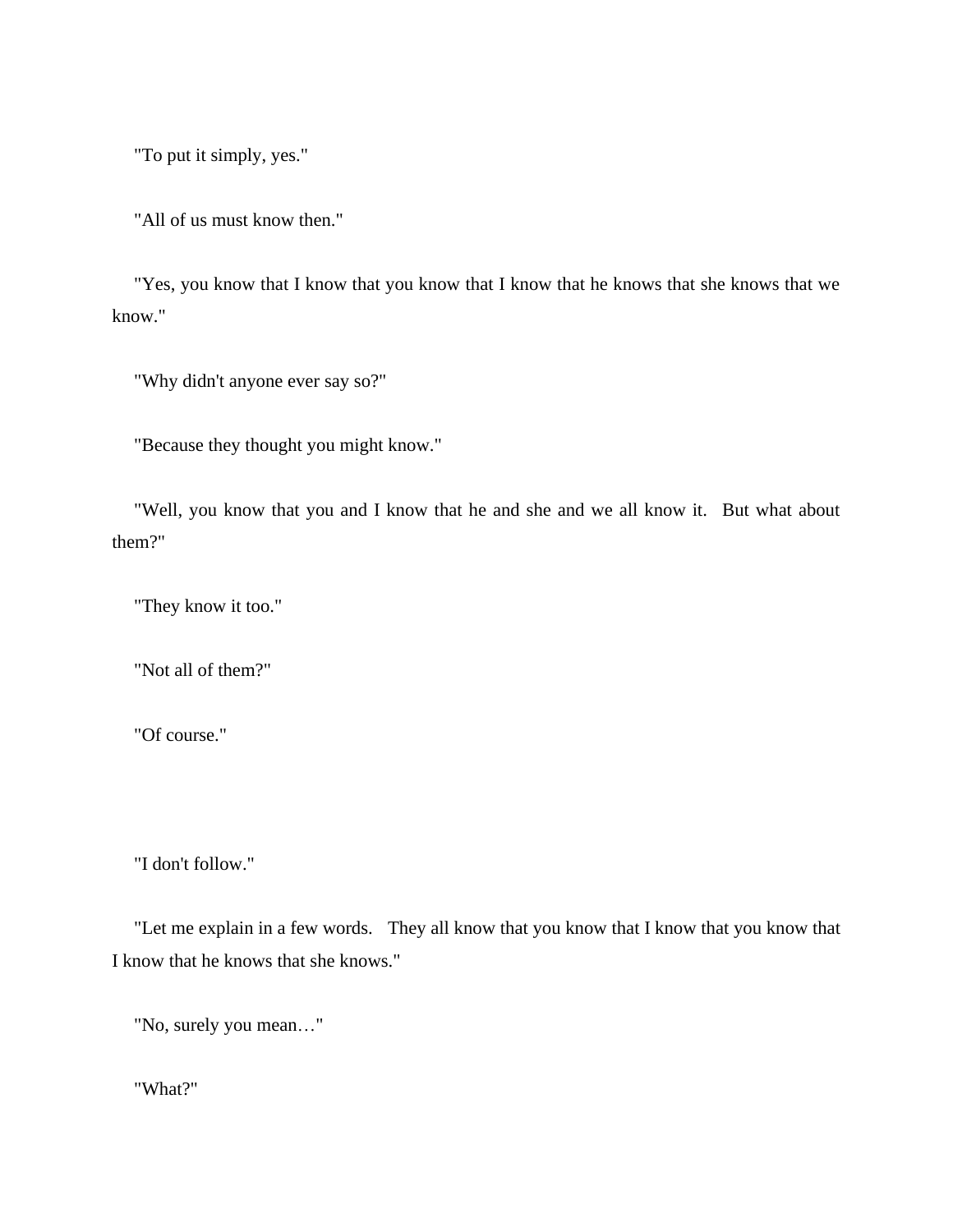"That you know that I know that you know that I know that he knows that she knows that we know that they know?"

"Yes."

"Oh no!"

"Don't worry."

"Why not?"

"Because your dog doesn't know."

"That's a relief."

"However, your cat knows."

"Who told the cat?"

"All the neighbours' cats."

"And how did they know?"

"A little bird told them."

"Well, if only one bird knows, that's a blessing,"

"Not really, all the other birds know too."

"Are you trying to tell me something?"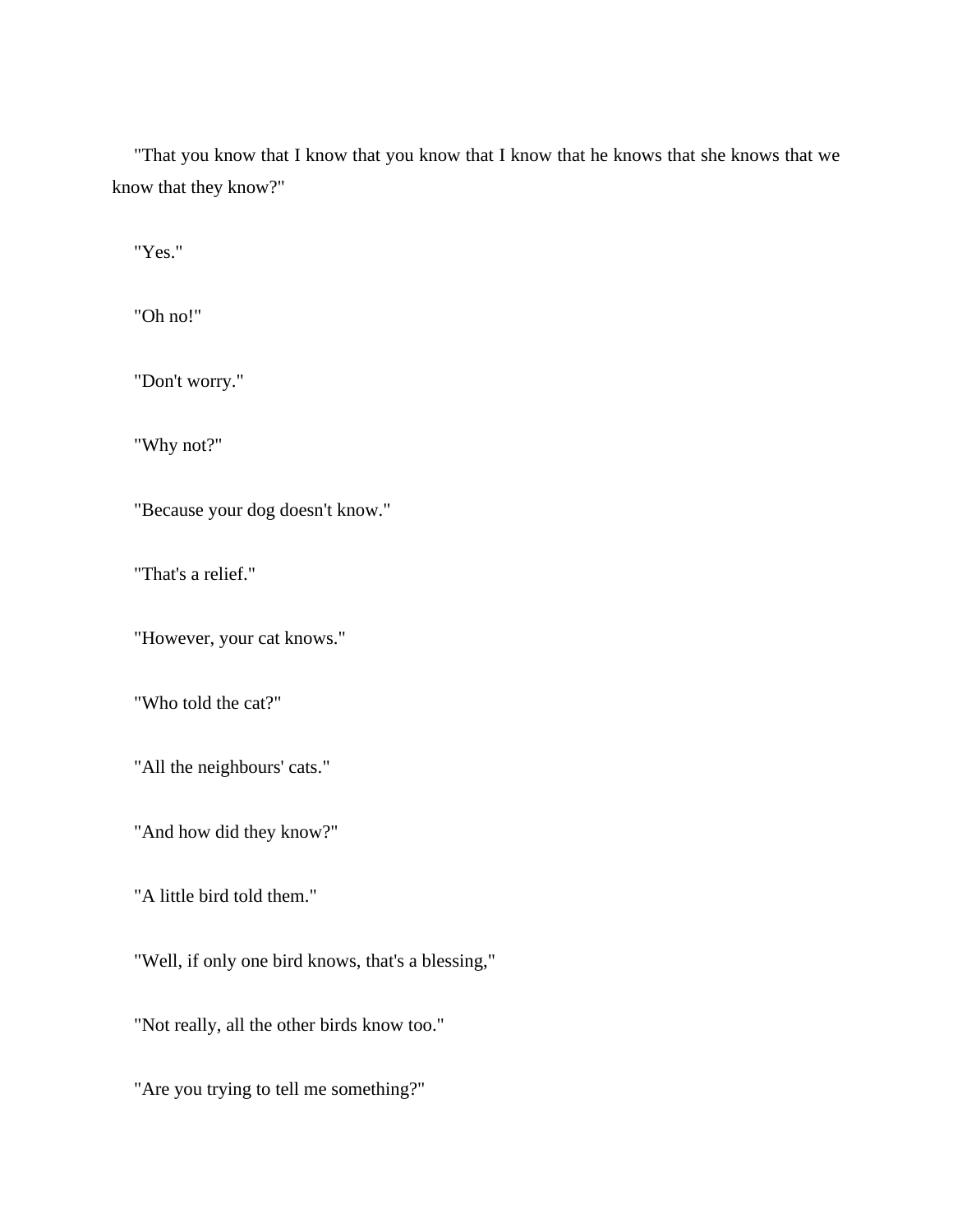"Only that the goldfish told the mice who told the rabbits who told the hedgehogs who told the cows who told the horses..."

"Stop!"

"I could go on…".

"Then why doesn't my dog know?"

"He's deaf."

"Does my wife know?"

"Of course, she knows."

"Why is that?"

"Because I'm your wife."

----------

*I wrote this originally to accompany a piece of music played by my jazz quintet.*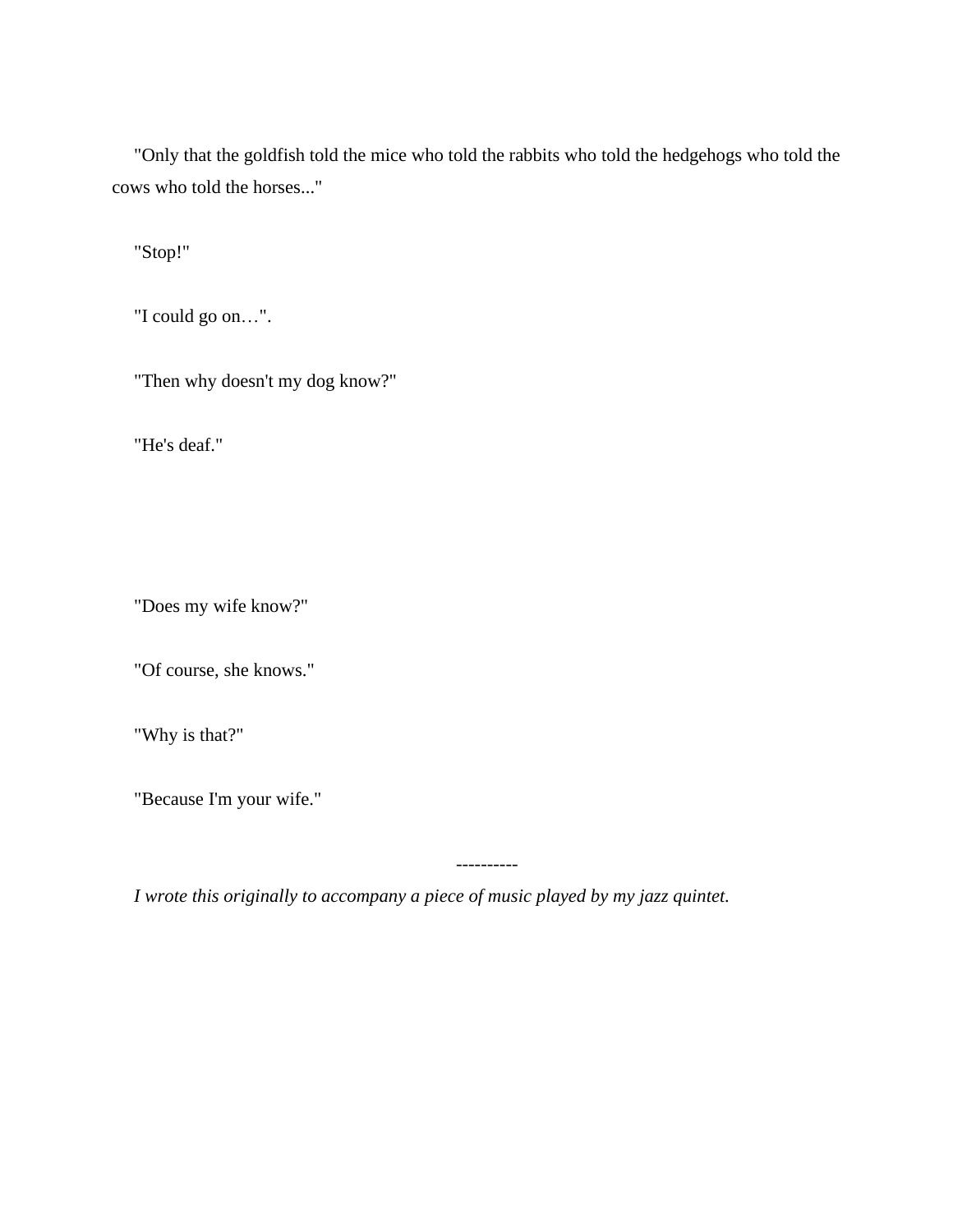## **THERE'S NO STING IN THE TALE**

"How are things with everyone?" asked Belinda Bee one evening as all the workers relaxed over some refreshing nectar before going to bed.

Belinda was very popular and had become the leader of the Beeworkers Trade Union (B-TU), a position which she tackled with military precision.

"We're having trouble again at the lupins," said Bethany. "Those damn wasps are just taking over – they're out there in droves."

"It was the same a few weeks ago," chimed in Beatrice. "You couldn't get near the tulips."

"Leave it to me and I'll try and think up what we can do about it," said Belinda.

Next morning, the workers went through their usual drill.

"Empty baskets, everyone," called out Belinda. They all showed her their back legs.

"Good. Now today we are going to the rose garden. Easy to find, just watch me."

She did a little waggle dance\* which clearly indicated to the others that is was precisely three and a half miles away at an angle of 320 degrees from the hive.

"With luck, we should be back by lunchtime. Mind you, these larvae are getting pretty demanding and require lots more to eat now, so we may have to go again this afternoon. At least it's a lovely sunny day and we can rely on that for navigation. Let's go."

They left the hive and followed the directions given to them. It was a perfect day for flying and they gained their optimum cruising speed in a couple of seconds. Coming into land, before they even had a chance to put down their 'landing gear' they sensed that all was not well. Many of the roses were already occupied by wasps and the bees had to bide their time sniffing at other less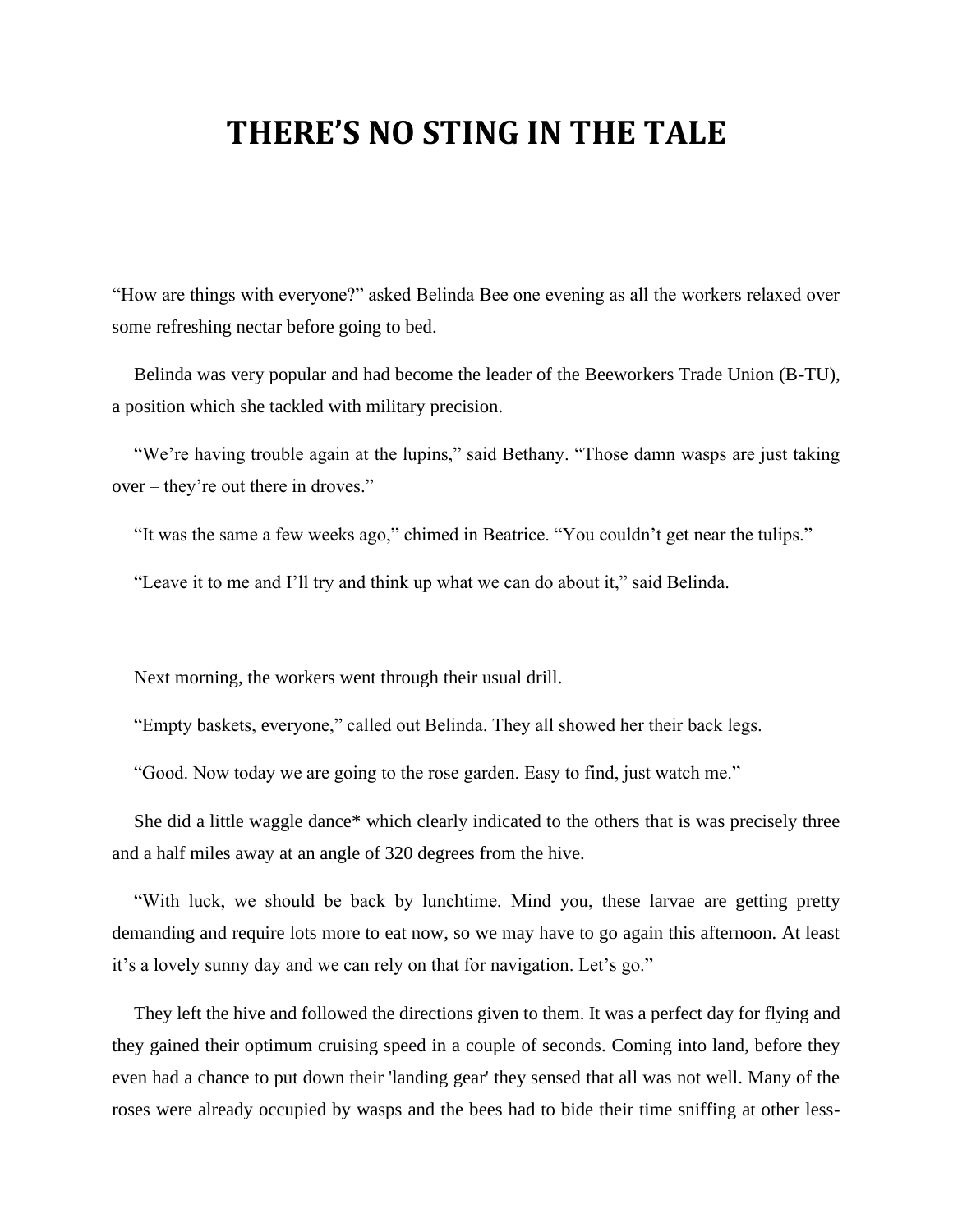desirable plants before they could get near the roses. They also had to work twice as hard in gathering pollen as the wasps had made off with most of it for themselves.

"Looks like a late lunch for us all," complained Barbara.

"Or maybe none at all today," added Brianna.

Back at the hive that evening Belinda called a special meeting to discuss it.

"As I suspected, we have a male problem," announced Belinda. As an ardent supporter of women's rights, she felt strongly about this, and it was true, in so far as all the wasps encroaching on "their" flowers were male. "Bella, would you like to elaborate on this for us?"

"Every new source of pollen and nectar we discover, the wasps seem to get there first. Makes you wonder if there is a spy amongst us," Bella said.

Everyone looked at each other suspiciously.

"Has anyone seen Wanda?" someone asked.

Wanda had quietly slipped out and flown away.

"I was always a bit wary about her," said Bertha. "Didn't look like the rest of us, but if I'd said anything it might have been interpreted as being racist."

"She didn't look like one of us, I admit, but I did have to admire her figure – such a thin waist," said Barbie.

"Well, we'll see if the situation changes now," said Belinda. "There's a large rose bed in another place we could investigate. I was keeping this one secret. I'll give you the directions in the morning. Goodnight everyone."

The next day, they flew to the rose bed. As on the previous day, this one was already being occupied by wasps when they arrived.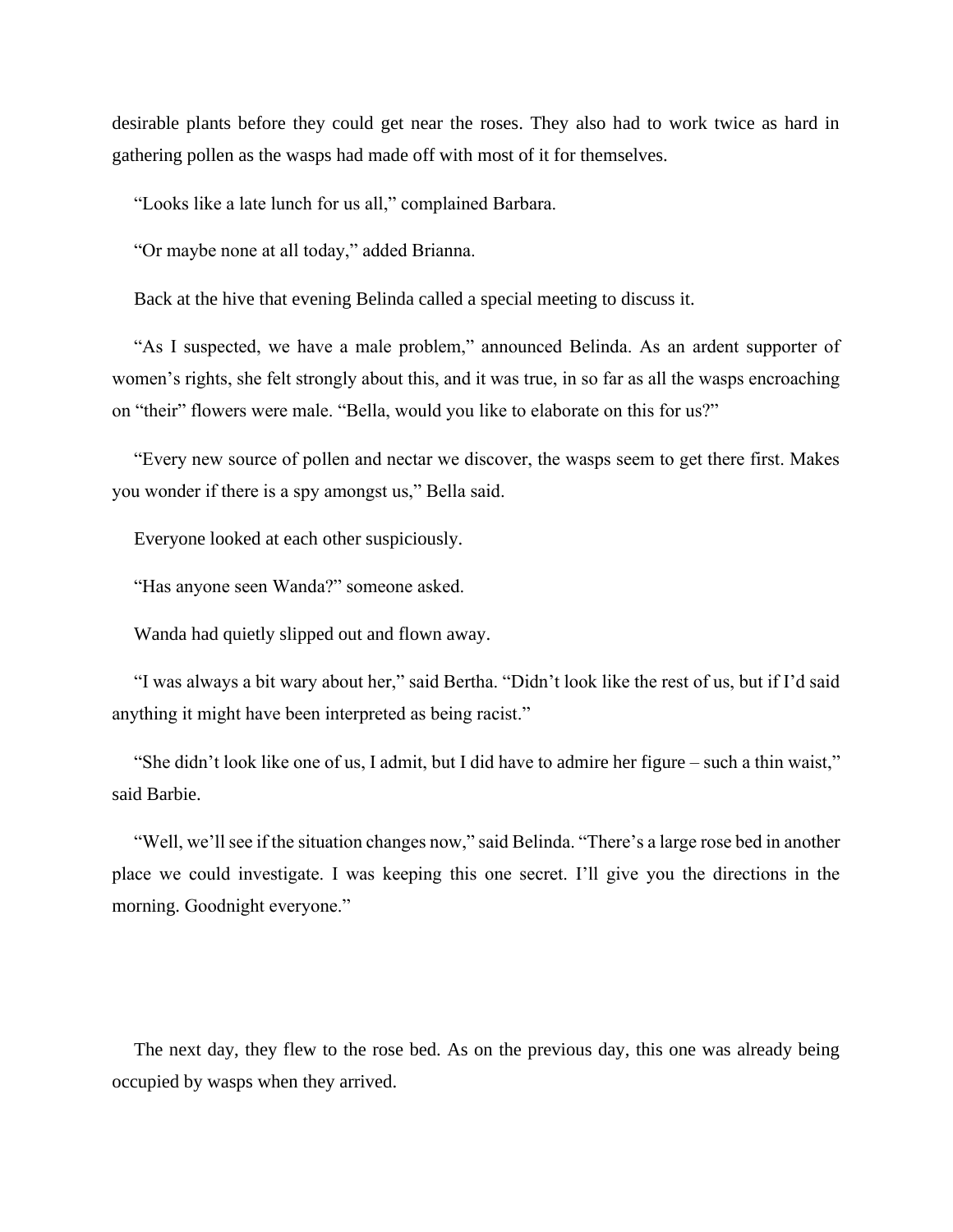"Maybe their scouts have got better equipment than us," pondered Bambi.

Belinda was rather put out by this remark and she said: "Don't be a bee fool. Our scouts are just as good as theirs."

Belinda herself did most of the scouting and she took Bambi's remark personally.

They left it at that and went over to a patch of dandelions while they were waiting to get to the roses. Again, it was a bit of a waste of time.

When they got back to the hive, Belinda addressed them all. "This is a state of war. "The only way we can defeat them is by destroying their nest. "

"That will be difficult, look you," said Bronwyn. "It's in a garden shed with the door closed most of the day. The man must go to his shed very early in the day."

"Then we must visit his shed when the wasp workers are out and find the nest and lay waste to it," stated Belinda. "We can overpower the guards, find out way inside and kill the queen. The nest will not serve any purpose after that and it will be abandoned."

All of the workers thought this was a sensible solution and had an early night.

Very early the next morning, they set off for the shed. They had made sure that their stings were fully armed and in good working order. The man who owned the shed was a bit late in coming, so the bees had to hide themselves amongst the leaves of a tree until the wasps had departed. Then they each donned a black and yellow jacket and as a swarm they descended upon the nest. Some of the more intrepid bees found their way inside and were looking for the queen when the man came back to the shed. Afraid of being locked in, they made a hasty departure and called off the mission for the day.

During the attack, several of the houseworker wasps had been stung. However, one survivor, Wanda, informed the queen wasp what had happened. Wilhamena, the queen was very angry and drew up plans for retribution. A plan was quickly devised: a swarm consisting of male and female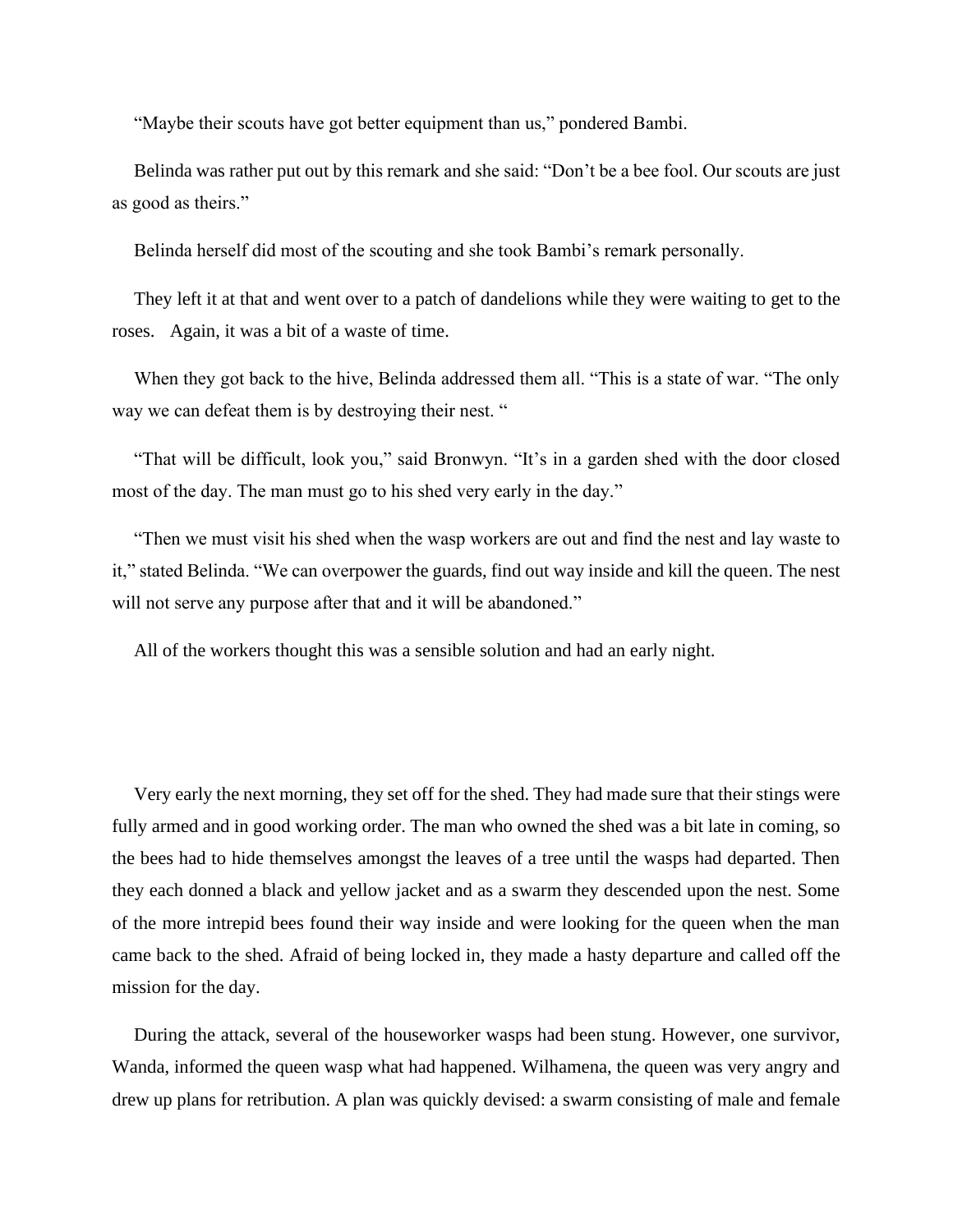wasps would the next morning invade the beehive. While the male wasps would distract the male bee drones, the female wasps would lay eggs in the hive. It was rightly assumed the female worker bees would be out amongst the flowers. Wilhamena herself would lead the attack and she would deposit eggs within the body of the queen bee. (Sorry, readers, but this sort of thing happens.)

The next day, the wasps bided their time until they knew that the worker bees would be out, and then they invaded the beehive. Part of the proceedings went as planned, but before Wilhamena could get to BEE - the queen bee, the beekeeper arrived. The other wasps tried to chase him off, but he was fully dressed in his outfit and was not deterred. In frustration, the wasps made off in an angry mood. When they flew back to the hive, the female worker bees who had unexpectedly found a good supply of nectar and honey that morning, swore revenge. But they also had to remain vigilant in defending their hive. The phrase 'Bee Prepared' became their slogan.

For a few days, there was a stand-off between the bees and wasps. The wasps still got to the best flowers first, while the bees had to make do with the scraps left behind. Then one day, there were no signs of any wasps near any flowers nearby. The bees could not understand it. What had happened?

The answer lay in the hot, sunny weather. The man who owned the shed, and his family and friends had come to the conclusion that it was now officially barbeque and picnic time and all of them ate their meals and snacks outdoors. There were lots of sugary drinks and tasty things to eat which attracted the wasps who spent hours and hours enjoying their own barbeques and picnics alongside the humans. This annoyed the man and the others, but they felt they just had to put up with it, as sitting outside in the sunshine was well worth it.

The bees were ecstatic. They almost forgave the wasps, but not quite.

The beekeeper was happy too. Out of gratitude for seeing off the wasps that day, the bees produced a bumper supply of honey. So, the year ended happily. Next year would be different, maybe a repeat off what had happened this year which newly-born bees and wasps would have to contend with. But as far as he was concerned, it would probably all end up well and he looked forward to tending his hive the next year. After all, he kept reminding himself, a fool and his honey are soon parted.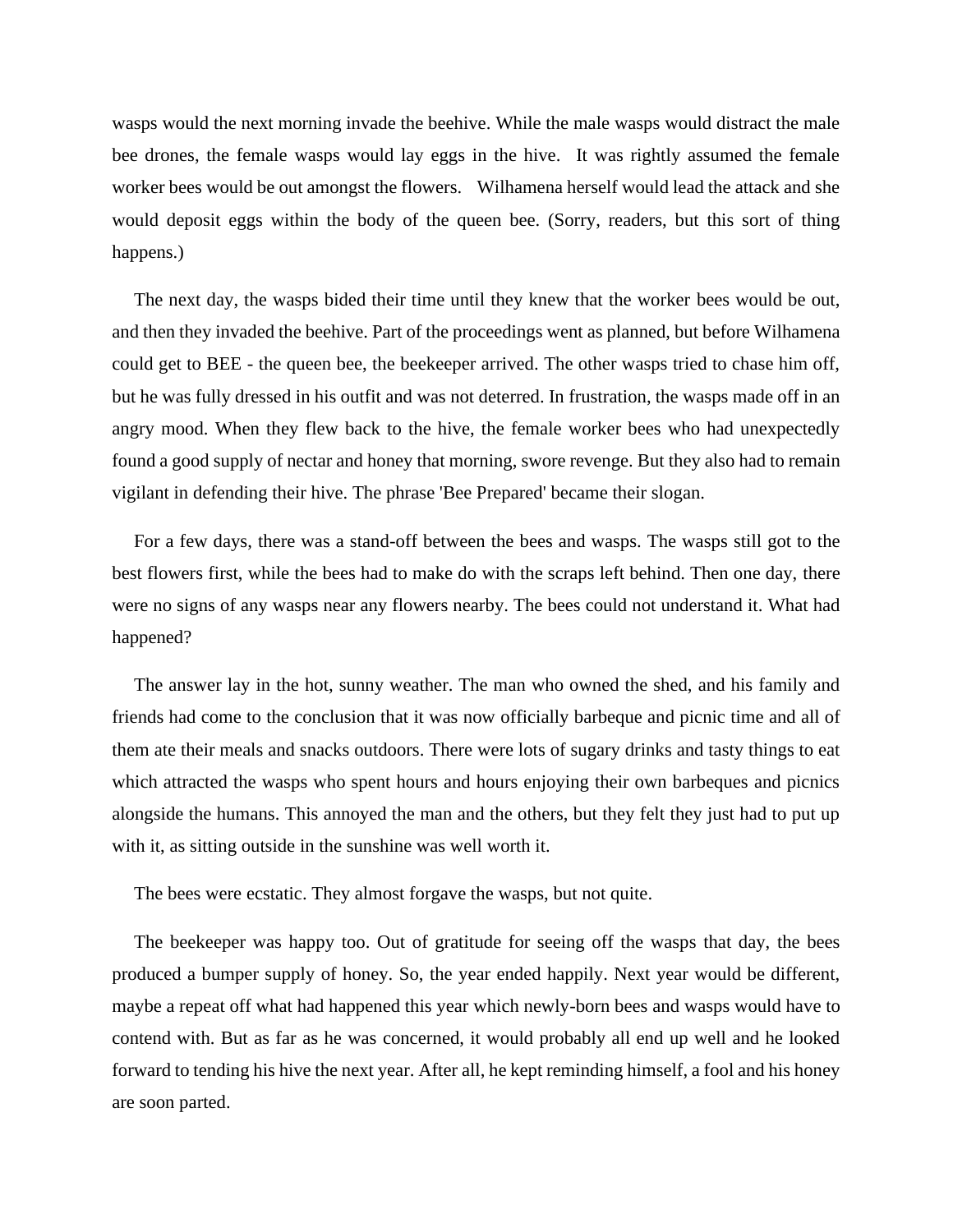\* To see a waggle dance - paste this into your brower:

https://video.nationalgeographic.com/video/00000144-0a32-d3cb-a96c-7b3f437c0000

----------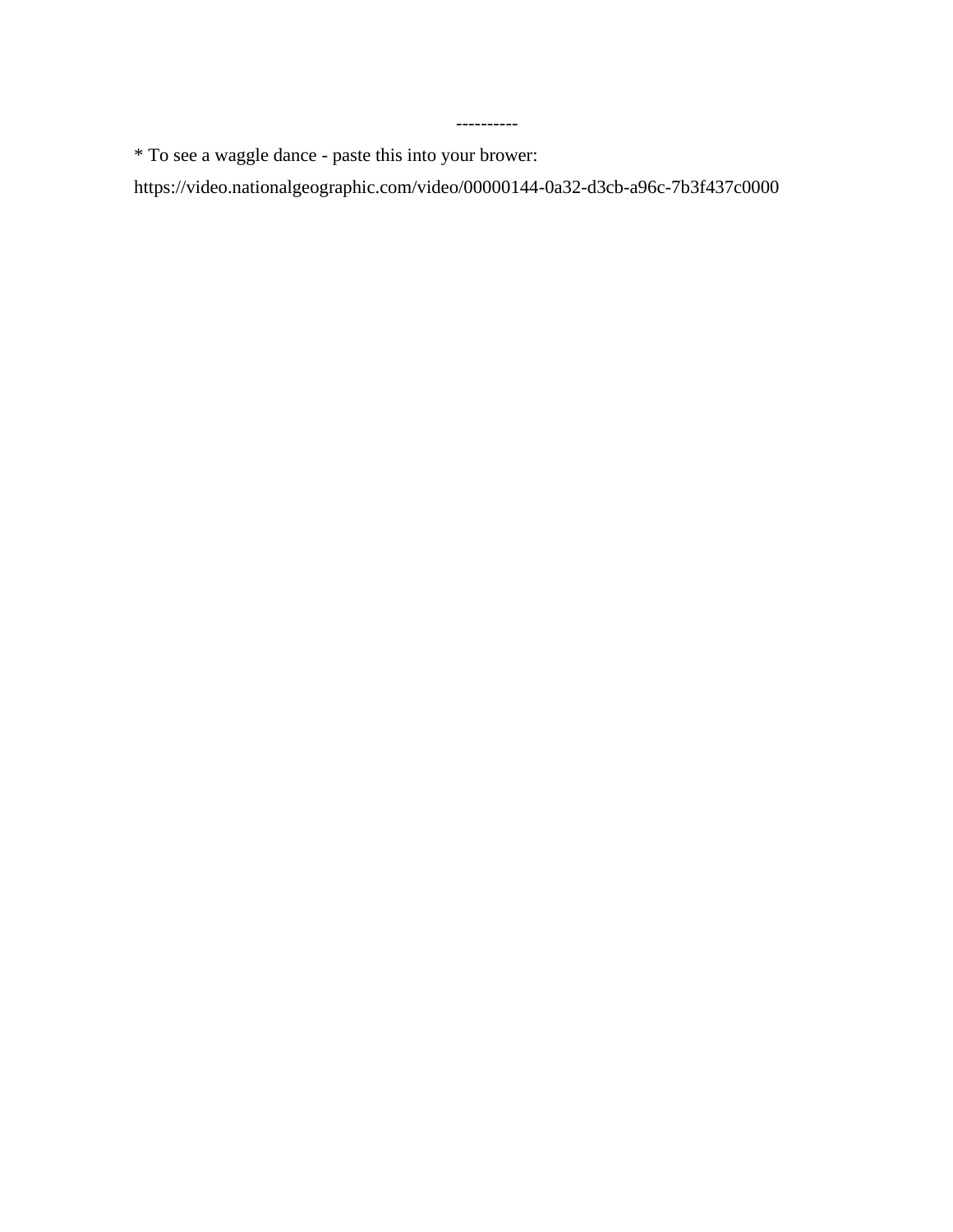### **HOME, SWEET HOME?**

Karen was annoyed that all the bread, meat, fish, milk, fruit and vegetables and ready-meals in her local supermarket had been taken. Almost all of the shelves in the shop were empty, except for chocolate Easter eggs and ice cream. She cursed to herself for not getting there earlier, but she had to look after the children until Kevin, her partner, got home from work. Usually, he was gone all day, but when she heard the front door open at 10 o'clock and heard him call out, she knew something was amiss.

"I've been laid off," he announced. "Not just me - everyone. It's because of you-know-what.. No idea how we'll cope."

She tried to say some soothing words, but found it difficult as she herself had been made redundant only the previous day. The cinema, where she was an usherette, had had to close suddenly.

She left the children in Kevin's care and drove off to the supermarket feeling very depressed. Her only consolation was that others were in the same boat, and she felt there was a bit of a communal spirit in the air. That feeling was dashed when she saw the near-empty shelves, caused by panic buying. We've got enough stuff at home for the weekend if I'm careful, she thought, and returned home without buying anything.

On the Monday she returned to the supermarket. The situation was the same. They had very little food left at home by now and she was beginning to feel desperate. The next day was the same. By the Wednesday, she felt there was no alternative and put a couple of large Easter eggs and a carton of ice cream in her shopping basket. We can survive for a day on this, she said to herself. We'll just think of it as a bit of a treat.

The children, Emily, aged 11 and Darren, 9, were overjoyed at dinner to be fed on chocolate Easter egg with ice cream. Their parents were not so enamoured of it, but it was only for a day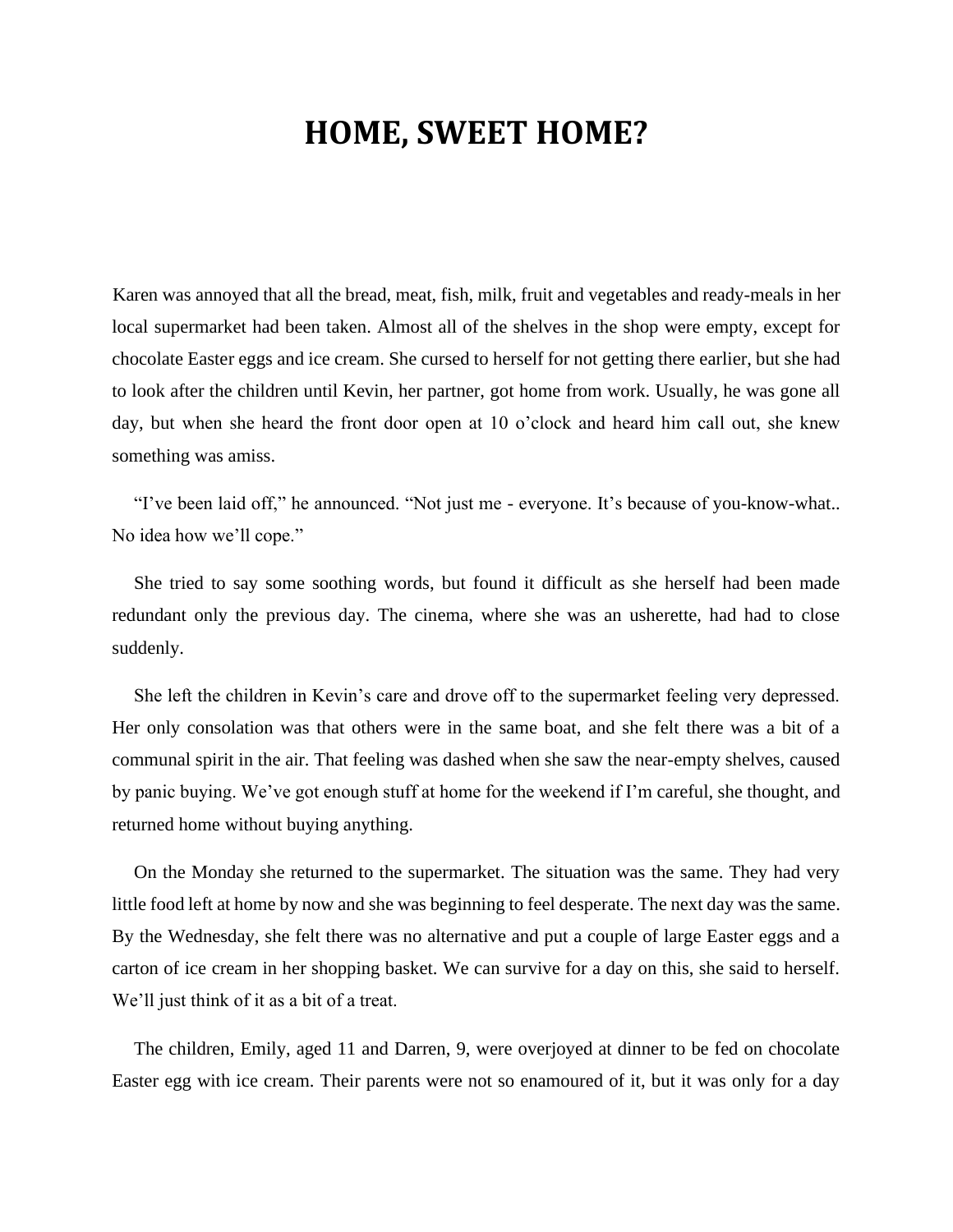after all.

The following day they decided to go out and eat in the restaurant down the road. It was closed, as were others in that area. They drove to another one some distance away and saw huge crowds waiting outside the door.

"I'm afraid we cannot accept any more bookings," a waiter told them and we're closing tomorrow.

It was getting late and they had no option but to return home. "Guess what," Karen said to the kids: "We're having Easter eggs and ice cream for dinner again."

Kevin moaned, but the children were not too upset by this. Their schools had been closed since the beginning of that week, which left them a lot of time to spend on their smart phones. Karen was pleased that they were not up to any mischief, but was beginning to feel that they should do some exercise and that day she had sent them off to the local park. The kids begrudgingly did as they were told, even though they spent the whole time sitting on a park bench, texting their school pals.

For the last few days, Kevin had been glued to the television watching sports programmes while Karen cleaned house and visited friends. She also paid daily visits to the supermarket, but the shelves only contained the same things as before.

This came to an abrupt halt when the next day they learned that they should self-isolate themselves at home. Stringent measures had been introduced by the government and people were no longer allowed out of their homes, except for food-shopping or going to the pharmacy. This put more of an emphasis upon meal times which broke up the time spent on phones, television and housework.

The last of the breakfast cereals ran out on the Friday. The last loaf of bread had already been eaten. There were still a few tins of soup for lunch, but dinner remained the same – chocolate eggs and ice cream. By now, even the children were getting a bit fed up with it and asked for something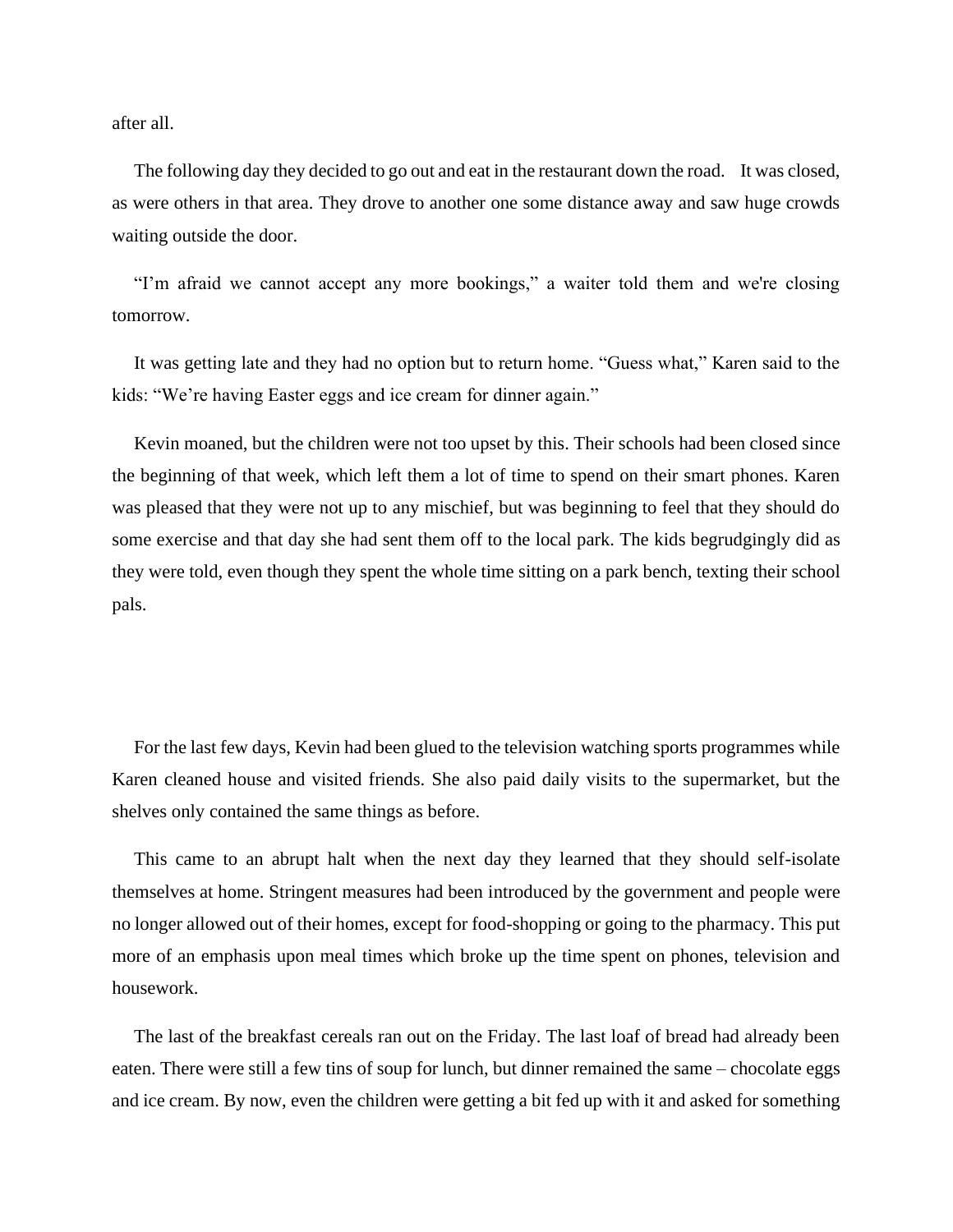different.

"Today we have stew for dinner," she told everyone. That astonished them all. They looked down at their plates and then burst out at the same time: "That's just melted ice cream with bits of chocolate in it." Nevertheless, they all ate up.

The next day she came up with something different. "Today we have dumplings."

"Goody!" everyone cried, until they saw that it was melted chocolate with round blobs of ice cream floating in it.

The following day she told her family that she had prepared a special home-made soup. By now, people had got wise and recognised the soup as being nothing less than melted chocolate and ice cream mixed together.

Kevin had been instructed to work from home, which was rather difficult as he was a professional gardener and his family lived in a flat in an apartment block in a big city. He had tried to telephone people who regularly used the park he worked in, telling them how to cut the grass and take care of the bedding plants, but to no avail as they were all house-bound too. He spent his time watching videos or television programmes, in fact, anything which did not feature public parks or private gardens as his fingers would get jittery. He tried to satisfy the urge by cutting up old newspapers, but it was not the same. A pile of cut-up newspapers is not quite like a neatly manicured lawn even though they might come in useful if the toilet paper ran out.

Karen had cleaned the flat so many times there was a danger that the shelves would be worn down and the toilet would be so full of bleach that it would create a new health hazard. She got some comfort from having virtual coffee breaks with her friends using video links, but she missed smelling her friend's perfume and seeing the good-looking barista in her favourite cafe.

Emily and Darren were starting to get restless at home. All the texts they got from their school pals sounded depressing as they too were having to stay indoors. It was all getting very boring.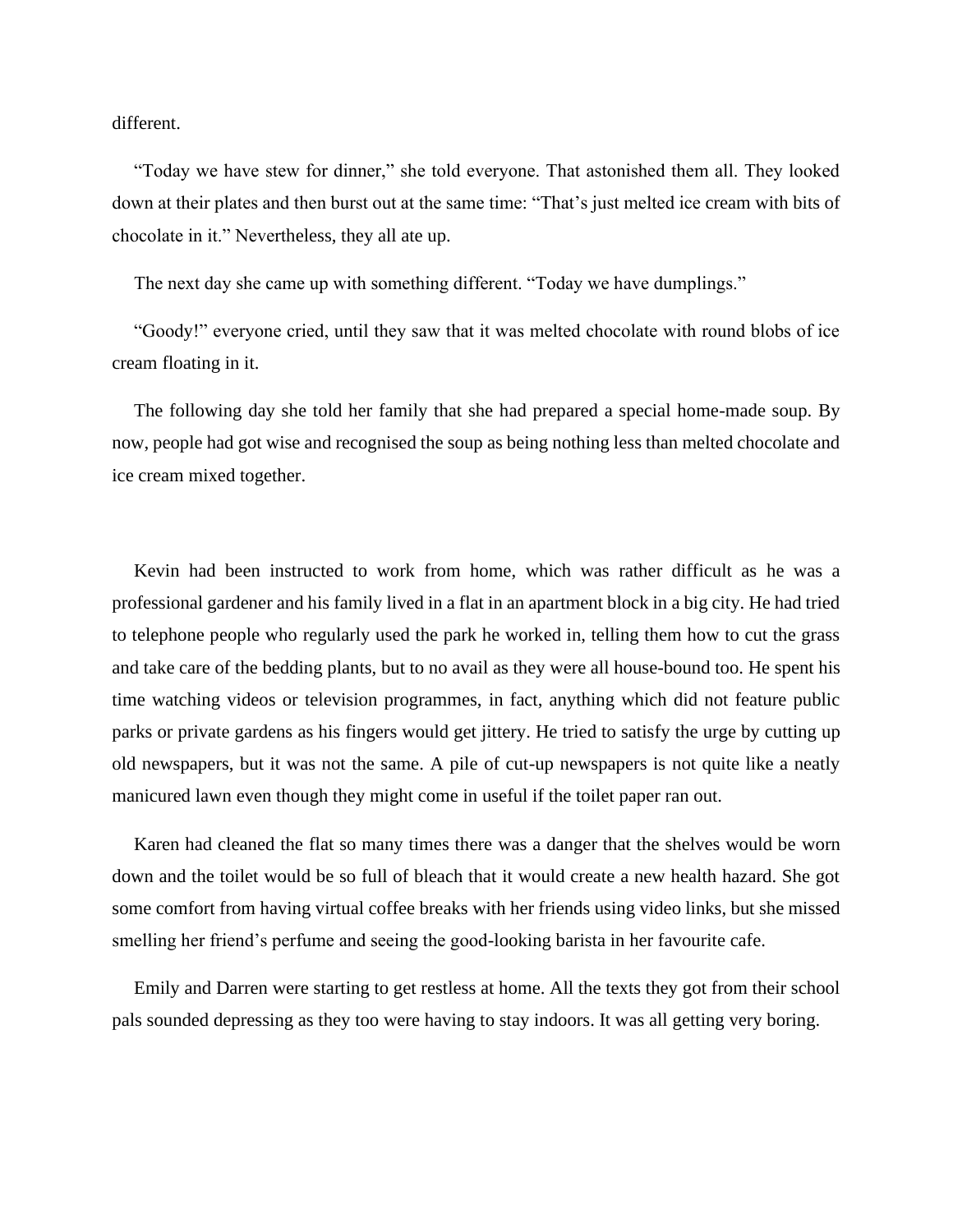At the start of the next week, Karen went on her daily jaunt to the supermarket only to find the Easter eggs had all sold out. But there were some other chocolate bars on the shelves which she had to make do with. Dinner that evening was slightly different as the chocolate bars contained a few nuts and raisins which was slightly more nutritious, especially when they were fried up with mashed ice cream. All the same her family were not overly impressed and they all expressed a desire for something different.

"I would die for some peas or carrots and a nice apple," said Emily ruefully.

"And I would love to have a grapefruit and some cabbage," Darren said.

"Wouldn't it be lovely to have some slices of ham and a bit of bacon," said Kevin.

"Well, none of those things are in the shop," Karen told them.

"Couldn't we get hold of some chickens somewhere and then we could have some eggs?" asked Emily.

"How could we do that?" said Kevin, "You know we can't leave the flat."

"Maybe we could creep out at night and go and get one," said Darren.

"Don't be silly," said Karen, "...but it's a great idea."

As you can guess, the next night all four of them sneaked out of their flat. They got into their car and drove to a farm where Kevin happened to know the farmer. A price was agreed upon for a couple of hens and they drove back to the city along deserted streets until they arrived back at the apartment block. They climbed the stairs to their flat, grasping their newly-acquired chickens close to them. No-one saw them and they closed the front door to their flat with great relief.

At dawn the next morning the sound of a cock crowing woke everyone. It transpired that one of the so-called chickens was a cockerel. During the morning, several neighbours angrily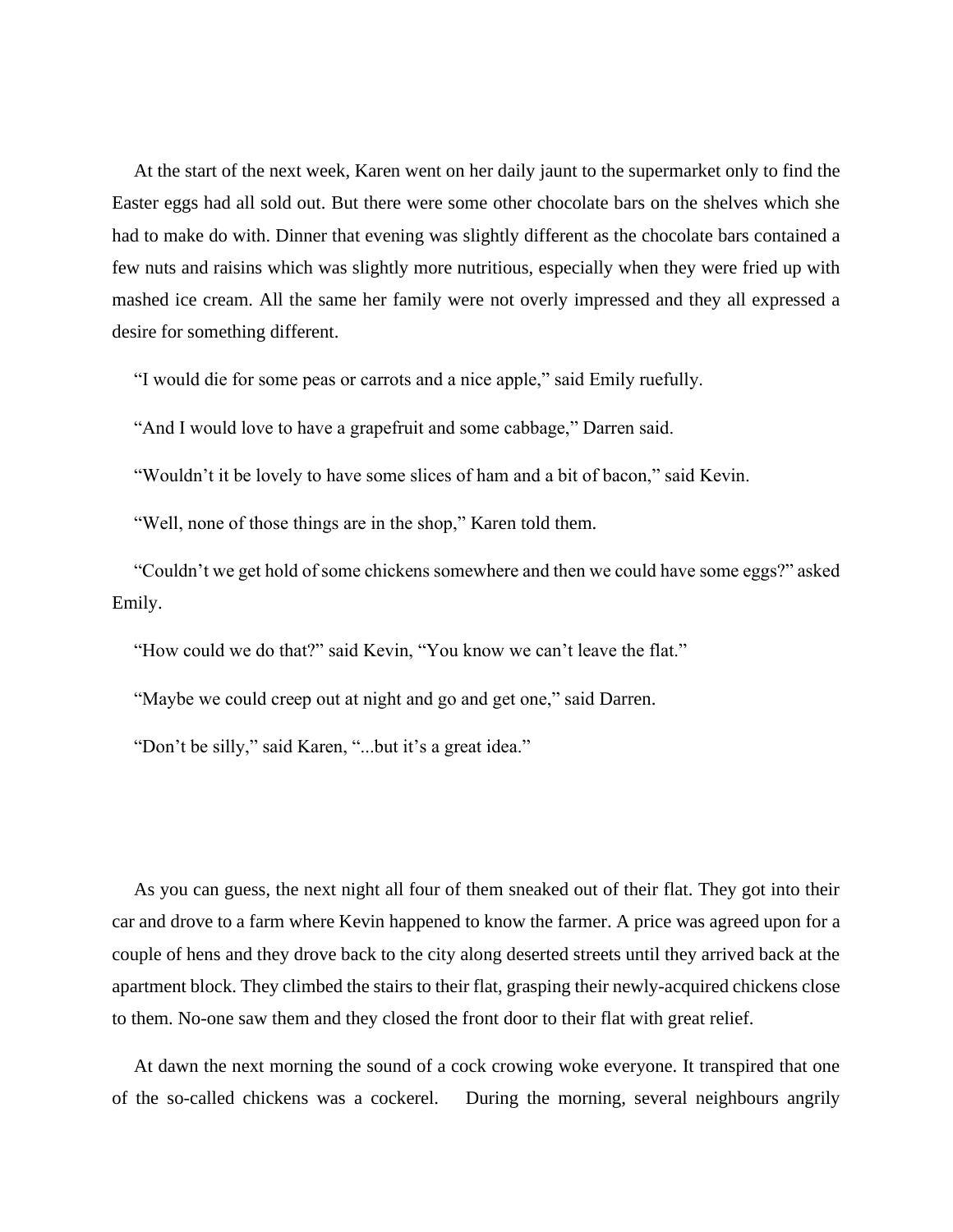confronted Kevin about the noise waking them up. Kevin apologised and claimed it was the radio and he promised it would not happen again. The cockerel had other ideas and crowed at lunch time and at various time during the afternoon. Kevin told the neighbours that the radio was still faulty and he was trying to fix it himself as the repairman could not come.

He came to the conclusion that he would have to take it back to the farmer, and when it got dark, he skulked out of the flat, the cockerel inside his coat with its head covered over by his handkerchief. The cockerel was not at all happy about this and struggled to get free. The hubbub woke up a neighbour who telephoned the police, thinking it was an assault. A policeman arrived in a car within minutes and told Kevin to go back to his home. He tested the cockerel for the virus and fortunately it turned out negative, as did a test on Kevin.

Several other neighbours were now awake and were staring out of their windows at the goingson. Kevin thought the best course of action would be to give the policeman the cockerel and hope the neighbours did not question him about the incident. But of course, the next morning they did, and Kevin had to make up a story about a wild cockerel attacking him in the street, as had often happened to him. No-one believed him and all the neighbours were appalled at what the family had done by breaking the rule on self-isolation. Kevin was not happy as he had also been given a hefty fine for leaving home.

The hen, meantime, had been put into a cupboard where it was fed on nothing other than chocolate. It is no wonder then that when it finally laid an egg it was a chocolate one. Karen fried the egg and they divided it into four portions which were much appreciated by everyone, but not worth the trouble they had gone to. The hen was very distressed about being kept in the dark without any fresh air and proper food and refused to lay any more eggs.

The pressures of self-isolating were now having a big impact upon them. Emily admitted that she really missed going to school, particularly the history lessons. Darren missed seeing his friends. Texting was not the same as actually being with them, playing football together and teasing each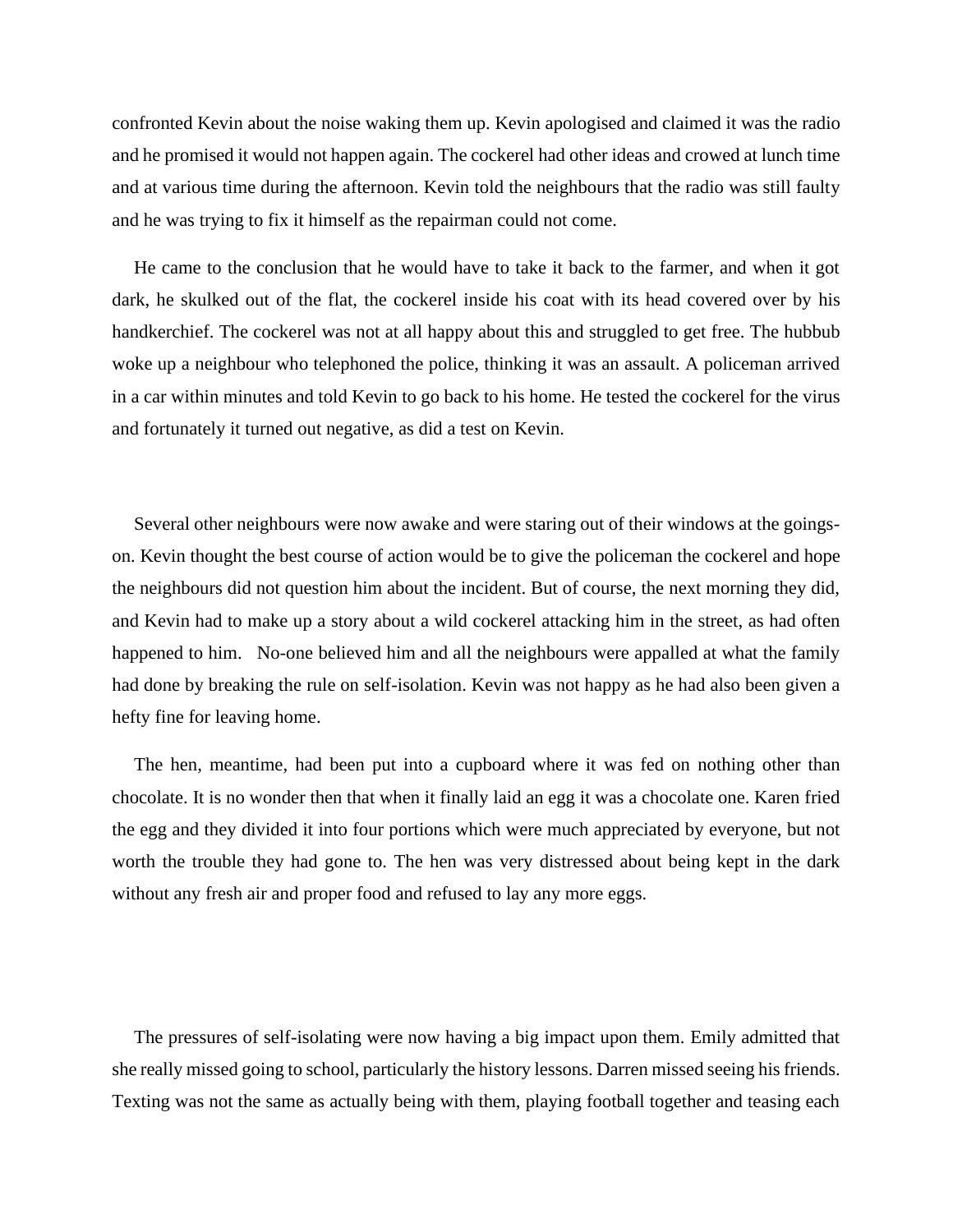other. Karen and Kevin were getting under each other's feet and they had frequent quarrels. Karen took solace in her trips to the supermarket to get away from her partner, even if she could not find anything she wanted. Kevin had got fed up with spending his time sprawled on the sofa watching television. He was an active, outdoors man and could not easily adjust to being cooped up the whole time indoors. The hen had felt the same way.

"Why don't we play a game together?" said Karen one evening. "There's nothing worth watching on the television."

Kevin thought that was an inspired idea. The children rolled their eyes to the ceiling. "Oh Daaad!!" they both remarked. The only thing they had on hand were some old playing cards. Kevin seemed to remember a card game he had played as a boy. It was called canasta. He and Karen could play together against the children. It turned out to be a long game and helped to kill several hours. Everyone became quite animated playing it. The children proved to be the better players and took great pride in their win over their parents.

"Did you enjoy that?" Karen asked them afterwards.

"It was really, really boring, "was the reply. Nevertheless, the following evening both children asked if they could play that game again.

Kevin hunted around the flat and found some more games he'd stacked away a long time ago. After that, table games became a regular occurrence.

The rules of self-isolation were slightly relaxed short time later - people would be allowed to leave their homes to get some exercise outside.

"I've just read an article on a website about all the free food you can get outdoors," Karen said. \* "You mean like discarded packets of crisps with a few of them left inside?" remarked Darren.

"No. I mean things like stinging nettles, dandelion leaves, mushrooms, hazel nuts, blackberries and so on."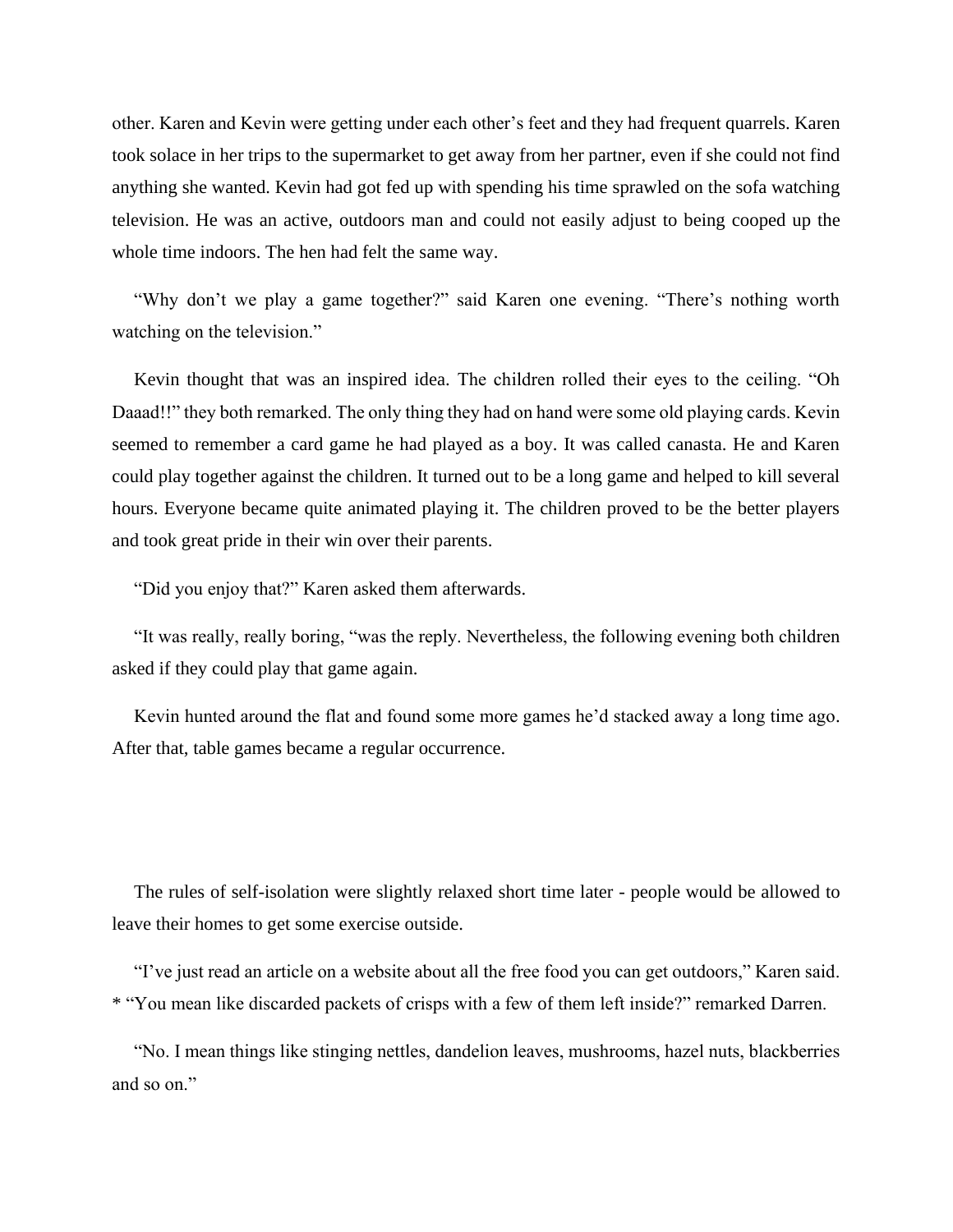It was not the right season for some of these things, but the thought of supplementing their diet with the rest of them appealed. Even in city streets it was possible to find the odd patch of stinging nettles, and once they had learned the hard way not to pick them with their bare hands, they amassed quite a collection. That evening they had nettle soup for dinner. To their surprise, it was very tasty, even though some, or rather most, of the other ingredients were missing except the nettles.

As the whole family liked mushrooms, they all expressed an interest in foraging for some. There were no woods nearby, but there were some trees in the next street, but again they would have to go when it was dark. Karen was used to showing people where to go in the dark and she led the way. They were out of luck and did not find any mushrooms near the trees, but on the way home they did come across a few of them on somebody's front lawn. They very furtively set about picking them and stuffing them into a bag, just as the owner's dog began to bark. They scampered off home and had a wonderful feast of them the following day.

The taste of fresh mushrooms stirred their enthusiasm, so a few days later they got in the car and drove out to a wooded area a few miles away. Here they came across many more mushrooms, as well as a plentiful supply of stinging nettles and dandelions. Dinner that evening was quite special. What's more, the hen had also felt it was time to lay another egg to relieve its monotonous existence.

"This is what living is all about," said Kevin as he tucked into his portion of the scrambled egg and mushrooms with a side salad.

The hen did not agree with him and gave up the ghost as they were eating.

"It's no good," Kevin remarked the following day as he sipped his tea without any milk. "We need to get a cow."

"We can't do that. Remember all the problems we had with that cockerel. Getting a cow would be ten times worse. And knowing you, we'd probably end up with a bull." Karen said,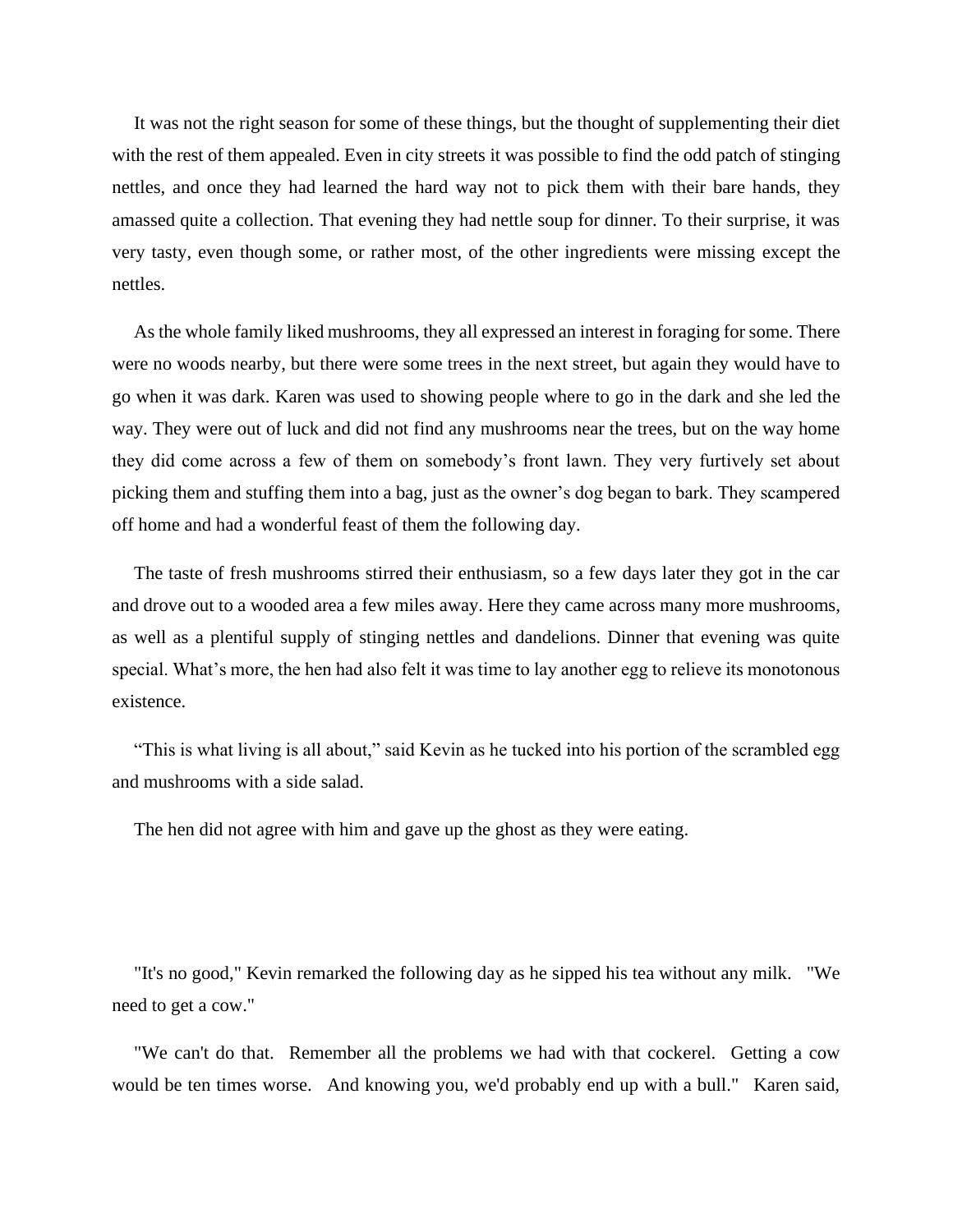shaking her head.

Kevin was not put off so easily.

"I think this time it must be a joint effort," he said. "We consult all the neighbours about it and share the milk between us."

"How can be consult them? We can't have a meeting and we can't go around to their flats to talk to them about it."

"I know semaphore," pipped up Emily.

"And I can do Morse code," said Darren

"Some of them I can telephone," Kevin said, ignoring the children. "The others - I leave a slip of paper in their letterboxes."

"Well, if anyone bothers to reply, remember to soak the bits of paper in soapy water before you read what it says," Emily said.

"And don't forget to sing 'Happy Birthday' two times when you do it and then throw the paper into the bin," added Darren.

"Don't joke about this," said Karen, "Washing your hands the right way is very important. And by the way, which of you children has been throwing all the hand-towels into the waste-bin?"

There was no reply.

To their astonishment, there was an overwhelming response in favour of Kevin's proposal, but queries as to the practicalities. These were eventually ironed out after numerous bits of paper had been passed to and from. Getting hold of a cow and bringing it back would be down to Kevin's family. Feeding the cow would be everyone's responsibility, which meant that whenever anyone went outside, they would have to bring back a bucket-full of grass, wherever they had been. Everyone would have the right to milk the cow.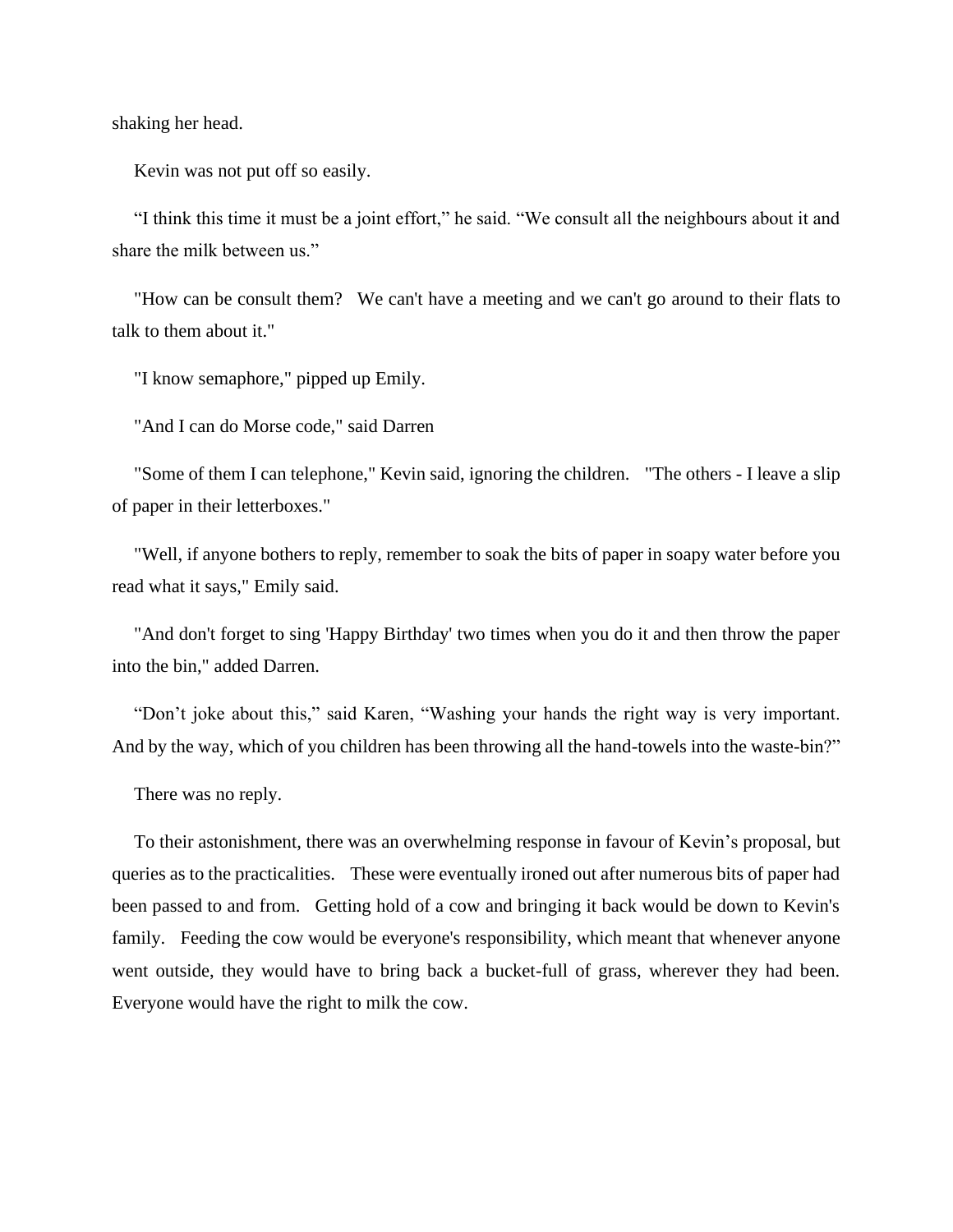Having tied up the details, Kevin and his family drove out a few evenings later to the same farm as he had visited before to get the supposed chickens. This time they would kidnap a cow without telling the farmer who had let them down before.

They had planned to put the cow in the boot of their car, but the cow had other ideas.

With an almighty struggle they managed to get the front legs of the cow on to the floor of the boot with two of the pushing from the back and the others lifting up its legs. This cause the front of the car to lift up from the ground. Try as they might, though, they could not persuade the cow to put its head down and go any further inside. In truth, they had underestimated the size of a fullgrown cow and its weight, and gave up, exhausted. Getting the animal's legs back on the ground again was equally as difficult and prompted it to open its bowels all over Karen's jeans.

"We'll simply have to ride it back home," Emma said.

"But we haven't got a saddle," said Darren.

"They don't make saddles for cows," said Karen. "We'll have to do without one."

As Emma was the lightest of all of them, she volunteered to ride on its back with Darren leading the cow and the Karen prodding it from behind when it stopped moving. Kevin chose to drive the car back as they could not leave it there.

They did not make much progress, until a dog appeared in the road, which prompted the cow to suddenly burst into a run, with Emma hanging on to its back for dear life. All of a sudden, the dog lost interest and wandered off.

After a couple of hours, they had made very little progress, maybe a few hundred years at most, which was a long way for a cow. With only another ten miles to go, they took a short rest.

It was then that the dog reappeared then with a gang of other dogs. Once again, the cow showed its prowess as a potential sprinter in the Olympics and everyone had a job to keep up with it.

Hours later, they entered the outskirts of the city just as dawn was breaking. The sight of a cow being ridden bare-back by a young girl, accompanied by two other people, startled a policeman. But when they told him they were from a circus and needed to take the cow a walk, he seemed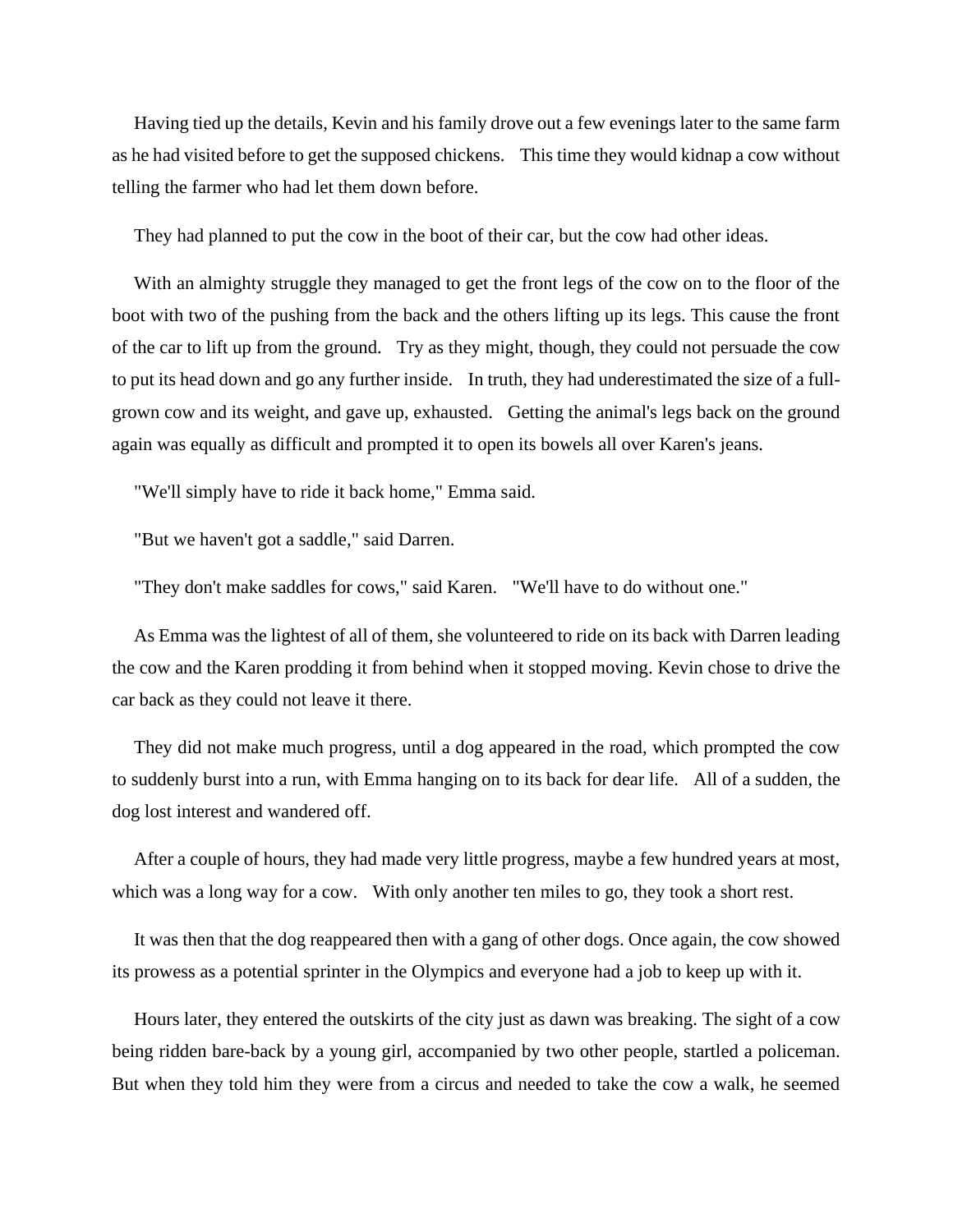satisfied and let them continue on.

Arriving at their block of flats, they were met Kevin and received a round of applause from their neighbours. They took the lift as the cow seemed to be reluctant to climb the stairs. When they got to the door of their flat, they found that there it was too big to go in. It would simply have to live in the hallway. That was not such a bad idea, as the cow could be taken to the door of each of the flats to be milked, which would save carrying heavy containers of milk around. Of course, the collections of grass still had to be taken to the cow to chew on, but no-one objected to that.

What was soon discovered was that a cow has a propensity to create an awful lot of cow-pats and they began to accumulate everywhere, which upset a great many people. In addition, however hard the cow attempted to make milk, there was still not enough to go around. The worse thing, though, was the constant mooing of the poor distressed cow who was kept in the dark about what was going on.

Soon, slips of paper began to appear on Kevin's doormat telling him the cow must go - a few at first and soon a whole torrent. Kevin reluctantly rang the farmer and informed him that one of his cows must have escaped. They had found it, taken it home and to keep it safe, it was being kept there. The farmer was irate and turned up almost immediately in a cattle-truck to take the emaciated cow back to the farm.

"You know, I've gone right off milk in my tea. I think I actually do prefer it black," commented Kevin when the cow had gone. The whole family agreed.

When Karen went to the supermarket the next day, she was delighted to find some packets of beef-burgers, potatoes, apples and frozen mixed vegetables, as well as toilet rolls. She bought as much as she was allowed to and told the rest of the family to go separately to the shop and buy some more. Kevin very rarely went to the supermarket and none of the staff recognised him, so he had no problem in getting more stuff. But things were different when the children tried it. Both of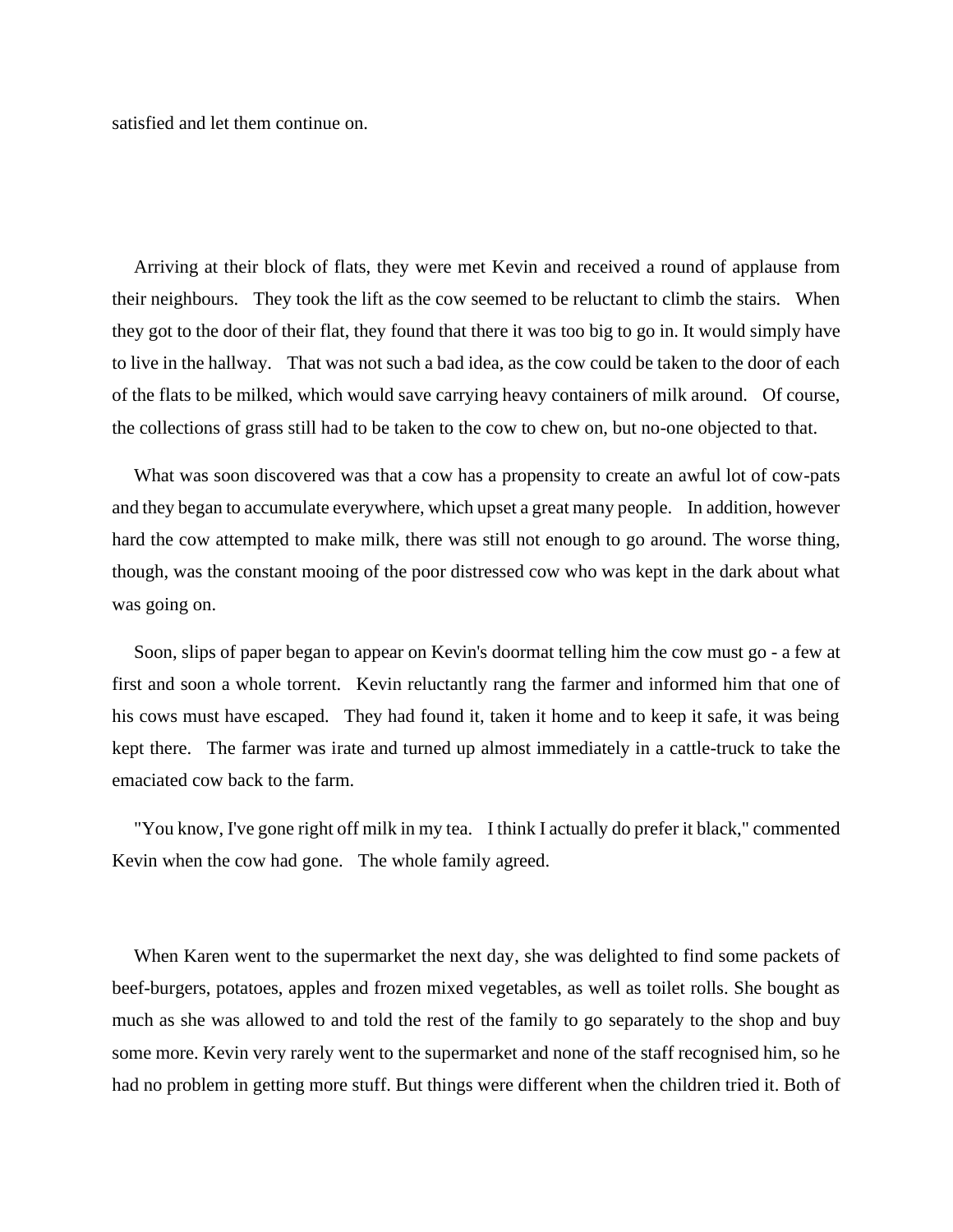them were known as Karen's offspring and the shop assistants on the tills did not allow them to take any more.

They told their parents when they arrived home. Kevin was enraged by this and went back to the shop to remonstrate with the manager. In spite of his angry complaints, he was told by the manager that this was the policy of the supermarket chain which could not be altered. Kevin went home in a furious mood.

"Come on," he said to the rest of the family. "We'll have an outing today and go to the park. We've been stuck here for the last fortnight. We need to get out occasionally for a change of scenery," he said.

They piled into the car and drove off to the park where there was quite a crowd of people.

"See," said Kevin. "We're not the only ones."

They mingled with the others, played a bit of football, chatted to friends and had a drink with them. The cafeteria should have been closed, but thinking he might do some good business, the owner had opened his premises again.

"Does you good to have a bit of fresh air," Kevin said when they got home.

"Certainly does," said Karen. "I wish the government would come to its senses and acknowledge that, instead of all the nonsense it keeps telling us."

At that moment, Kevin's phone rang. It was Harry, the owner of the cafeteria in the park. He rang to say that he had just been proved positive. The virus had been found on the coffee machine. Kevin and Karen were very sorry to hear about Harry, but were not worried for themselves or their children as they felt fine…

I won't dwell on what happened next. You can all guess.

This was a tragic time for everyone. Many people died, others suffered from the effects of the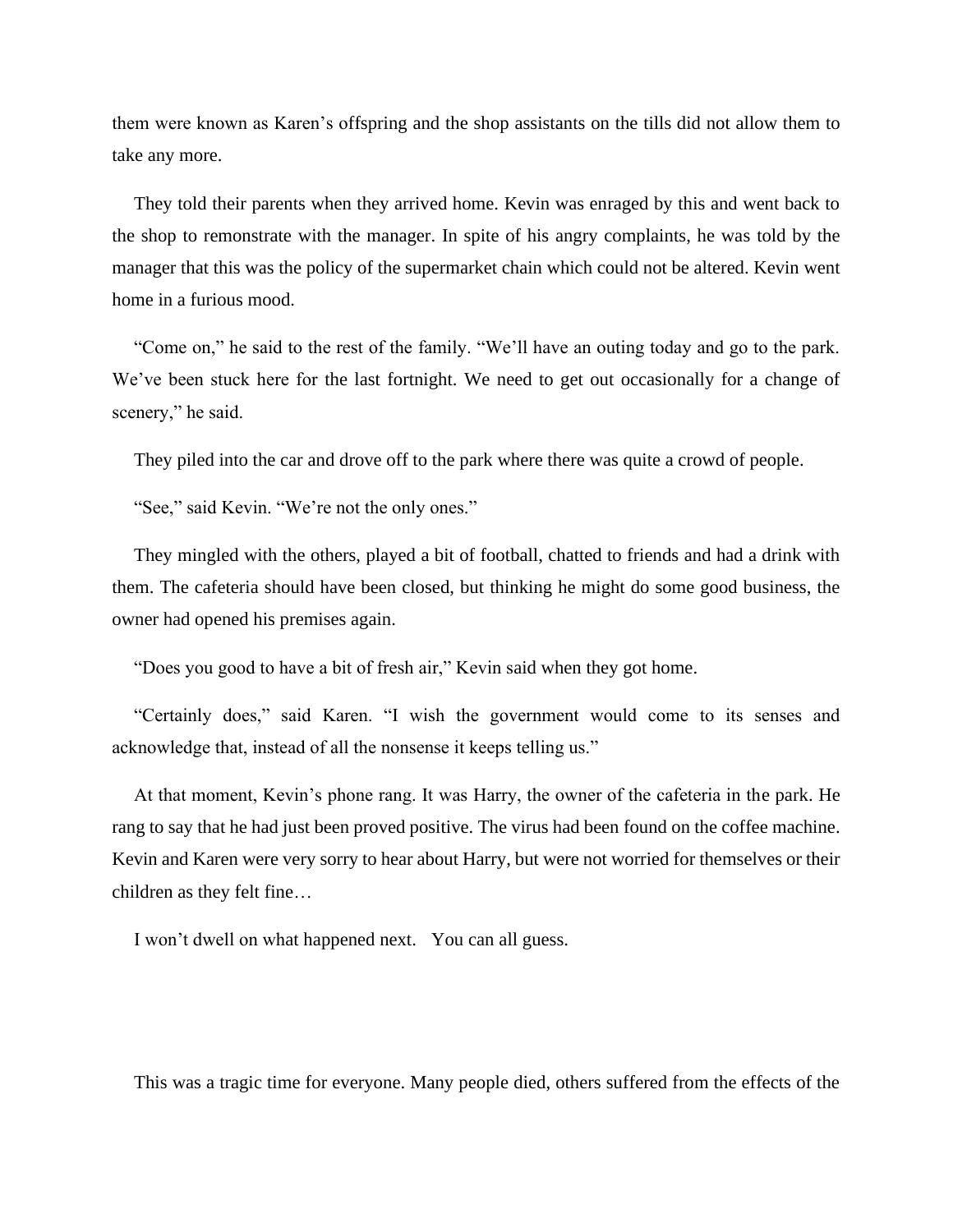virus on their health or their personal circumstances. But there were some rays of hope for the future. Children like Darren and Emily started to appreciate more nutritious food and began to take more pleasure in talking and being with their friends face-to-face. They also started to value their education much more. In spite of the thoughtlessness of a handful of people, there were also very many acts of kindness and generosity from friends and complete strangers. Above all, people realised that they were part of a common humanity and making sacrifices themselves would benefit everyone in the long run. Whether this would last after the virus had gone, no-one knew. But one thing everyone thought would change for ever was in their support and appreciation of the National Health Service. Never again should it be allowed to run short of resources as it had been, and any government which tried to underfund it in the future should be kicked out of office. Whether it would be, is another matter.

----------

*\*. See https://www.woodlandtrust.org.uk/visiting-woods/things-to-do/foraging/*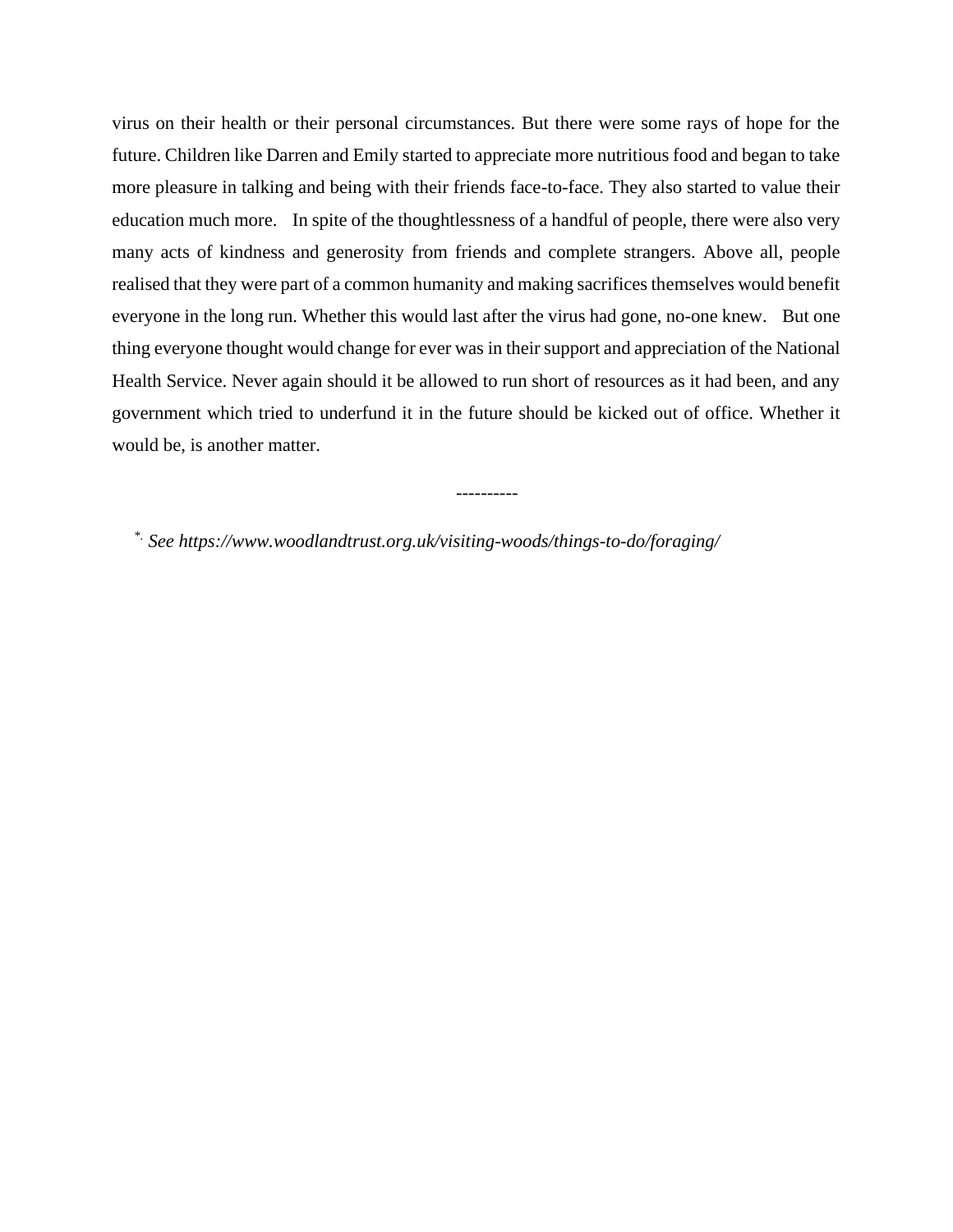## **THE NEW NEW-MAN**

I said to my myself, Is there anything that I could do to please her? Should I buy bouquets of sweetly smelling carnations To colour her long, long day?

But then I thought I would ask her: "What can I do That would bring to you Some romance and excitement? Should I take you out to dine in candle-lit cafes With Champagne and mellow sounds, Where there's nobody else around?"

But the answer she gave was "No!"

"There are things to do It would be very nice of you If you took advice and lent a helping hand. There's a house to clean, Or the dust and the dirt will just remain unseen Where all our chairs and tables stand. And there's clothes to wash and dry, And food to buy from the shops. If making meals to you appeals To me it never ever stops. And what's more, there's work That's impossible now to shirk